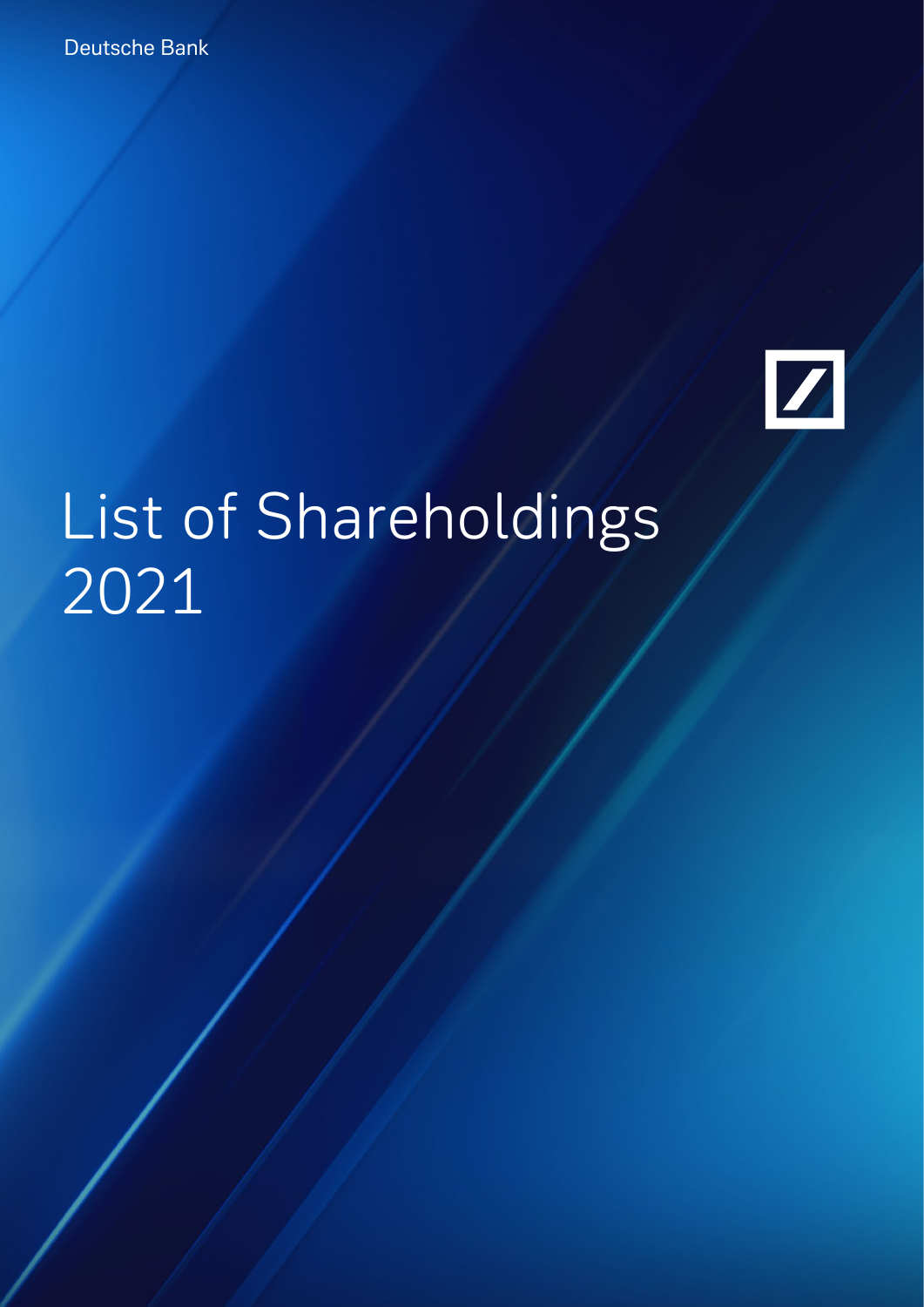## Shareholdings

- Subsidiaries
- Consolidated Structured Entities
- Companies accounted for at equity
- Other Companies, where the holding exceeds 20 %
- Holdings in large corporations, where the holding exceeds 5 % of the voting rights

The following pages show the Shareholdings of Deutsche Bank Group pursuant to Section 313 (2) of the German Commercial Code ("HGB").

Footnotes:

- Controlled.
- Status as shareholder with unlimited liability pursuant to Section 313 (2) Number 6 HGB.
- General Partnership.
- Only specified assets and related liabilities (silos) of this entity were consolidated.
- Joint venture.
- Accounted for at equity due to significant influence.
- Not controlled.
- Classified as Structured Entity not to be accounted for at equity under IFRS.
- Classified as Structured Entity not to be consolidated under IFRS.
- Preliminary Own funds of € 7,720.4m / Result of € 333.2m (Business Year 2021).
- Preliminary Own funds of € 9,679.2m / Result of € 155.7m (Business Year 2021).
- Not consolidated or accounted for at equity as classified as non-trading financial assets mandatory at fair value through profit or loss.
- Own funds of € 17.4m / Result of € 1.8m (Business Year 2020).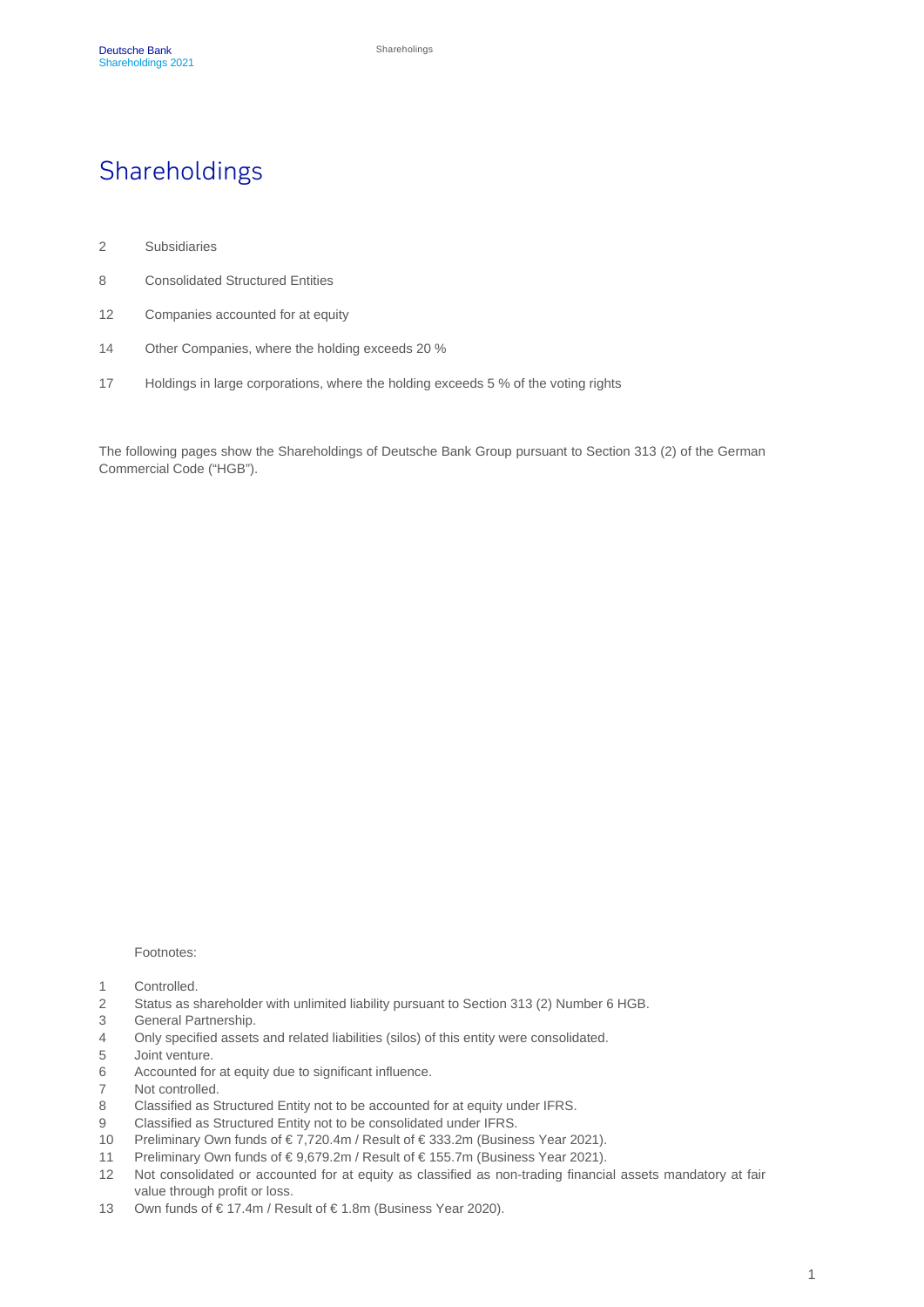#### **Subsidiaries**

|                |                                                                            |                             |                |                                                                                | Share                 |
|----------------|----------------------------------------------------------------------------|-----------------------------|----------------|--------------------------------------------------------------------------------|-----------------------|
| Serial<br>No.  | Name of company                                                            | Domicile of<br>company      | Foot-<br>note  | Nature of activity                                                             | of<br>Capital<br>in % |
| 1              | Deutsche Bank Aktiengesellschaft                                           | Frankfurt am Main           |                | <b>Credit Institution</b>                                                      |                       |
| $\overline{c}$ | <b>ABFS I Incorporated</b>                                                 | Lutherville-<br>Timonium    |                | <b>Financial Institution</b>                                                   | 100.0                 |
| 3              | ABS MB Ltd.                                                                | Lutherville-<br>Timonium    |                | <b>Financial Institution</b>                                                   | 100.0                 |
| 4              | Alex. Brown Financial Services Incorporated                                | Lutherville-<br>Timonium    |                | <b>Financial Institution</b>                                                   | 100.0                 |
| 5              | Alex. Brown Investments Incorporated                                       | Lutherville-<br>Timonium    |                | <b>Financial Institution</b>                                                   | 100.0                 |
| 6              | Alfred Herrhausen Gesellschaft mbH                                         | <b>Berlin</b>               |                | Other Enterprise                                                               | 100.0                 |
| 7              | Ambidexter GmbH i.L.                                                       | Frankfurt                   |                | Payment Institution                                                            | 100.0                 |
| 8              | Argent Incorporated                                                        | Lutherville-<br>Timonium    |                | <b>Financial Institution</b>                                                   | 100.0                 |
| 9              | Bainpro Nominees Pty Ltd                                                   | Sydney                      |                | <b>Ancillary Services Undertaking</b>                                          | 100.0                 |
| 10             | <b>Baldur Mortgages Limited</b>                                            | London                      |                | <b>Financial Institution</b>                                                   | 100.0                 |
| 11             | Bankers Trust Investments Limited (in members' voluntary<br>liquidation)   | London                      |                | Other Enterprise                                                               | 100.0                 |
| 12             | Bayan Delinquent Loan Recovery 1 (SPV-AMC), Inc.                           | Makati City                 |                | <b>Financial Institution</b>                                                   | 100.0                 |
| 13             | Betriebs-Center für Banken AG                                              | Frankfurt                   |                | <b>Ancillary Services Undertaking</b>                                          | 100.0                 |
| 14             | <b>Better Financial Services GmbH</b>                                      | <b>Berlin</b>               |                | <b>Ancillary Services Undertaking</b>                                          | 100.0                 |
| 15             | Better Payment Germany GmbH                                                | <b>Berlin</b>               |                | <b>Ancillary Services Undertaking</b>                                          | 100.0                 |
| 16             | BHW - Gesellschaft für Wohnungswirtschaft mbH                              | Hameln                      |                | <b>Financial Institution</b>                                                   | 100.0                 |
| 17             | <b>BHW Bausparkasse Aktiengesellschaft</b>                                 | Hameln                      |                | Credit Institution                                                             | 100.0                 |
| 18             | <b>BHW Holding GmbH</b>                                                    | Hameln                      |                | <b>Financial Holding Company</b>                                               | 100.0                 |
| 19             | Borfield Sociedad Anonima                                                  | Montevideo                  |                | Other Enterprise                                                               | 100.0                 |
| 20             | <b>Breaking Wave DB Limited</b>                                            | London                      |                | <b>Ancillary Services Undertaking</b>                                          | 100.0                 |
| 21             | <b>BT Globenet Nominees Limited</b>                                        | London                      |                | Other Enterprise                                                               | 100.0                 |
| 22             | Cardales UK Limited (in members' voluntary liquidation)                    | London<br>Milan             |                | Other Enterprise                                                               | 100.0                 |
| 23<br>24       | Cardea Real Estate S.r.l.<br>Caribbean Resort Holdings, Inc.               | New York                    | 1              | <b>Ancillary Services Undertaking</b><br><b>Financial Institution</b>          | 100.0<br>0.0          |
| 25             | Cathay Advisory (Beijing) Co., Ltd.                                        | Beijing                     |                | <b>Other Enterprise</b>                                                        | 100.0                 |
| 26             | Cathay Asset Management Company Limited                                    | Ebène                       |                | <b>Financial Institution</b>                                                   | 100.0                 |
| 27             | Cathay Capital Company (No 2) Limited                                      | Ebène                       |                | <b>Financial Institution</b>                                                   | 67.6                  |
| 28             | Cedar (Luxembourg) S.à r.l.                                                | Luxembourg                  |                | <b>Other Enterprise</b>                                                        | 100.0                 |
| 29             | China Recovery Fund, LLC                                                   | Wilmington                  |                | <b>Financial Institution</b>                                                   | 85.0                  |
| 30             | Cinda - DB NPL Securitization Trust 2003-1                                 | Wilmington                  | 1              | <b>Financial Institution</b>                                                   | 10.0                  |
| 31             | Consumo Srl in Liquidazione                                                | Milan                       |                | <b>Financial Institution</b>                                                   | 100.0                 |
| 32             | D B Investments (GB) Limited                                               | London                      |                | <b>Financial Holding Company</b>                                               | 100.0                 |
| 33             | D&M Turnaround Partners Godo Kaisha                                        | Tokyo                       |                | <b>Financial Institution</b>                                                   | 100.0                 |
| 34             | DB (Barbados) SRL                                                          | Christ Church               |                | <b>Ancillary Services Undertaking</b>                                          | 100.0                 |
| 35             | DB (Malaysia) Nominee (Asing) Sdn. Bhd.                                    | Kuala Lumpur                |                | Other Enterprise                                                               | 100.0                 |
| 36             | DB (Malaysia) Nominee (Tempatan) Sendirian Berhad                          | Kuala Lumpur                |                | Other Enterprise                                                               | 100.0                 |
| 37             | DB Alex. Brown Holdings Incorporated                                       | Wilmington                  |                | <b>Financial Institution</b>                                                   | 100.0                 |
| 38             | DB Aotearoa Investments Limited                                            | George Town                 |                | Ancillary Services Undertaking                                                 | 100.0                 |
| 39             | DB Beteiligungs-Holding GmbH                                               | Frankfurt                   |                | <b>Financial Holding Company</b>                                               | 100.0                 |
| 40             | <b>DB Boracay LLC</b>                                                      | Wilmington                  |                | <b>Financial Institution</b>                                                   | 100.0                 |
| 41             | DB Capital Markets (Deutschland) GmbH                                      | Frankfurt                   |                | <b>Financial Holding Company</b>                                               | 100.0                 |
| 42             | DB Cartera de Inmuebles 1, S.A.U.                                          | Madrid                      |                | <b>Ancillary Services Undertaking</b><br><b>Ancillary Services Undertaking</b> | 100.0                 |
| 43<br>44       | DB Chestnut Holdings Limited<br>DB Corporate Advisory (Malaysia) Sdn. Bhd. | George Town<br>Kuala Lumpur |                | <b>Financial Institution</b>                                                   | 100.0<br>100.0        |
| 45             | DB Delaware Holdings (Europe) Limited                                      | George Town                 |                | <b>Financial Institution</b>                                                   | 100.0                 |
| 46             | <b>DB Direkt GmbH</b>                                                      | Frankfurt                   |                | Ancillary Services Undertaking                                                 | 100.0                 |
| 47             | DB Elara LLC                                                               | Wilmington                  |                | <b>Financial Institution</b>                                                   | 100.0                 |
| 48             | <b>DB Energy Trading LLC</b>                                               | Wilmington                  |                | <b>Ancillary Services Undertaking</b>                                          | 100.0                 |
| 49             | DB Equipment Leasing, Inc.                                                 | New York                    |                | <b>Financial Institution</b>                                                   | 100.0                 |
| 50             | <b>DB Equity Limited</b>                                                   | London                      |                | <b>Financial Institution</b>                                                   | 100.0                 |
| 51             | DB Finance (Delaware), LLC                                                 | Wilmington                  |                | <b>Financial Institution</b>                                                   | 100.0                 |
| 52             | DB Global Technology SRL                                                   | <b>Bucharest</b>            |                | Ancillary Services Undertaking                                                 | 100.0                 |
| 53             | DB Global Technology, Inc.                                                 | Wilmington                  |                | Ancillary Services Undertaking                                                 | 100.0                 |
| 54             | DB Group Services (UK) Limited                                             | London                      |                | Ancillary Services Undertaking                                                 | 100.0                 |
| 55             | DB Holdings (New York), Inc.                                               | New York                    |                | Financial Institution                                                          | 100.0                 |
| 56             | DB HR Solutions GmbH                                                       | Eschborn                    |                | Ancillary Services Undertaking                                                 | 100.0                 |
| 57             | DB Immobilienfonds 5 Wieland KG i.L.                                       | Frankfurt                   |                | Other Enterprise                                                               | 93.6                  |
| 58             | DB Impact Investment Fund I, L.P.                                          | Edinburgh                   | 2              | <b>Financial Institution</b>                                                   | 100.0                 |
| 59             | DB Industrial Holdings Beteiligungs GmbH & Co. KG                          | Luetzen                     | $\overline{2}$ | <b>Financial Institution</b>                                                   | 100.0                 |
| 60             | DB Industrial Holdings GmbH                                                | Luetzen                     |                | <b>Financial Institution</b>                                                   | 100.0                 |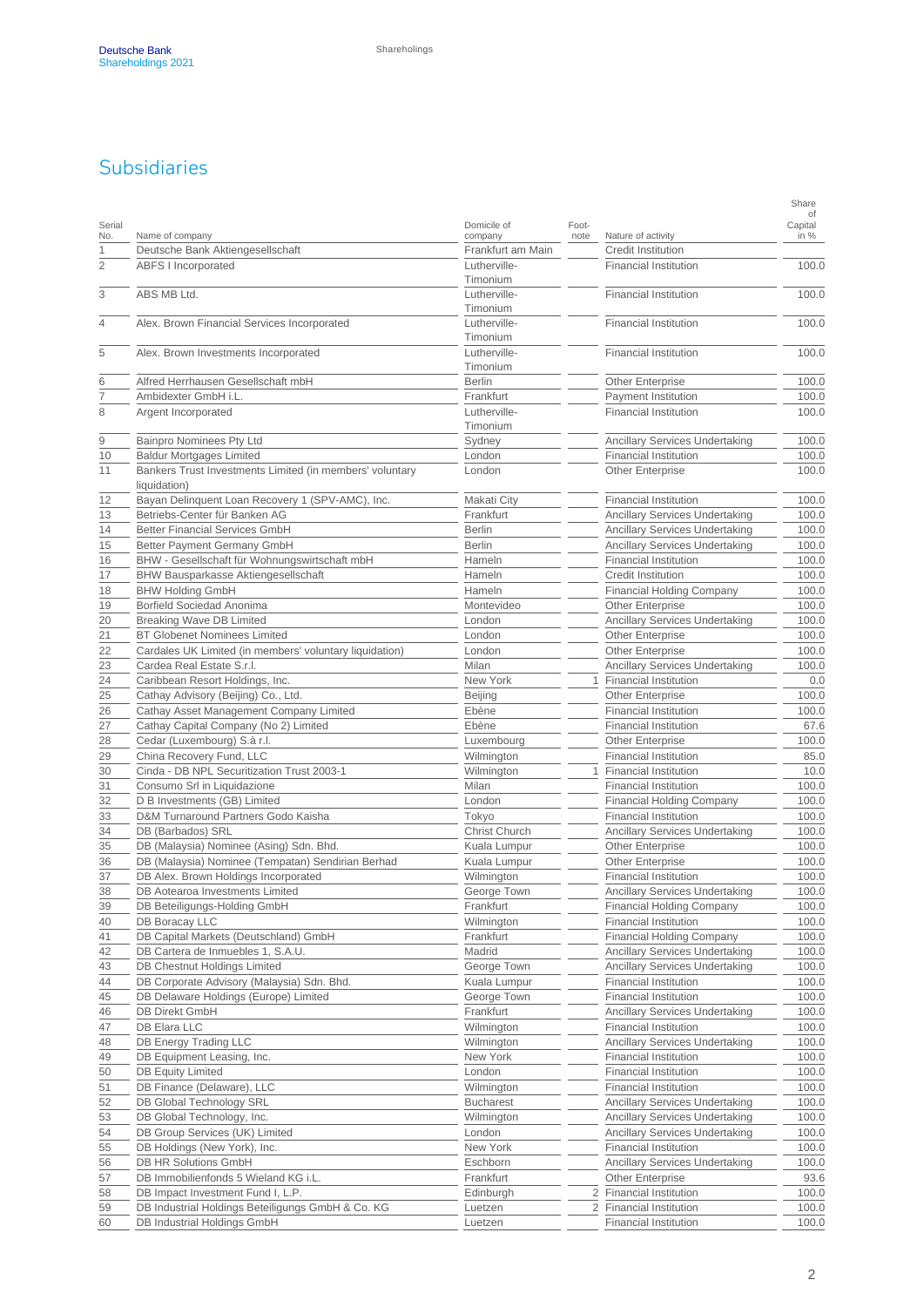|            |                                                                         |              |                |                                       | Share         |
|------------|-------------------------------------------------------------------------|--------------|----------------|---------------------------------------|---------------|
| Serial     |                                                                         | Domicile of  | Foot-          |                                       | οf<br>Capital |
| No.        | Name of company                                                         | company      | note           | Nature of activity                    | in %          |
| 61         | DB Intermezzo LLC                                                       | Wilmington   |                | <b>Financial Institution</b>          | 100.0         |
| 62         | DB International (Asia) Limited                                         | Singapore    |                | <b>Credit Institution</b>             | 100.0         |
| 63         | DB International Investments Limited                                    | London       |                | <b>Financial Institution</b>          | 100.0         |
| 64         | DB International Trust (Singapore) Limited                              | Singapore    |                | <b>Other Enterprise</b>               | 100.0         |
| 65         | DB Investment Managers, Inc.                                            | Wilmington   |                | <b>Financial Institution</b>          | 100.0         |
| 66         | <b>DB Investment Partners Limited</b>                                   | London       |                | <b>Financial Institution</b>          | 100.0         |
| 67         | DB Investment Partners, Inc.                                            | Wilmington   |                | <b>Financial Institution</b>          | 100.0         |
| 68         | DB Investment Resources (US) Corporation                                | Wilmington   |                | <b>Financial Institution</b>          | 100.0         |
| 69         | DB Investment Resources Holdings Corp.                                  | Wilmington   |                | <b>Financial Institution</b>          | 100.0         |
| 70         | DB Investment Services GmbH                                             | Frankfurt    |                | <b>Ancillary Services Undertaking</b> | 100.0         |
| 71         | DB Io LP                                                                | Wilmington   | $\overline{2}$ | <b>Financial Institution</b>          | 100.0         |
| 72         | DB IROC Leasing Corp.                                                   | New York     |                | <b>Financial Institution</b>          | 100.0         |
| 73         | DB London (Investor Services) Nominees Limited                          | London       |                | <b>Financial Institution</b>          | 100.0         |
| 74         | DB Management Support GmbH                                              | Frankfurt    |                | <b>Ancillary Services Undertaking</b> | 100.0         |
| 75         | DB Nominees (Hong Kong) Limited                                         | Hong Kong    |                | <b>Ancillary Services Undertaking</b> | 100.0         |
| 76         | DB Nominees (Jersey) Limited                                            | St. Helier   |                | <b>Other Enterprise</b>               | 100.0         |
| 77         | DB Nominees (Singapore) Pte Ltd                                         | Singapore    |                | <b>Other Enterprise</b>               | 100.0         |
| 78         | DB Omega BTV S.C.S.                                                     | Luxembourg   | $\overline{2}$ | <b>Financial Institution</b>          | 100.0         |
| 79         | DB Omega Holdings LLC                                                   | Wilmington   |                | <b>Financial Institution</b>          | 100.0         |
| 80         | DB Omega Ltd.                                                           | George Town  |                | <b>Financial Institution</b>          | 100.0         |
| 81         | DB Omega S.C.S.                                                         | Luxembourg   |                | 2 Financial Institution               | 100.0         |
| 82         | DB Operaciones y Servicios Interactivos Agrupación de Interés           | Madrid       |                | <b>Ancillary Services Undertaking</b> | 99.9          |
|            | Económico                                                               |              |                |                                       |               |
| 83         | DB Overseas Finance Delaware, Inc.                                      | Wilmington   |                | <b>Financial Institution</b>          | 100.0         |
| 84         | DB Overseas Holdings Limited                                            | London       |                | <b>Financial Institution</b>          | 100.0         |
| 85         | <b>DB Print GmbH</b>                                                    | Frankfurt    |                | Ancillary Services Undertaking        | 100.0         |
| 86         | DB Private Clients Corp.                                                | Wilmington   |                | <b>Financial Institution</b>          | 100.0         |
| 87         | DB Private Wealth Mortgage Ltd.                                         | New York     |                | <b>Financial Institution</b>          | 100.0         |
| 88         | DB Re S.A.                                                              | Luxembourg   |                | Reinsurance Undertaking               | 100.0         |
| 89         | <b>DB Service Centre Limited</b>                                        | Dublin       |                | <b>Ancillary Services Undertaking</b> | 100.0         |
| 90         | DB Service Uruguay S.A.                                                 | Montevideo   |                | <b>Financial Institution</b>          | 100.0         |
| 91         | DB Services (Jersey) Limited                                            | St. Helier   |                | <b>Ancillary Services Undertaking</b> | 100.0         |
| 92         | DB Services Americas, Inc.                                              | Wilmington   |                | <b>Ancillary Services Undertaking</b> | 100.0         |
| 93         | DB Servizi Amministrativi S.r.l.                                        | Milan        |                | <b>Ancillary Services Undertaking</b> | 100.0         |
| 94         | DB Strategic Advisors, Inc.                                             | Makati City  |                | <b>Ancillary Services Undertaking</b> | 100.0         |
| 95         | DB Structured Derivative Products, LLC                                  | Wilmington   |                | <b>Ancillary Services Undertaking</b> | 100.0         |
| 96         | DB Structured Products, Inc.                                            | Wilmington   |                | <b>Financial Institution</b>          | 100.0         |
| 97         | <b>DB Trustee Services Limited</b>                                      | London       |                | <b>Other Enterprise</b>               | 100.0         |
| 98         | DB Trustees (Hong Kong) Limited                                         | Hong Kong    |                | <b>Other Enterprise</b>               | 100.0         |
| 99         | DB U.S. Financial Markets Holding Corporation                           | Wilmington   |                | <b>Financial Holding Company</b>      | 100.0         |
| 100        | <b>DB UK Bank Limited</b>                                               | London       |                | <b>Credit Institution</b>             | 100.0         |
| 101        | <b>DB UK Holdings Limited</b>                                           | London       |                | <b>Financial Institution</b>          | 100.0         |
| 102        | DB UK PCAM Holdings Limited                                             | London       |                | <b>Financial Institution</b>          | 100.0         |
| 103        | DB USA Core Corporation                                                 | West Trenton |                | Ancillary Services Undertaking        | 100.0         |
| 104        | DB USA Corporation                                                      | Wilmington   |                | Financial Institution                 | 100.0         |
| 105        | DB Valoren S.à r.l.                                                     | Luxembourg   |                | <b>Financial Holding Company</b>      | 100.0         |
| 106        | DB Value S.à r.l.                                                       | Luxembourg   |                | <b>Financial Institution</b>          | 100.0         |
| 107        | DB VersicherungsManager GmbH                                            | Frankfurt    |                | Other Enterprise                      | 100.0         |
| 108        | DB Vita S.A.                                                            | Luxembourg   |                | Insurance Undertaking                 | 75.0          |
| 109        | DBAH Capital, LLC                                                       | Wilmington   |                | <b>Financial Institution</b>          | 100.0         |
| 110        | DBCIBZ1                                                                 | George Town  |                | <b>Financial Institution</b>          | 100.0         |
| 111        | DBFIC, Inc.                                                             | Wilmington   |                | <b>Financial Institution</b>          | 100.0         |
| 112        | DBNZ Overseas Investments (No.1) Limited                                | George Town  |                | <b>Financial Institution</b>          | 100.0         |
| 113        | DBOI Global Services (UK) Limited                                       | London       |                | Ancillary Services Undertaking        | 100.0         |
| 114        | DBR Investments Co. Limited                                             | George Town  |                | <b>Financial Institution</b>          | 100.0         |
| 115        | DBRE Global Real Estate Management IB, Ltd.                             | George Town  |                | Asset Management Company              | 100.0         |
| 116        | DBRMS4                                                                  | George Town  | 2, 3           | <b>Financial Institution</b>          | 100.0         |
| 117        | DBRMSGP1                                                                | George Town  |                | 2, 3 Financial Institution            | 100.0         |
| 118        | <b>DBUK PCAM Limited</b>                                                | London       |                | <b>Financial Holding Company</b>      | 100.0         |
|            |                                                                         | London       |                | <b>Financial Institution</b>          | 0.0           |
| 119<br>120 | DBUKH No. 2 Limited (in members' voluntary liquidation)<br>DBUSBZ1, LLC | Wilmington   |                | <b>Other Enterprise</b>               | 100.0         |
|            |                                                                         |              |                |                                       | 100.0         |
| 121        | DBUSBZ2, S.à r.l.                                                       | Luxembourg   |                | <b>Financial Institution</b>          |               |
| 122        | <b>DBX Advisors LLC</b>                                                 | Wilmington   |                | <b>Financial Institution</b>          | 100.0         |
| 123        | DEBEKO Immobilien GmbH & Co Grundbesitz OHG                             | Eschborn     |                | 2 Ancillary Services Undertaking      | 100.0         |
| 124        | DEE Deutsche Erneuerbare Energien GmbH                                  | Frankfurt    |                | <b>Financial Institution</b>          | 100.0         |
| 125        | DEUKONA Versicherungs-Vermittlungs-GmbH                                 | Frankfurt    |                | <b>Ancillary Services Undertaking</b> | 100.0         |
| 126        | Deutsche (Aotearoa) Capital Holdings New Zealand                        | Auckland     |                | <b>Financial Institution</b>          | 100.0         |
| 127        | Deutsche (Aotearoa) Foreign Investments New Zealand                     | Auckland     |                | <b>Financial Institution</b>          | 100.0         |
| 128        | Deutsche (New Munster) Holdings New Zealand Limited                     | Auckland     |                | <b>Financial Institution</b>          | 100.0         |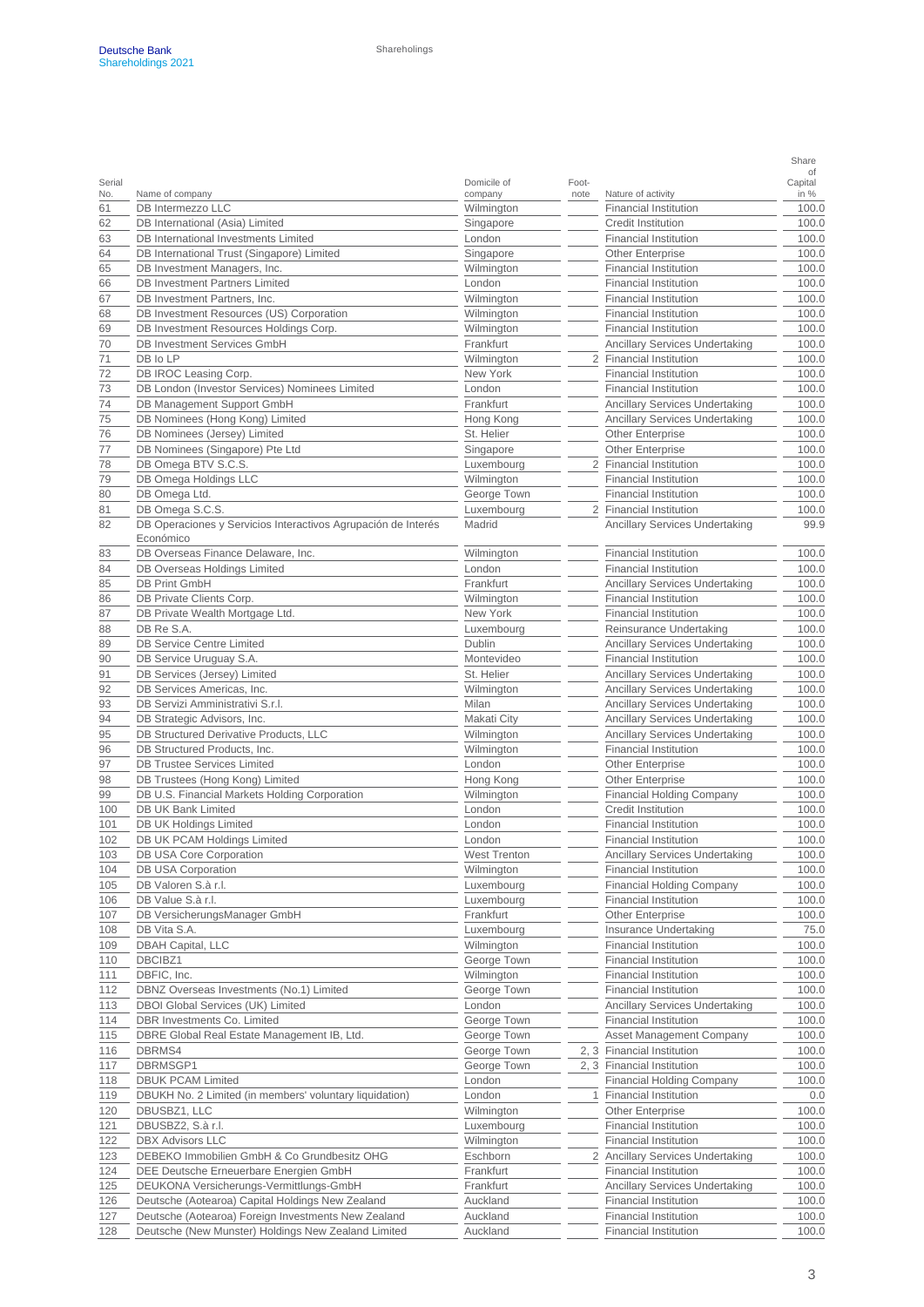| Serial<br>No. | Name of company                                                            | Domicile of<br>company | Foot-<br>note | Nature of activity                    | οf<br>Capital<br>in % |
|---------------|----------------------------------------------------------------------------|------------------------|---------------|---------------------------------------|-----------------------|
| 129           | Deutsche Access Investments Limited                                        | Sydney                 |               | <b>Ancillary Services Undertaking</b> | 100.0                 |
| 130           | Deutsche Aeolia Power Production Société Anonyme                           | Athens                 |               | <b>Other Enterprise</b>               | 95.6                  |
| 131           | Deutsche Alternative Asset Management (UK) Limited                         | London                 |               | Asset Management Company              | 100.0                 |
| 132           | Deutsche Asia Pacific Holdings Pte Ltd                                     | Singapore              |               | <b>Financial Holding Company</b>      | 100.0                 |
| 133           | Deutsche Asset Management (India) Private Limited                          | Mumbai                 |               | <b>Ancillary Services Undertaking</b> | 100.0                 |
| 134           | Deutsche Australia Limited                                                 | Sydney                 |               | <b>Financial Institution</b>          | 100.0                 |
| 135           | Deutsche Bank (Cayman) Limited                                             | George Town            |               | <b>Other Enterprise</b>               | 100.0                 |
| 136           | Deutsche Bank (China) Co., Ltd.                                            | Beijing                |               | <b>Credit Institution</b>             | 100.0                 |
| 137           | Deutsche Bank (Malaysia) Berhad                                            | Kuala Lumpur           |               | <b>Credit Institution</b>             | 100.0                 |
| 138           | Deutsche Bank (Suisse) SA                                                  | Geneva                 |               | <b>Credit Institution</b>             | 100.0                 |
| 139           | Deutsche Bank (Uruguay) Sociedad Anónima Institución<br>Financiera Externa | Montevideo             |               | <b>Credit Institution</b>             | 100.0                 |
| 140           | DEUTSCHE BANK A.S.                                                         | Istanbul               |               | <b>Credit Institution</b>             | 100.0                 |
| 141           | Deutsche Bank Americas Holding Corp.                                       | Wilmington             |               | <b>Financial Holding Company</b>      | 100.0                 |
| 142           | Deutsche Bank Europe GmbH                                                  | Frankfurt              |               | <b>Credit Institution</b>             | 100.0                 |
| 143           | Deutsche Bank Financial Company                                            | George Town            |               | <b>Financial Institution</b>          | 100.0                 |
| 144           | Deutsche Bank Holdings, Inc.                                               | Wilmington             |               | <b>Financial Institution</b>          | 100.0                 |
| 145           | Deutsche Bank Insurance Agency Incorporated                                | Wilmington             |               | <b>Other Enterprise</b>               | 100.0                 |
| 146           | Deutsche Bank Luxembourg S.A.                                              | Luxembourg             |               | <b>Credit Institution</b>             | 100.0                 |
| 147           | Deutsche Bank Mutui S.p.A.                                                 | Milan                  |               | <b>Credit Institution</b>             | 100.0                 |
| 148           | Deutsche Bank México, S.A., Institución de Banca Múltiple                  | <b>Mexico City</b>     |               | <b>Credit Institution</b>             | 100.0                 |
| 149           | Deutsche Bank National Trust Company                                       | Los Angeles            |               | <b>Financial Institution</b>          | 100.0                 |
| 150           | Deutsche Bank Polska Spólka Akcyjna                                        | Warsaw                 |               | <b>Credit Institution</b>             | 100.0                 |
| 151           | Deutsche Bank Representative Office Nigeria Limited                        | Lagos                  |               | <b>Ancillary Services Undertaking</b> | 100.0                 |
| 152           | Deutsche Bank S.A. - Banco Alemão                                          | Sao Paulo              |               | <b>Credit Institution</b>             | 100.0                 |
| 153           | Deutsche Bank Securities Inc.                                              | Wilmington             |               | <b>Financial Institution</b>          | 100.0                 |
| 154           | Deutsche Bank Securities Limited                                           | Toronto                |               | <b>Financial Institution</b>          | 100.0                 |
| 155           | Deutsche Bank Società per Azioni                                           | Milan                  |               | <b>Credit Institution</b>             | 99.9                  |
| 156           | Deutsche Bank Trust Company Americas                                       | New York               |               | <b>Credit Institution</b>             | 100.0                 |
| 157           | Deutsche Bank Trust Company Delaware                                       | Wilmington             |               | Credit Institution                    | 100.0                 |
| 158           | Deutsche Bank Trust Company, National Association                          | New York               |               | <b>Financial Institution</b>          | 100.0                 |
| 159           | Deutsche Bank Trust Corporation                                            | New York               |               | <b>Financial Holding Company</b>      | 100.0                 |
| 160           | Deutsche Bank, Sociedad Anónima Española                                   | Madrid                 |               | <b>Credit Institution</b>             | 100.0                 |
| 161           | Deutsche Capital Finance (2000) Limited                                    | George Town            |               | <b>Financial Institution</b>          | 100.0                 |
| 162           | Deutsche Capital Hong Kong Limited                                         | Hong Kong              |               | <b>Financial Institution</b>          | 100.0                 |
| 163           | Deutsche Capital Markets Australia Limited                                 | Sydney                 |               | <b>Financial Institution</b>          | 100.0                 |
| 164           | Deutsche Capital Partners China Limited                                    | Camana Bay             |               | <b>Financial Institution</b>          | 100.0                 |
| 165           | Deutsche Cayman Ltd.                                                       | Camana Bay             |               | <b>Other Enterprise</b>               | 100.0                 |
| 166           | Deutsche CIB Centre Private Limited                                        | Mumbai                 |               | <b>Ancillary Services Undertaking</b> | 100.0                 |
| 167           | Deutsche Custody N.V.                                                      | Amsterdam              |               | <b>Financial Institution</b>          | 100.0                 |
| 168           | Deutsche Domus New Zealand Limited                                         | Auckland               |               | <b>Financial Institution</b>          | 100.0                 |
| 169           | Deutsche Equities India Private Limited                                    | Mumbai                 |               | <b>Financial Institution</b>          | 100.0                 |
| 170           | Deutsche Finance No. 2 Limited                                             | George Town            |               | <b>Financial Institution</b>          | 100.0                 |
| 171           | Deutsche Foras New Zealand Limited                                         | Auckland               |               | <b>Financial Institution</b>          | 100.0                 |
| 172           | Deutsche Gesellschaft für Immobilien-Leasing mit beschränkter<br>Haftung   | Duesseldorf            |               | <b>Financial Institution</b>          | 100.0                 |
| 173           | Deutsche Global Markets Limited                                            | <b>Tel Aviv</b>        |               | <b>Ancillary Services Undertaking</b> | 100.0                 |
| 174           | Deutsche Group Holdings (SA) Proprietary Limited                           | Johannesburg           |               | <b>Financial Institution</b>          | 100.0                 |
| 175           | Deutsche Group Services Pty Limited                                        | Sydney                 |               | <b>Ancillary Services Undertaking</b> | 100.0                 |
| 176           | Deutsche Grundbesitz Beteiligungsgesellschaft mbH i.L.                     | Eschborn               |               | <b>Financial Institution</b>          | 100.0                 |
| 177           | Deutsche Grundbesitz-Anlagegesellschaft mit beschränkter<br>Haftung        | Frankfurt              |               | <b>Other Enterprise</b>               | 99.8                  |
| 178           | Deutsche Holdings (BTI) Limited (in members' voluntary<br>liquidation)     | London                 |               | <b>Financial Institution</b>          | 100.0                 |
| 179           | Deutsche Holdings (Grand Duchy)                                            | Luxembourg             |               | <b>Financial Holding Company</b>      | 100.0                 |
| 180           | Deutsche Holdings (Luxembourg) S.à r.l.                                    | Luxembourg             |               | <b>Financial Holding Company</b>      | 100.0                 |
| 181           | Deutsche Holdings Limited                                                  | London                 |               | <b>Financial Holding Company</b>      | 100.0                 |
| 182           | Deutsche Holdings No. 2 Limited                                            | London                 |               | <b>Financial Institution</b>          | 100.0                 |
| 183           | Deutsche Holdings No. 3 Limited                                            | London                 |               | <b>Financial Institution</b>          | 100.0                 |
| 184           | Deutsche Holdings No. 4 Limited                                            | London                 |               | <b>Financial Institution</b>          | 100.0                 |
| 185           | Deutsche Immobilien Leasing GmbH                                           | Duesseldorf            |               | <b>Financial Institution</b>          | 100.0                 |
| 186           | Deutsche India Holdings Private Limited                                    | Mumbai                 |               | <b>Financial Holding Company</b>      | 100.0                 |
| 187           | Deutsche India Private Limited                                             | Mumbai                 |               | Ancillary Services Undertaking        | 100.0                 |
| 188           | Deutsche International Corporate Services (Ireland) Limited                | Dublin                 |               | <b>Financial Institution</b>          | 100.0                 |
| 189           | Deutsche International Corporate Services Limited                          | St. Helier             |               | <b>Other Enterprise</b>               | 100.0                 |
| 190           | Deutsche International Custodial Services Limited                          | St. Helier             |               | Other Enterprise                      | 100.0                 |
| 191           | Deutsche Investments (Netherlands) N.V.                                    | Amsterdam              |               | <b>Financial Institution</b>          | 100.0                 |
| 192           | Deutsche Investments India Private Limited                                 | Mumbai                 |               | <b>Financial Institution</b>          | 100.0                 |
| 193           | Deutsche Investor Services Private Limited                                 | Mumbai                 |               | <b>Other Enterprise</b>               | 100.0                 |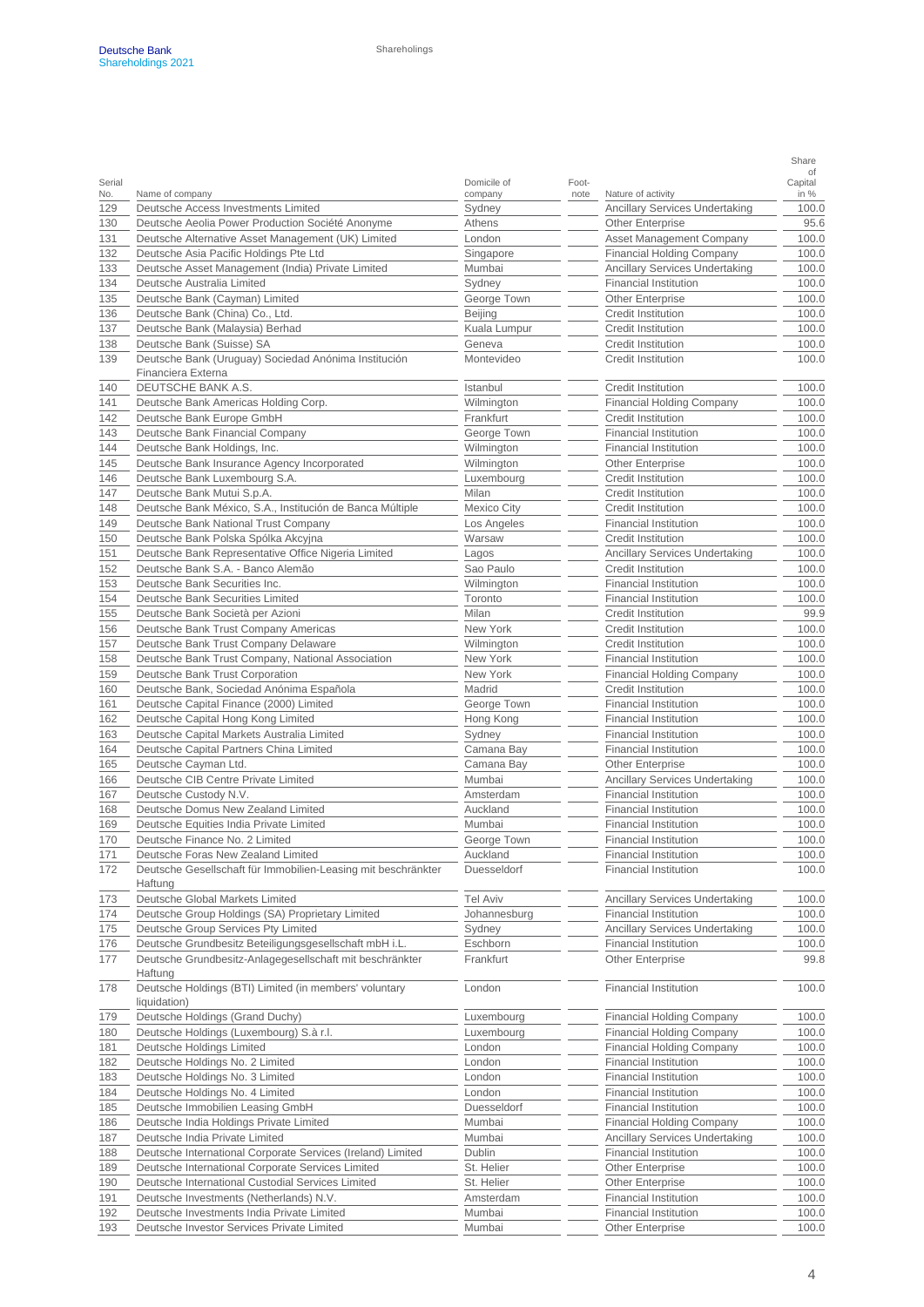| Name of company<br>Nature of activity<br>No.<br>company<br>note<br>Deutsche Knowledge Services Pte. Ltd.<br><b>Ancillary Services Undertaking</b><br>194<br>Singapore<br>195<br>Deutsche Leasing New York Corp.<br>New York<br><b>Ancillary Services Undertaking</b><br>196<br>Deutsche Mexico Holdings S.à r.l.<br>Luxembourg<br><b>Financial Holding Company</b><br>Deutsche Morgan Grenfell Group Limited<br>London<br><b>Financial Institution</b><br>197<br><b>Ancillary Services Undertaking</b><br>198<br>Deutsche Mortgage & Asset Receiving Corporation<br>Wilmington<br>199<br>Deutsche Nederland N.V.<br>Amsterdam<br><b>Ancillary Services Undertaking</b><br>Auckland<br>200<br>Deutsche New Zealand Limited<br><b>Financial Institution</b><br>201<br>Deutsche Nominees Limited<br>London<br><b>Financial Institution</b><br>202<br>Deutsche Oppenheim Family Office AG<br>Cologne<br><b>Credit Institution</b><br>Deutsche Overseas Issuance New Zealand Limited<br>Auckland<br>203<br>Deutsche Postbank Finance Center Obiekt GmbH<br>204<br>Schuettringen<br>Deutsche Private Asset Management Limited (in members'<br>205<br>London<br><b>Other Enterprise</b><br>voluntary liquidation)<br>Deutsche Securities (India) Private Limited<br>New Delhi<br><b>Financial Institution</b><br>206<br>Deutsche Securities (Proprietary) Limited<br>207<br>Johannesburg<br><b>Financial Institution</b><br>Deutsche Securities (SA) (Proprietary) Limited<br>208<br>Johannesburg<br><b>Financial Institution</b><br>209<br>Deutsche Securities Asia Limited<br>Hong Kong<br><b>Financial Institution</b><br>210<br>Deutsche Securities Australia Limited<br>Sydney<br><b>Financial Institution</b><br>211<br>Deutsche Securities Inc.<br>Tokyo<br><b>Financial Institution</b><br>212<br>Deutsche Securities Israel Ltd.<br>Tel Aviv<br><b>Financial Institution</b><br>213<br>Deutsche Securities Korea Co.<br>Seoul<br><b>Financial Institution</b><br>Ebène<br>214<br>Deutsche Securities Mauritius Limited<br><b>Financial Institution</b><br>215<br>Deutsche Securities Saudi Arabia (a closed joint stock company)<br>Riyadh<br><b>Financial Institution</b><br>216<br>Deutsche Securities, S.A. de C.V., Casa de Bolsa<br><b>Mexico City</b><br><b>Financial Institution</b><br>St. Helier<br>217<br>Deutsche Services (CI) Limited<br><b>Financial Institution</b><br>218<br>Deutsche Services Polska Sp. z o.o.<br>Warsaw<br>Ancillary Services Undertaking<br>219<br>Deutsche StiftungsTrust GmbH<br>Frankfurt<br><b>Other Enterprise</b><br>Deutsche Strategic Investment Holdings Yugen Kaisha<br>Tokyo<br><b>Financial Institution</b><br>220<br>221<br>Deutsche Trustee Company Limited<br>London<br><b>Other Enterprise</b><br>Mumbai<br>222<br>Deutsche Trustee Services (India) Private Limited<br><b>Other Enterprise</b><br>223<br>Deutsche Trustees Malaysia Berhad<br><b>Other Enterprise</b><br>Kuala Lumpur<br>Deutsche Wealth Management S.G.I.I.C., S.A.<br>224<br>Madrid<br>Asset Management Company<br>225<br>Deutsches Institut für Altersvorsorge GmbH<br>Frankfurt<br><b>Other Enterprise</b><br>226<br>DI Deutsche Immobilien Treuhandgesellschaft mbH<br>Frankfurt<br><b>Other Enterprise</b><br>227<br>DISCA Beteiligungsgesellschaft mbH<br>Duesseldorf<br><b>Financial Institution</b><br>228<br>Durian (Luxembourg) S.à r.l.<br><b>Other Enterprise</b><br>Luxembourg<br>229<br><b>DWS Alternatives France</b><br>Paris<br><b>Other Enterprise</b><br>230<br><b>DWS Alternatives Global Limited</b><br>London<br>231<br><b>DWS Alternatives GmbH</b><br>Frankfurt<br>DWS Asset Management (Korea) Company Limited<br>232<br>Seoul<br>Frankfurt<br><b>DWS Beteiligungs GmbH</b><br><b>Financial Institution</b><br>233<br>234<br><b>DWS CH AG</b><br>Zurich<br><b>Financial Institution</b><br>DWS Distributors, Inc.<br><b>Financial Institution</b><br>235<br>Wilmington<br>DWS Far Eastern Investments Limited<br>236<br>Taipei<br><b>Financial Institution</b><br>237<br>DWS Group GmbH & Co. KGaA<br>Frankfurt<br>238<br><b>DWS Group Services UK Limited</b><br>London<br>DWS Grundbesitz GmbH<br>Frankfurt<br>Asset Management Company<br>239<br>DWS International GmbH<br>Frankfurt<br><b>Investment Firm</b><br>240<br><b>DWS Investment GmbH</b><br>241<br>Frankfurt<br>Asset Management Company<br>242<br>DWS Investment Management Americas, Inc.<br>Wilmington<br><b>Financial Institution</b><br>243<br>DWS Investment S.A.<br>Luxembourg<br>244<br>DWS Investments Australia Limited<br><b>Financial Institution</b><br>Sydney<br>DWS Investments Hong Kong Limited<br>Hong Kong<br>245<br><b>Financial Institution</b><br>DWS Investments Japan Limited<br>Tokyo<br><b>Financial Institution</b><br>246<br>DWS Investments Shanghai Limited<br>247<br>Shanghai<br><b>Financial Institution</b><br>DWS Investments Singapore Limited<br><b>Financial Institution</b><br>248<br>Singapore<br><b>DWS Investments UK Limited</b><br>249<br>London<br>Asset Management Company<br>Financial Institution<br><b>DWS Management GmbH</b><br>Frankfurt<br>250<br>DWS Real Estate GmbH<br>Frankfurt<br><b>Financial Institution</b><br>251<br>252<br><b>DWS Service Company</b><br>Wilmington<br><b>Ancillary Services Undertaking</b><br>DWS Shanghai Private Equity Fund Management Limited<br>253<br>Shanghai<br><b>Financial Institution</b><br>254<br><b>DWS Trust Company</b><br>Concord<br><b>Financial Institution</b><br>DWS USA Corporation<br>Wilmington<br>Financial Holding Company<br>255 | Domicile of | Foot-                                 | of<br>Capital  |
|------------------------------------------------------------------------------------------------------------------------------------------------------------------------------------------------------------------------------------------------------------------------------------------------------------------------------------------------------------------------------------------------------------------------------------------------------------------------------------------------------------------------------------------------------------------------------------------------------------------------------------------------------------------------------------------------------------------------------------------------------------------------------------------------------------------------------------------------------------------------------------------------------------------------------------------------------------------------------------------------------------------------------------------------------------------------------------------------------------------------------------------------------------------------------------------------------------------------------------------------------------------------------------------------------------------------------------------------------------------------------------------------------------------------------------------------------------------------------------------------------------------------------------------------------------------------------------------------------------------------------------------------------------------------------------------------------------------------------------------------------------------------------------------------------------------------------------------------------------------------------------------------------------------------------------------------------------------------------------------------------------------------------------------------------------------------------------------------------------------------------------------------------------------------------------------------------------------------------------------------------------------------------------------------------------------------------------------------------------------------------------------------------------------------------------------------------------------------------------------------------------------------------------------------------------------------------------------------------------------------------------------------------------------------------------------------------------------------------------------------------------------------------------------------------------------------------------------------------------------------------------------------------------------------------------------------------------------------------------------------------------------------------------------------------------------------------------------------------------------------------------------------------------------------------------------------------------------------------------------------------------------------------------------------------------------------------------------------------------------------------------------------------------------------------------------------------------------------------------------------------------------------------------------------------------------------------------------------------------------------------------------------------------------------------------------------------------------------------------------------------------------------------------------------------------------------------------------------------------------------------------------------------------------------------------------------------------------------------------------------------------------------------------------------------------------------------------------------------------------------------------------------------------------------------------------------------------------------------------------------------------------------------------------------------------------------------------------------------------------------------------------------------------------------------------------------------------------------------------------------------------------------------------------------------------------------------------------------------------------------------------------------------------------------------------------------------------------------------------------------------------------------------------------------------------------------------------------------------------------------------------------------------------------------------------------------------------------------------------------------------------------------------------------------------------------------------------------------------------------------------------------------------------------------------------------------------------------------------------------------------------------------------------------------------------------------------------------------------------------------------------------------------------------------------------------------------------------------------------------------------------------------------------------------------------|-------------|---------------------------------------|----------------|
|                                                                                                                                                                                                                                                                                                                                                                                                                                                                                                                                                                                                                                                                                                                                                                                                                                                                                                                                                                                                                                                                                                                                                                                                                                                                                                                                                                                                                                                                                                                                                                                                                                                                                                                                                                                                                                                                                                                                                                                                                                                                                                                                                                                                                                                                                                                                                                                                                                                                                                                                                                                                                                                                                                                                                                                                                                                                                                                                                                                                                                                                                                                                                                                                                                                                                                                                                                                                                                                                                                                                                                                                                                                                                                                                                                                                                                                                                                                                                                                                                                                                                                                                                                                                                                                                                                                                                                                                                                                                                                                                                                                                                                                                                                                                                                                                                                                                                                                                                                                                                                                                                                                                                                                                                                                                                                                                                                                                                                                                                                                                                            |             |                                       | in %           |
|                                                                                                                                                                                                                                                                                                                                                                                                                                                                                                                                                                                                                                                                                                                                                                                                                                                                                                                                                                                                                                                                                                                                                                                                                                                                                                                                                                                                                                                                                                                                                                                                                                                                                                                                                                                                                                                                                                                                                                                                                                                                                                                                                                                                                                                                                                                                                                                                                                                                                                                                                                                                                                                                                                                                                                                                                                                                                                                                                                                                                                                                                                                                                                                                                                                                                                                                                                                                                                                                                                                                                                                                                                                                                                                                                                                                                                                                                                                                                                                                                                                                                                                                                                                                                                                                                                                                                                                                                                                                                                                                                                                                                                                                                                                                                                                                                                                                                                                                                                                                                                                                                                                                                                                                                                                                                                                                                                                                                                                                                                                                                            |             |                                       | 100.0<br>100.0 |
|                                                                                                                                                                                                                                                                                                                                                                                                                                                                                                                                                                                                                                                                                                                                                                                                                                                                                                                                                                                                                                                                                                                                                                                                                                                                                                                                                                                                                                                                                                                                                                                                                                                                                                                                                                                                                                                                                                                                                                                                                                                                                                                                                                                                                                                                                                                                                                                                                                                                                                                                                                                                                                                                                                                                                                                                                                                                                                                                                                                                                                                                                                                                                                                                                                                                                                                                                                                                                                                                                                                                                                                                                                                                                                                                                                                                                                                                                                                                                                                                                                                                                                                                                                                                                                                                                                                                                                                                                                                                                                                                                                                                                                                                                                                                                                                                                                                                                                                                                                                                                                                                                                                                                                                                                                                                                                                                                                                                                                                                                                                                                            |             |                                       | 100.0          |
|                                                                                                                                                                                                                                                                                                                                                                                                                                                                                                                                                                                                                                                                                                                                                                                                                                                                                                                                                                                                                                                                                                                                                                                                                                                                                                                                                                                                                                                                                                                                                                                                                                                                                                                                                                                                                                                                                                                                                                                                                                                                                                                                                                                                                                                                                                                                                                                                                                                                                                                                                                                                                                                                                                                                                                                                                                                                                                                                                                                                                                                                                                                                                                                                                                                                                                                                                                                                                                                                                                                                                                                                                                                                                                                                                                                                                                                                                                                                                                                                                                                                                                                                                                                                                                                                                                                                                                                                                                                                                                                                                                                                                                                                                                                                                                                                                                                                                                                                                                                                                                                                                                                                                                                                                                                                                                                                                                                                                                                                                                                                                            |             |                                       | 100.0          |
|                                                                                                                                                                                                                                                                                                                                                                                                                                                                                                                                                                                                                                                                                                                                                                                                                                                                                                                                                                                                                                                                                                                                                                                                                                                                                                                                                                                                                                                                                                                                                                                                                                                                                                                                                                                                                                                                                                                                                                                                                                                                                                                                                                                                                                                                                                                                                                                                                                                                                                                                                                                                                                                                                                                                                                                                                                                                                                                                                                                                                                                                                                                                                                                                                                                                                                                                                                                                                                                                                                                                                                                                                                                                                                                                                                                                                                                                                                                                                                                                                                                                                                                                                                                                                                                                                                                                                                                                                                                                                                                                                                                                                                                                                                                                                                                                                                                                                                                                                                                                                                                                                                                                                                                                                                                                                                                                                                                                                                                                                                                                                            |             |                                       | 100.0          |
|                                                                                                                                                                                                                                                                                                                                                                                                                                                                                                                                                                                                                                                                                                                                                                                                                                                                                                                                                                                                                                                                                                                                                                                                                                                                                                                                                                                                                                                                                                                                                                                                                                                                                                                                                                                                                                                                                                                                                                                                                                                                                                                                                                                                                                                                                                                                                                                                                                                                                                                                                                                                                                                                                                                                                                                                                                                                                                                                                                                                                                                                                                                                                                                                                                                                                                                                                                                                                                                                                                                                                                                                                                                                                                                                                                                                                                                                                                                                                                                                                                                                                                                                                                                                                                                                                                                                                                                                                                                                                                                                                                                                                                                                                                                                                                                                                                                                                                                                                                                                                                                                                                                                                                                                                                                                                                                                                                                                                                                                                                                                                            |             |                                       | 100.0          |
|                                                                                                                                                                                                                                                                                                                                                                                                                                                                                                                                                                                                                                                                                                                                                                                                                                                                                                                                                                                                                                                                                                                                                                                                                                                                                                                                                                                                                                                                                                                                                                                                                                                                                                                                                                                                                                                                                                                                                                                                                                                                                                                                                                                                                                                                                                                                                                                                                                                                                                                                                                                                                                                                                                                                                                                                                                                                                                                                                                                                                                                                                                                                                                                                                                                                                                                                                                                                                                                                                                                                                                                                                                                                                                                                                                                                                                                                                                                                                                                                                                                                                                                                                                                                                                                                                                                                                                                                                                                                                                                                                                                                                                                                                                                                                                                                                                                                                                                                                                                                                                                                                                                                                                                                                                                                                                                                                                                                                                                                                                                                                            |             |                                       | 100.0          |
|                                                                                                                                                                                                                                                                                                                                                                                                                                                                                                                                                                                                                                                                                                                                                                                                                                                                                                                                                                                                                                                                                                                                                                                                                                                                                                                                                                                                                                                                                                                                                                                                                                                                                                                                                                                                                                                                                                                                                                                                                                                                                                                                                                                                                                                                                                                                                                                                                                                                                                                                                                                                                                                                                                                                                                                                                                                                                                                                                                                                                                                                                                                                                                                                                                                                                                                                                                                                                                                                                                                                                                                                                                                                                                                                                                                                                                                                                                                                                                                                                                                                                                                                                                                                                                                                                                                                                                                                                                                                                                                                                                                                                                                                                                                                                                                                                                                                                                                                                                                                                                                                                                                                                                                                                                                                                                                                                                                                                                                                                                                                                            |             |                                       | 100.0          |
|                                                                                                                                                                                                                                                                                                                                                                                                                                                                                                                                                                                                                                                                                                                                                                                                                                                                                                                                                                                                                                                                                                                                                                                                                                                                                                                                                                                                                                                                                                                                                                                                                                                                                                                                                                                                                                                                                                                                                                                                                                                                                                                                                                                                                                                                                                                                                                                                                                                                                                                                                                                                                                                                                                                                                                                                                                                                                                                                                                                                                                                                                                                                                                                                                                                                                                                                                                                                                                                                                                                                                                                                                                                                                                                                                                                                                                                                                                                                                                                                                                                                                                                                                                                                                                                                                                                                                                                                                                                                                                                                                                                                                                                                                                                                                                                                                                                                                                                                                                                                                                                                                                                                                                                                                                                                                                                                                                                                                                                                                                                                                            |             |                                       | 100.0          |
|                                                                                                                                                                                                                                                                                                                                                                                                                                                                                                                                                                                                                                                                                                                                                                                                                                                                                                                                                                                                                                                                                                                                                                                                                                                                                                                                                                                                                                                                                                                                                                                                                                                                                                                                                                                                                                                                                                                                                                                                                                                                                                                                                                                                                                                                                                                                                                                                                                                                                                                                                                                                                                                                                                                                                                                                                                                                                                                                                                                                                                                                                                                                                                                                                                                                                                                                                                                                                                                                                                                                                                                                                                                                                                                                                                                                                                                                                                                                                                                                                                                                                                                                                                                                                                                                                                                                                                                                                                                                                                                                                                                                                                                                                                                                                                                                                                                                                                                                                                                                                                                                                                                                                                                                                                                                                                                                                                                                                                                                                                                                                            |             | <b>Ancillary Services Undertaking</b> | 100.0          |
|                                                                                                                                                                                                                                                                                                                                                                                                                                                                                                                                                                                                                                                                                                                                                                                                                                                                                                                                                                                                                                                                                                                                                                                                                                                                                                                                                                                                                                                                                                                                                                                                                                                                                                                                                                                                                                                                                                                                                                                                                                                                                                                                                                                                                                                                                                                                                                                                                                                                                                                                                                                                                                                                                                                                                                                                                                                                                                                                                                                                                                                                                                                                                                                                                                                                                                                                                                                                                                                                                                                                                                                                                                                                                                                                                                                                                                                                                                                                                                                                                                                                                                                                                                                                                                                                                                                                                                                                                                                                                                                                                                                                                                                                                                                                                                                                                                                                                                                                                                                                                                                                                                                                                                                                                                                                                                                                                                                                                                                                                                                                                            |             | <b>Ancillary Services Undertaking</b> | 100.0          |
|                                                                                                                                                                                                                                                                                                                                                                                                                                                                                                                                                                                                                                                                                                                                                                                                                                                                                                                                                                                                                                                                                                                                                                                                                                                                                                                                                                                                                                                                                                                                                                                                                                                                                                                                                                                                                                                                                                                                                                                                                                                                                                                                                                                                                                                                                                                                                                                                                                                                                                                                                                                                                                                                                                                                                                                                                                                                                                                                                                                                                                                                                                                                                                                                                                                                                                                                                                                                                                                                                                                                                                                                                                                                                                                                                                                                                                                                                                                                                                                                                                                                                                                                                                                                                                                                                                                                                                                                                                                                                                                                                                                                                                                                                                                                                                                                                                                                                                                                                                                                                                                                                                                                                                                                                                                                                                                                                                                                                                                                                                                                                            |             |                                       | 100.0          |
|                                                                                                                                                                                                                                                                                                                                                                                                                                                                                                                                                                                                                                                                                                                                                                                                                                                                                                                                                                                                                                                                                                                                                                                                                                                                                                                                                                                                                                                                                                                                                                                                                                                                                                                                                                                                                                                                                                                                                                                                                                                                                                                                                                                                                                                                                                                                                                                                                                                                                                                                                                                                                                                                                                                                                                                                                                                                                                                                                                                                                                                                                                                                                                                                                                                                                                                                                                                                                                                                                                                                                                                                                                                                                                                                                                                                                                                                                                                                                                                                                                                                                                                                                                                                                                                                                                                                                                                                                                                                                                                                                                                                                                                                                                                                                                                                                                                                                                                                                                                                                                                                                                                                                                                                                                                                                                                                                                                                                                                                                                                                                            |             |                                       | 100.0          |
|                                                                                                                                                                                                                                                                                                                                                                                                                                                                                                                                                                                                                                                                                                                                                                                                                                                                                                                                                                                                                                                                                                                                                                                                                                                                                                                                                                                                                                                                                                                                                                                                                                                                                                                                                                                                                                                                                                                                                                                                                                                                                                                                                                                                                                                                                                                                                                                                                                                                                                                                                                                                                                                                                                                                                                                                                                                                                                                                                                                                                                                                                                                                                                                                                                                                                                                                                                                                                                                                                                                                                                                                                                                                                                                                                                                                                                                                                                                                                                                                                                                                                                                                                                                                                                                                                                                                                                                                                                                                                                                                                                                                                                                                                                                                                                                                                                                                                                                                                                                                                                                                                                                                                                                                                                                                                                                                                                                                                                                                                                                                                            |             |                                       | 100.0          |
|                                                                                                                                                                                                                                                                                                                                                                                                                                                                                                                                                                                                                                                                                                                                                                                                                                                                                                                                                                                                                                                                                                                                                                                                                                                                                                                                                                                                                                                                                                                                                                                                                                                                                                                                                                                                                                                                                                                                                                                                                                                                                                                                                                                                                                                                                                                                                                                                                                                                                                                                                                                                                                                                                                                                                                                                                                                                                                                                                                                                                                                                                                                                                                                                                                                                                                                                                                                                                                                                                                                                                                                                                                                                                                                                                                                                                                                                                                                                                                                                                                                                                                                                                                                                                                                                                                                                                                                                                                                                                                                                                                                                                                                                                                                                                                                                                                                                                                                                                                                                                                                                                                                                                                                                                                                                                                                                                                                                                                                                                                                                                            |             |                                       | 100.0          |
|                                                                                                                                                                                                                                                                                                                                                                                                                                                                                                                                                                                                                                                                                                                                                                                                                                                                                                                                                                                                                                                                                                                                                                                                                                                                                                                                                                                                                                                                                                                                                                                                                                                                                                                                                                                                                                                                                                                                                                                                                                                                                                                                                                                                                                                                                                                                                                                                                                                                                                                                                                                                                                                                                                                                                                                                                                                                                                                                                                                                                                                                                                                                                                                                                                                                                                                                                                                                                                                                                                                                                                                                                                                                                                                                                                                                                                                                                                                                                                                                                                                                                                                                                                                                                                                                                                                                                                                                                                                                                                                                                                                                                                                                                                                                                                                                                                                                                                                                                                                                                                                                                                                                                                                                                                                                                                                                                                                                                                                                                                                                                            |             |                                       | 100.0          |
|                                                                                                                                                                                                                                                                                                                                                                                                                                                                                                                                                                                                                                                                                                                                                                                                                                                                                                                                                                                                                                                                                                                                                                                                                                                                                                                                                                                                                                                                                                                                                                                                                                                                                                                                                                                                                                                                                                                                                                                                                                                                                                                                                                                                                                                                                                                                                                                                                                                                                                                                                                                                                                                                                                                                                                                                                                                                                                                                                                                                                                                                                                                                                                                                                                                                                                                                                                                                                                                                                                                                                                                                                                                                                                                                                                                                                                                                                                                                                                                                                                                                                                                                                                                                                                                                                                                                                                                                                                                                                                                                                                                                                                                                                                                                                                                                                                                                                                                                                                                                                                                                                                                                                                                                                                                                                                                                                                                                                                                                                                                                                            |             |                                       | 100.0          |
|                                                                                                                                                                                                                                                                                                                                                                                                                                                                                                                                                                                                                                                                                                                                                                                                                                                                                                                                                                                                                                                                                                                                                                                                                                                                                                                                                                                                                                                                                                                                                                                                                                                                                                                                                                                                                                                                                                                                                                                                                                                                                                                                                                                                                                                                                                                                                                                                                                                                                                                                                                                                                                                                                                                                                                                                                                                                                                                                                                                                                                                                                                                                                                                                                                                                                                                                                                                                                                                                                                                                                                                                                                                                                                                                                                                                                                                                                                                                                                                                                                                                                                                                                                                                                                                                                                                                                                                                                                                                                                                                                                                                                                                                                                                                                                                                                                                                                                                                                                                                                                                                                                                                                                                                                                                                                                                                                                                                                                                                                                                                                            |             |                                       | 100.0          |
|                                                                                                                                                                                                                                                                                                                                                                                                                                                                                                                                                                                                                                                                                                                                                                                                                                                                                                                                                                                                                                                                                                                                                                                                                                                                                                                                                                                                                                                                                                                                                                                                                                                                                                                                                                                                                                                                                                                                                                                                                                                                                                                                                                                                                                                                                                                                                                                                                                                                                                                                                                                                                                                                                                                                                                                                                                                                                                                                                                                                                                                                                                                                                                                                                                                                                                                                                                                                                                                                                                                                                                                                                                                                                                                                                                                                                                                                                                                                                                                                                                                                                                                                                                                                                                                                                                                                                                                                                                                                                                                                                                                                                                                                                                                                                                                                                                                                                                                                                                                                                                                                                                                                                                                                                                                                                                                                                                                                                                                                                                                                                            |             |                                       | 100.0          |
|                                                                                                                                                                                                                                                                                                                                                                                                                                                                                                                                                                                                                                                                                                                                                                                                                                                                                                                                                                                                                                                                                                                                                                                                                                                                                                                                                                                                                                                                                                                                                                                                                                                                                                                                                                                                                                                                                                                                                                                                                                                                                                                                                                                                                                                                                                                                                                                                                                                                                                                                                                                                                                                                                                                                                                                                                                                                                                                                                                                                                                                                                                                                                                                                                                                                                                                                                                                                                                                                                                                                                                                                                                                                                                                                                                                                                                                                                                                                                                                                                                                                                                                                                                                                                                                                                                                                                                                                                                                                                                                                                                                                                                                                                                                                                                                                                                                                                                                                                                                                                                                                                                                                                                                                                                                                                                                                                                                                                                                                                                                                                            |             |                                       | 100.0          |
|                                                                                                                                                                                                                                                                                                                                                                                                                                                                                                                                                                                                                                                                                                                                                                                                                                                                                                                                                                                                                                                                                                                                                                                                                                                                                                                                                                                                                                                                                                                                                                                                                                                                                                                                                                                                                                                                                                                                                                                                                                                                                                                                                                                                                                                                                                                                                                                                                                                                                                                                                                                                                                                                                                                                                                                                                                                                                                                                                                                                                                                                                                                                                                                                                                                                                                                                                                                                                                                                                                                                                                                                                                                                                                                                                                                                                                                                                                                                                                                                                                                                                                                                                                                                                                                                                                                                                                                                                                                                                                                                                                                                                                                                                                                                                                                                                                                                                                                                                                                                                                                                                                                                                                                                                                                                                                                                                                                                                                                                                                                                                            |             |                                       | 100.0          |
|                                                                                                                                                                                                                                                                                                                                                                                                                                                                                                                                                                                                                                                                                                                                                                                                                                                                                                                                                                                                                                                                                                                                                                                                                                                                                                                                                                                                                                                                                                                                                                                                                                                                                                                                                                                                                                                                                                                                                                                                                                                                                                                                                                                                                                                                                                                                                                                                                                                                                                                                                                                                                                                                                                                                                                                                                                                                                                                                                                                                                                                                                                                                                                                                                                                                                                                                                                                                                                                                                                                                                                                                                                                                                                                                                                                                                                                                                                                                                                                                                                                                                                                                                                                                                                                                                                                                                                                                                                                                                                                                                                                                                                                                                                                                                                                                                                                                                                                                                                                                                                                                                                                                                                                                                                                                                                                                                                                                                                                                                                                                                            |             |                                       | 100.0          |
|                                                                                                                                                                                                                                                                                                                                                                                                                                                                                                                                                                                                                                                                                                                                                                                                                                                                                                                                                                                                                                                                                                                                                                                                                                                                                                                                                                                                                                                                                                                                                                                                                                                                                                                                                                                                                                                                                                                                                                                                                                                                                                                                                                                                                                                                                                                                                                                                                                                                                                                                                                                                                                                                                                                                                                                                                                                                                                                                                                                                                                                                                                                                                                                                                                                                                                                                                                                                                                                                                                                                                                                                                                                                                                                                                                                                                                                                                                                                                                                                                                                                                                                                                                                                                                                                                                                                                                                                                                                                                                                                                                                                                                                                                                                                                                                                                                                                                                                                                                                                                                                                                                                                                                                                                                                                                                                                                                                                                                                                                                                                                            |             |                                       | 100.0          |
|                                                                                                                                                                                                                                                                                                                                                                                                                                                                                                                                                                                                                                                                                                                                                                                                                                                                                                                                                                                                                                                                                                                                                                                                                                                                                                                                                                                                                                                                                                                                                                                                                                                                                                                                                                                                                                                                                                                                                                                                                                                                                                                                                                                                                                                                                                                                                                                                                                                                                                                                                                                                                                                                                                                                                                                                                                                                                                                                                                                                                                                                                                                                                                                                                                                                                                                                                                                                                                                                                                                                                                                                                                                                                                                                                                                                                                                                                                                                                                                                                                                                                                                                                                                                                                                                                                                                                                                                                                                                                                                                                                                                                                                                                                                                                                                                                                                                                                                                                                                                                                                                                                                                                                                                                                                                                                                                                                                                                                                                                                                                                            |             |                                       | 100.0          |
|                                                                                                                                                                                                                                                                                                                                                                                                                                                                                                                                                                                                                                                                                                                                                                                                                                                                                                                                                                                                                                                                                                                                                                                                                                                                                                                                                                                                                                                                                                                                                                                                                                                                                                                                                                                                                                                                                                                                                                                                                                                                                                                                                                                                                                                                                                                                                                                                                                                                                                                                                                                                                                                                                                                                                                                                                                                                                                                                                                                                                                                                                                                                                                                                                                                                                                                                                                                                                                                                                                                                                                                                                                                                                                                                                                                                                                                                                                                                                                                                                                                                                                                                                                                                                                                                                                                                                                                                                                                                                                                                                                                                                                                                                                                                                                                                                                                                                                                                                                                                                                                                                                                                                                                                                                                                                                                                                                                                                                                                                                                                                            |             |                                       | 100.0<br>100.0 |
|                                                                                                                                                                                                                                                                                                                                                                                                                                                                                                                                                                                                                                                                                                                                                                                                                                                                                                                                                                                                                                                                                                                                                                                                                                                                                                                                                                                                                                                                                                                                                                                                                                                                                                                                                                                                                                                                                                                                                                                                                                                                                                                                                                                                                                                                                                                                                                                                                                                                                                                                                                                                                                                                                                                                                                                                                                                                                                                                                                                                                                                                                                                                                                                                                                                                                                                                                                                                                                                                                                                                                                                                                                                                                                                                                                                                                                                                                                                                                                                                                                                                                                                                                                                                                                                                                                                                                                                                                                                                                                                                                                                                                                                                                                                                                                                                                                                                                                                                                                                                                                                                                                                                                                                                                                                                                                                                                                                                                                                                                                                                                            |             |                                       | 100.0          |
|                                                                                                                                                                                                                                                                                                                                                                                                                                                                                                                                                                                                                                                                                                                                                                                                                                                                                                                                                                                                                                                                                                                                                                                                                                                                                                                                                                                                                                                                                                                                                                                                                                                                                                                                                                                                                                                                                                                                                                                                                                                                                                                                                                                                                                                                                                                                                                                                                                                                                                                                                                                                                                                                                                                                                                                                                                                                                                                                                                                                                                                                                                                                                                                                                                                                                                                                                                                                                                                                                                                                                                                                                                                                                                                                                                                                                                                                                                                                                                                                                                                                                                                                                                                                                                                                                                                                                                                                                                                                                                                                                                                                                                                                                                                                                                                                                                                                                                                                                                                                                                                                                                                                                                                                                                                                                                                                                                                                                                                                                                                                                            |             |                                       | 100.0          |
|                                                                                                                                                                                                                                                                                                                                                                                                                                                                                                                                                                                                                                                                                                                                                                                                                                                                                                                                                                                                                                                                                                                                                                                                                                                                                                                                                                                                                                                                                                                                                                                                                                                                                                                                                                                                                                                                                                                                                                                                                                                                                                                                                                                                                                                                                                                                                                                                                                                                                                                                                                                                                                                                                                                                                                                                                                                                                                                                                                                                                                                                                                                                                                                                                                                                                                                                                                                                                                                                                                                                                                                                                                                                                                                                                                                                                                                                                                                                                                                                                                                                                                                                                                                                                                                                                                                                                                                                                                                                                                                                                                                                                                                                                                                                                                                                                                                                                                                                                                                                                                                                                                                                                                                                                                                                                                                                                                                                                                                                                                                                                            |             |                                       | 100.0          |
|                                                                                                                                                                                                                                                                                                                                                                                                                                                                                                                                                                                                                                                                                                                                                                                                                                                                                                                                                                                                                                                                                                                                                                                                                                                                                                                                                                                                                                                                                                                                                                                                                                                                                                                                                                                                                                                                                                                                                                                                                                                                                                                                                                                                                                                                                                                                                                                                                                                                                                                                                                                                                                                                                                                                                                                                                                                                                                                                                                                                                                                                                                                                                                                                                                                                                                                                                                                                                                                                                                                                                                                                                                                                                                                                                                                                                                                                                                                                                                                                                                                                                                                                                                                                                                                                                                                                                                                                                                                                                                                                                                                                                                                                                                                                                                                                                                                                                                                                                                                                                                                                                                                                                                                                                                                                                                                                                                                                                                                                                                                                                            |             |                                       | 100.0          |
|                                                                                                                                                                                                                                                                                                                                                                                                                                                                                                                                                                                                                                                                                                                                                                                                                                                                                                                                                                                                                                                                                                                                                                                                                                                                                                                                                                                                                                                                                                                                                                                                                                                                                                                                                                                                                                                                                                                                                                                                                                                                                                                                                                                                                                                                                                                                                                                                                                                                                                                                                                                                                                                                                                                                                                                                                                                                                                                                                                                                                                                                                                                                                                                                                                                                                                                                                                                                                                                                                                                                                                                                                                                                                                                                                                                                                                                                                                                                                                                                                                                                                                                                                                                                                                                                                                                                                                                                                                                                                                                                                                                                                                                                                                                                                                                                                                                                                                                                                                                                                                                                                                                                                                                                                                                                                                                                                                                                                                                                                                                                                            |             |                                       | 100.0          |
|                                                                                                                                                                                                                                                                                                                                                                                                                                                                                                                                                                                                                                                                                                                                                                                                                                                                                                                                                                                                                                                                                                                                                                                                                                                                                                                                                                                                                                                                                                                                                                                                                                                                                                                                                                                                                                                                                                                                                                                                                                                                                                                                                                                                                                                                                                                                                                                                                                                                                                                                                                                                                                                                                                                                                                                                                                                                                                                                                                                                                                                                                                                                                                                                                                                                                                                                                                                                                                                                                                                                                                                                                                                                                                                                                                                                                                                                                                                                                                                                                                                                                                                                                                                                                                                                                                                                                                                                                                                                                                                                                                                                                                                                                                                                                                                                                                                                                                                                                                                                                                                                                                                                                                                                                                                                                                                                                                                                                                                                                                                                                            |             |                                       | 78.0           |
|                                                                                                                                                                                                                                                                                                                                                                                                                                                                                                                                                                                                                                                                                                                                                                                                                                                                                                                                                                                                                                                                                                                                                                                                                                                                                                                                                                                                                                                                                                                                                                                                                                                                                                                                                                                                                                                                                                                                                                                                                                                                                                                                                                                                                                                                                                                                                                                                                                                                                                                                                                                                                                                                                                                                                                                                                                                                                                                                                                                                                                                                                                                                                                                                                                                                                                                                                                                                                                                                                                                                                                                                                                                                                                                                                                                                                                                                                                                                                                                                                                                                                                                                                                                                                                                                                                                                                                                                                                                                                                                                                                                                                                                                                                                                                                                                                                                                                                                                                                                                                                                                                                                                                                                                                                                                                                                                                                                                                                                                                                                                                            |             |                                       | 100.0          |
|                                                                                                                                                                                                                                                                                                                                                                                                                                                                                                                                                                                                                                                                                                                                                                                                                                                                                                                                                                                                                                                                                                                                                                                                                                                                                                                                                                                                                                                                                                                                                                                                                                                                                                                                                                                                                                                                                                                                                                                                                                                                                                                                                                                                                                                                                                                                                                                                                                                                                                                                                                                                                                                                                                                                                                                                                                                                                                                                                                                                                                                                                                                                                                                                                                                                                                                                                                                                                                                                                                                                                                                                                                                                                                                                                                                                                                                                                                                                                                                                                                                                                                                                                                                                                                                                                                                                                                                                                                                                                                                                                                                                                                                                                                                                                                                                                                                                                                                                                                                                                                                                                                                                                                                                                                                                                                                                                                                                                                                                                                                                                            |             |                                       | 100.0          |
|                                                                                                                                                                                                                                                                                                                                                                                                                                                                                                                                                                                                                                                                                                                                                                                                                                                                                                                                                                                                                                                                                                                                                                                                                                                                                                                                                                                                                                                                                                                                                                                                                                                                                                                                                                                                                                                                                                                                                                                                                                                                                                                                                                                                                                                                                                                                                                                                                                                                                                                                                                                                                                                                                                                                                                                                                                                                                                                                                                                                                                                                                                                                                                                                                                                                                                                                                                                                                                                                                                                                                                                                                                                                                                                                                                                                                                                                                                                                                                                                                                                                                                                                                                                                                                                                                                                                                                                                                                                                                                                                                                                                                                                                                                                                                                                                                                                                                                                                                                                                                                                                                                                                                                                                                                                                                                                                                                                                                                                                                                                                                            |             |                                       | 100.0          |
|                                                                                                                                                                                                                                                                                                                                                                                                                                                                                                                                                                                                                                                                                                                                                                                                                                                                                                                                                                                                                                                                                                                                                                                                                                                                                                                                                                                                                                                                                                                                                                                                                                                                                                                                                                                                                                                                                                                                                                                                                                                                                                                                                                                                                                                                                                                                                                                                                                                                                                                                                                                                                                                                                                                                                                                                                                                                                                                                                                                                                                                                                                                                                                                                                                                                                                                                                                                                                                                                                                                                                                                                                                                                                                                                                                                                                                                                                                                                                                                                                                                                                                                                                                                                                                                                                                                                                                                                                                                                                                                                                                                                                                                                                                                                                                                                                                                                                                                                                                                                                                                                                                                                                                                                                                                                                                                                                                                                                                                                                                                                                            |             |                                       | 100.0          |
|                                                                                                                                                                                                                                                                                                                                                                                                                                                                                                                                                                                                                                                                                                                                                                                                                                                                                                                                                                                                                                                                                                                                                                                                                                                                                                                                                                                                                                                                                                                                                                                                                                                                                                                                                                                                                                                                                                                                                                                                                                                                                                                                                                                                                                                                                                                                                                                                                                                                                                                                                                                                                                                                                                                                                                                                                                                                                                                                                                                                                                                                                                                                                                                                                                                                                                                                                                                                                                                                                                                                                                                                                                                                                                                                                                                                                                                                                                                                                                                                                                                                                                                                                                                                                                                                                                                                                                                                                                                                                                                                                                                                                                                                                                                                                                                                                                                                                                                                                                                                                                                                                                                                                                                                                                                                                                                                                                                                                                                                                                                                                            |             | Asset Management Company              | 100.0          |
|                                                                                                                                                                                                                                                                                                                                                                                                                                                                                                                                                                                                                                                                                                                                                                                                                                                                                                                                                                                                                                                                                                                                                                                                                                                                                                                                                                                                                                                                                                                                                                                                                                                                                                                                                                                                                                                                                                                                                                                                                                                                                                                                                                                                                                                                                                                                                                                                                                                                                                                                                                                                                                                                                                                                                                                                                                                                                                                                                                                                                                                                                                                                                                                                                                                                                                                                                                                                                                                                                                                                                                                                                                                                                                                                                                                                                                                                                                                                                                                                                                                                                                                                                                                                                                                                                                                                                                                                                                                                                                                                                                                                                                                                                                                                                                                                                                                                                                                                                                                                                                                                                                                                                                                                                                                                                                                                                                                                                                                                                                                                                            |             | <b>Asset Management Company</b>       | 100.0          |
|                                                                                                                                                                                                                                                                                                                                                                                                                                                                                                                                                                                                                                                                                                                                                                                                                                                                                                                                                                                                                                                                                                                                                                                                                                                                                                                                                                                                                                                                                                                                                                                                                                                                                                                                                                                                                                                                                                                                                                                                                                                                                                                                                                                                                                                                                                                                                                                                                                                                                                                                                                                                                                                                                                                                                                                                                                                                                                                                                                                                                                                                                                                                                                                                                                                                                                                                                                                                                                                                                                                                                                                                                                                                                                                                                                                                                                                                                                                                                                                                                                                                                                                                                                                                                                                                                                                                                                                                                                                                                                                                                                                                                                                                                                                                                                                                                                                                                                                                                                                                                                                                                                                                                                                                                                                                                                                                                                                                                                                                                                                                                            |             | Asset Management Company              | 100.0          |
|                                                                                                                                                                                                                                                                                                                                                                                                                                                                                                                                                                                                                                                                                                                                                                                                                                                                                                                                                                                                                                                                                                                                                                                                                                                                                                                                                                                                                                                                                                                                                                                                                                                                                                                                                                                                                                                                                                                                                                                                                                                                                                                                                                                                                                                                                                                                                                                                                                                                                                                                                                                                                                                                                                                                                                                                                                                                                                                                                                                                                                                                                                                                                                                                                                                                                                                                                                                                                                                                                                                                                                                                                                                                                                                                                                                                                                                                                                                                                                                                                                                                                                                                                                                                                                                                                                                                                                                                                                                                                                                                                                                                                                                                                                                                                                                                                                                                                                                                                                                                                                                                                                                                                                                                                                                                                                                                                                                                                                                                                                                                                            |             |                                       | 98.9           |
|                                                                                                                                                                                                                                                                                                                                                                                                                                                                                                                                                                                                                                                                                                                                                                                                                                                                                                                                                                                                                                                                                                                                                                                                                                                                                                                                                                                                                                                                                                                                                                                                                                                                                                                                                                                                                                                                                                                                                                                                                                                                                                                                                                                                                                                                                                                                                                                                                                                                                                                                                                                                                                                                                                                                                                                                                                                                                                                                                                                                                                                                                                                                                                                                                                                                                                                                                                                                                                                                                                                                                                                                                                                                                                                                                                                                                                                                                                                                                                                                                                                                                                                                                                                                                                                                                                                                                                                                                                                                                                                                                                                                                                                                                                                                                                                                                                                                                                                                                                                                                                                                                                                                                                                                                                                                                                                                                                                                                                                                                                                                                            |             |                                       | 100.0          |
|                                                                                                                                                                                                                                                                                                                                                                                                                                                                                                                                                                                                                                                                                                                                                                                                                                                                                                                                                                                                                                                                                                                                                                                                                                                                                                                                                                                                                                                                                                                                                                                                                                                                                                                                                                                                                                                                                                                                                                                                                                                                                                                                                                                                                                                                                                                                                                                                                                                                                                                                                                                                                                                                                                                                                                                                                                                                                                                                                                                                                                                                                                                                                                                                                                                                                                                                                                                                                                                                                                                                                                                                                                                                                                                                                                                                                                                                                                                                                                                                                                                                                                                                                                                                                                                                                                                                                                                                                                                                                                                                                                                                                                                                                                                                                                                                                                                                                                                                                                                                                                                                                                                                                                                                                                                                                                                                                                                                                                                                                                                                                            |             |                                       | 100.0          |
|                                                                                                                                                                                                                                                                                                                                                                                                                                                                                                                                                                                                                                                                                                                                                                                                                                                                                                                                                                                                                                                                                                                                                                                                                                                                                                                                                                                                                                                                                                                                                                                                                                                                                                                                                                                                                                                                                                                                                                                                                                                                                                                                                                                                                                                                                                                                                                                                                                                                                                                                                                                                                                                                                                                                                                                                                                                                                                                                                                                                                                                                                                                                                                                                                                                                                                                                                                                                                                                                                                                                                                                                                                                                                                                                                                                                                                                                                                                                                                                                                                                                                                                                                                                                                                                                                                                                                                                                                                                                                                                                                                                                                                                                                                                                                                                                                                                                                                                                                                                                                                                                                                                                                                                                                                                                                                                                                                                                                                                                                                                                                            |             |                                       | 60.0           |
|                                                                                                                                                                                                                                                                                                                                                                                                                                                                                                                                                                                                                                                                                                                                                                                                                                                                                                                                                                                                                                                                                                                                                                                                                                                                                                                                                                                                                                                                                                                                                                                                                                                                                                                                                                                                                                                                                                                                                                                                                                                                                                                                                                                                                                                                                                                                                                                                                                                                                                                                                                                                                                                                                                                                                                                                                                                                                                                                                                                                                                                                                                                                                                                                                                                                                                                                                                                                                                                                                                                                                                                                                                                                                                                                                                                                                                                                                                                                                                                                                                                                                                                                                                                                                                                                                                                                                                                                                                                                                                                                                                                                                                                                                                                                                                                                                                                                                                                                                                                                                                                                                                                                                                                                                                                                                                                                                                                                                                                                                                                                                            |             | <b>Financial Holding Company</b>      | 79.5           |
|                                                                                                                                                                                                                                                                                                                                                                                                                                                                                                                                                                                                                                                                                                                                                                                                                                                                                                                                                                                                                                                                                                                                                                                                                                                                                                                                                                                                                                                                                                                                                                                                                                                                                                                                                                                                                                                                                                                                                                                                                                                                                                                                                                                                                                                                                                                                                                                                                                                                                                                                                                                                                                                                                                                                                                                                                                                                                                                                                                                                                                                                                                                                                                                                                                                                                                                                                                                                                                                                                                                                                                                                                                                                                                                                                                                                                                                                                                                                                                                                                                                                                                                                                                                                                                                                                                                                                                                                                                                                                                                                                                                                                                                                                                                                                                                                                                                                                                                                                                                                                                                                                                                                                                                                                                                                                                                                                                                                                                                                                                                                                            |             | <b>Ancillary Services Undertaking</b> | 100.0          |
|                                                                                                                                                                                                                                                                                                                                                                                                                                                                                                                                                                                                                                                                                                                                                                                                                                                                                                                                                                                                                                                                                                                                                                                                                                                                                                                                                                                                                                                                                                                                                                                                                                                                                                                                                                                                                                                                                                                                                                                                                                                                                                                                                                                                                                                                                                                                                                                                                                                                                                                                                                                                                                                                                                                                                                                                                                                                                                                                                                                                                                                                                                                                                                                                                                                                                                                                                                                                                                                                                                                                                                                                                                                                                                                                                                                                                                                                                                                                                                                                                                                                                                                                                                                                                                                                                                                                                                                                                                                                                                                                                                                                                                                                                                                                                                                                                                                                                                                                                                                                                                                                                                                                                                                                                                                                                                                                                                                                                                                                                                                                                            |             |                                       | 99.9           |
|                                                                                                                                                                                                                                                                                                                                                                                                                                                                                                                                                                                                                                                                                                                                                                                                                                                                                                                                                                                                                                                                                                                                                                                                                                                                                                                                                                                                                                                                                                                                                                                                                                                                                                                                                                                                                                                                                                                                                                                                                                                                                                                                                                                                                                                                                                                                                                                                                                                                                                                                                                                                                                                                                                                                                                                                                                                                                                                                                                                                                                                                                                                                                                                                                                                                                                                                                                                                                                                                                                                                                                                                                                                                                                                                                                                                                                                                                                                                                                                                                                                                                                                                                                                                                                                                                                                                                                                                                                                                                                                                                                                                                                                                                                                                                                                                                                                                                                                                                                                                                                                                                                                                                                                                                                                                                                                                                                                                                                                                                                                                                            |             |                                       | 100.0          |
|                                                                                                                                                                                                                                                                                                                                                                                                                                                                                                                                                                                                                                                                                                                                                                                                                                                                                                                                                                                                                                                                                                                                                                                                                                                                                                                                                                                                                                                                                                                                                                                                                                                                                                                                                                                                                                                                                                                                                                                                                                                                                                                                                                                                                                                                                                                                                                                                                                                                                                                                                                                                                                                                                                                                                                                                                                                                                                                                                                                                                                                                                                                                                                                                                                                                                                                                                                                                                                                                                                                                                                                                                                                                                                                                                                                                                                                                                                                                                                                                                                                                                                                                                                                                                                                                                                                                                                                                                                                                                                                                                                                                                                                                                                                                                                                                                                                                                                                                                                                                                                                                                                                                                                                                                                                                                                                                                                                                                                                                                                                                                            |             |                                       | 100.0          |
|                                                                                                                                                                                                                                                                                                                                                                                                                                                                                                                                                                                                                                                                                                                                                                                                                                                                                                                                                                                                                                                                                                                                                                                                                                                                                                                                                                                                                                                                                                                                                                                                                                                                                                                                                                                                                                                                                                                                                                                                                                                                                                                                                                                                                                                                                                                                                                                                                                                                                                                                                                                                                                                                                                                                                                                                                                                                                                                                                                                                                                                                                                                                                                                                                                                                                                                                                                                                                                                                                                                                                                                                                                                                                                                                                                                                                                                                                                                                                                                                                                                                                                                                                                                                                                                                                                                                                                                                                                                                                                                                                                                                                                                                                                                                                                                                                                                                                                                                                                                                                                                                                                                                                                                                                                                                                                                                                                                                                                                                                                                                                            |             |                                       | 100.0          |
|                                                                                                                                                                                                                                                                                                                                                                                                                                                                                                                                                                                                                                                                                                                                                                                                                                                                                                                                                                                                                                                                                                                                                                                                                                                                                                                                                                                                                                                                                                                                                                                                                                                                                                                                                                                                                                                                                                                                                                                                                                                                                                                                                                                                                                                                                                                                                                                                                                                                                                                                                                                                                                                                                                                                                                                                                                                                                                                                                                                                                                                                                                                                                                                                                                                                                                                                                                                                                                                                                                                                                                                                                                                                                                                                                                                                                                                                                                                                                                                                                                                                                                                                                                                                                                                                                                                                                                                                                                                                                                                                                                                                                                                                                                                                                                                                                                                                                                                                                                                                                                                                                                                                                                                                                                                                                                                                                                                                                                                                                                                                                            |             | Asset Management Company              | 100.0          |
|                                                                                                                                                                                                                                                                                                                                                                                                                                                                                                                                                                                                                                                                                                                                                                                                                                                                                                                                                                                                                                                                                                                                                                                                                                                                                                                                                                                                                                                                                                                                                                                                                                                                                                                                                                                                                                                                                                                                                                                                                                                                                                                                                                                                                                                                                                                                                                                                                                                                                                                                                                                                                                                                                                                                                                                                                                                                                                                                                                                                                                                                                                                                                                                                                                                                                                                                                                                                                                                                                                                                                                                                                                                                                                                                                                                                                                                                                                                                                                                                                                                                                                                                                                                                                                                                                                                                                                                                                                                                                                                                                                                                                                                                                                                                                                                                                                                                                                                                                                                                                                                                                                                                                                                                                                                                                                                                                                                                                                                                                                                                                            |             |                                       | 100.0          |
|                                                                                                                                                                                                                                                                                                                                                                                                                                                                                                                                                                                                                                                                                                                                                                                                                                                                                                                                                                                                                                                                                                                                                                                                                                                                                                                                                                                                                                                                                                                                                                                                                                                                                                                                                                                                                                                                                                                                                                                                                                                                                                                                                                                                                                                                                                                                                                                                                                                                                                                                                                                                                                                                                                                                                                                                                                                                                                                                                                                                                                                                                                                                                                                                                                                                                                                                                                                                                                                                                                                                                                                                                                                                                                                                                                                                                                                                                                                                                                                                                                                                                                                                                                                                                                                                                                                                                                                                                                                                                                                                                                                                                                                                                                                                                                                                                                                                                                                                                                                                                                                                                                                                                                                                                                                                                                                                                                                                                                                                                                                                                            |             |                                       | 100.0          |
|                                                                                                                                                                                                                                                                                                                                                                                                                                                                                                                                                                                                                                                                                                                                                                                                                                                                                                                                                                                                                                                                                                                                                                                                                                                                                                                                                                                                                                                                                                                                                                                                                                                                                                                                                                                                                                                                                                                                                                                                                                                                                                                                                                                                                                                                                                                                                                                                                                                                                                                                                                                                                                                                                                                                                                                                                                                                                                                                                                                                                                                                                                                                                                                                                                                                                                                                                                                                                                                                                                                                                                                                                                                                                                                                                                                                                                                                                                                                                                                                                                                                                                                                                                                                                                                                                                                                                                                                                                                                                                                                                                                                                                                                                                                                                                                                                                                                                                                                                                                                                                                                                                                                                                                                                                                                                                                                                                                                                                                                                                                                                            |             |                                       | 100.0          |
|                                                                                                                                                                                                                                                                                                                                                                                                                                                                                                                                                                                                                                                                                                                                                                                                                                                                                                                                                                                                                                                                                                                                                                                                                                                                                                                                                                                                                                                                                                                                                                                                                                                                                                                                                                                                                                                                                                                                                                                                                                                                                                                                                                                                                                                                                                                                                                                                                                                                                                                                                                                                                                                                                                                                                                                                                                                                                                                                                                                                                                                                                                                                                                                                                                                                                                                                                                                                                                                                                                                                                                                                                                                                                                                                                                                                                                                                                                                                                                                                                                                                                                                                                                                                                                                                                                                                                                                                                                                                                                                                                                                                                                                                                                                                                                                                                                                                                                                                                                                                                                                                                                                                                                                                                                                                                                                                                                                                                                                                                                                                                            |             |                                       | 100.0          |
|                                                                                                                                                                                                                                                                                                                                                                                                                                                                                                                                                                                                                                                                                                                                                                                                                                                                                                                                                                                                                                                                                                                                                                                                                                                                                                                                                                                                                                                                                                                                                                                                                                                                                                                                                                                                                                                                                                                                                                                                                                                                                                                                                                                                                                                                                                                                                                                                                                                                                                                                                                                                                                                                                                                                                                                                                                                                                                                                                                                                                                                                                                                                                                                                                                                                                                                                                                                                                                                                                                                                                                                                                                                                                                                                                                                                                                                                                                                                                                                                                                                                                                                                                                                                                                                                                                                                                                                                                                                                                                                                                                                                                                                                                                                                                                                                                                                                                                                                                                                                                                                                                                                                                                                                                                                                                                                                                                                                                                                                                                                                                            |             |                                       | 100.0          |
|                                                                                                                                                                                                                                                                                                                                                                                                                                                                                                                                                                                                                                                                                                                                                                                                                                                                                                                                                                                                                                                                                                                                                                                                                                                                                                                                                                                                                                                                                                                                                                                                                                                                                                                                                                                                                                                                                                                                                                                                                                                                                                                                                                                                                                                                                                                                                                                                                                                                                                                                                                                                                                                                                                                                                                                                                                                                                                                                                                                                                                                                                                                                                                                                                                                                                                                                                                                                                                                                                                                                                                                                                                                                                                                                                                                                                                                                                                                                                                                                                                                                                                                                                                                                                                                                                                                                                                                                                                                                                                                                                                                                                                                                                                                                                                                                                                                                                                                                                                                                                                                                                                                                                                                                                                                                                                                                                                                                                                                                                                                                                            |             |                                       | 100.0          |
|                                                                                                                                                                                                                                                                                                                                                                                                                                                                                                                                                                                                                                                                                                                                                                                                                                                                                                                                                                                                                                                                                                                                                                                                                                                                                                                                                                                                                                                                                                                                                                                                                                                                                                                                                                                                                                                                                                                                                                                                                                                                                                                                                                                                                                                                                                                                                                                                                                                                                                                                                                                                                                                                                                                                                                                                                                                                                                                                                                                                                                                                                                                                                                                                                                                                                                                                                                                                                                                                                                                                                                                                                                                                                                                                                                                                                                                                                                                                                                                                                                                                                                                                                                                                                                                                                                                                                                                                                                                                                                                                                                                                                                                                                                                                                                                                                                                                                                                                                                                                                                                                                                                                                                                                                                                                                                                                                                                                                                                                                                                                                            |             |                                       | 100.0          |
|                                                                                                                                                                                                                                                                                                                                                                                                                                                                                                                                                                                                                                                                                                                                                                                                                                                                                                                                                                                                                                                                                                                                                                                                                                                                                                                                                                                                                                                                                                                                                                                                                                                                                                                                                                                                                                                                                                                                                                                                                                                                                                                                                                                                                                                                                                                                                                                                                                                                                                                                                                                                                                                                                                                                                                                                                                                                                                                                                                                                                                                                                                                                                                                                                                                                                                                                                                                                                                                                                                                                                                                                                                                                                                                                                                                                                                                                                                                                                                                                                                                                                                                                                                                                                                                                                                                                                                                                                                                                                                                                                                                                                                                                                                                                                                                                                                                                                                                                                                                                                                                                                                                                                                                                                                                                                                                                                                                                                                                                                                                                                            |             |                                       | 99.9<br>100.0  |
|                                                                                                                                                                                                                                                                                                                                                                                                                                                                                                                                                                                                                                                                                                                                                                                                                                                                                                                                                                                                                                                                                                                                                                                                                                                                                                                                                                                                                                                                                                                                                                                                                                                                                                                                                                                                                                                                                                                                                                                                                                                                                                                                                                                                                                                                                                                                                                                                                                                                                                                                                                                                                                                                                                                                                                                                                                                                                                                                                                                                                                                                                                                                                                                                                                                                                                                                                                                                                                                                                                                                                                                                                                                                                                                                                                                                                                                                                                                                                                                                                                                                                                                                                                                                                                                                                                                                                                                                                                                                                                                                                                                                                                                                                                                                                                                                                                                                                                                                                                                                                                                                                                                                                                                                                                                                                                                                                                                                                                                                                                                                                            |             |                                       | 100.0          |
|                                                                                                                                                                                                                                                                                                                                                                                                                                                                                                                                                                                                                                                                                                                                                                                                                                                                                                                                                                                                                                                                                                                                                                                                                                                                                                                                                                                                                                                                                                                                                                                                                                                                                                                                                                                                                                                                                                                                                                                                                                                                                                                                                                                                                                                                                                                                                                                                                                                                                                                                                                                                                                                                                                                                                                                                                                                                                                                                                                                                                                                                                                                                                                                                                                                                                                                                                                                                                                                                                                                                                                                                                                                                                                                                                                                                                                                                                                                                                                                                                                                                                                                                                                                                                                                                                                                                                                                                                                                                                                                                                                                                                                                                                                                                                                                                                                                                                                                                                                                                                                                                                                                                                                                                                                                                                                                                                                                                                                                                                                                                                            |             |                                       | 100.0          |
|                                                                                                                                                                                                                                                                                                                                                                                                                                                                                                                                                                                                                                                                                                                                                                                                                                                                                                                                                                                                                                                                                                                                                                                                                                                                                                                                                                                                                                                                                                                                                                                                                                                                                                                                                                                                                                                                                                                                                                                                                                                                                                                                                                                                                                                                                                                                                                                                                                                                                                                                                                                                                                                                                                                                                                                                                                                                                                                                                                                                                                                                                                                                                                                                                                                                                                                                                                                                                                                                                                                                                                                                                                                                                                                                                                                                                                                                                                                                                                                                                                                                                                                                                                                                                                                                                                                                                                                                                                                                                                                                                                                                                                                                                                                                                                                                                                                                                                                                                                                                                                                                                                                                                                                                                                                                                                                                                                                                                                                                                                                                                            |             |                                       | 100.0          |
| EC EUROPA IMMOBILIEN FONDS NR. 3 GmbH & CO. KG i.l.<br>256<br>Hamburg                                                                                                                                                                                                                                                                                                                                                                                                                                                                                                                                                                                                                                                                                                                                                                                                                                                                                                                                                                                                                                                                                                                                                                                                                                                                                                                                                                                                                                                                                                                                                                                                                                                                                                                                                                                                                                                                                                                                                                                                                                                                                                                                                                                                                                                                                                                                                                                                                                                                                                                                                                                                                                                                                                                                                                                                                                                                                                                                                                                                                                                                                                                                                                                                                                                                                                                                                                                                                                                                                                                                                                                                                                                                                                                                                                                                                                                                                                                                                                                                                                                                                                                                                                                                                                                                                                                                                                                                                                                                                                                                                                                                                                                                                                                                                                                                                                                                                                                                                                                                                                                                                                                                                                                                                                                                                                                                                                                                                                                                                      |             | <b>Other Enterprise</b>               | 65.2           |
| 257<br>George Town<br><b>Financial Institution</b><br>Elizabethan Holdings Limited                                                                                                                                                                                                                                                                                                                                                                                                                                                                                                                                                                                                                                                                                                                                                                                                                                                                                                                                                                                                                                                                                                                                                                                                                                                                                                                                                                                                                                                                                                                                                                                                                                                                                                                                                                                                                                                                                                                                                                                                                                                                                                                                                                                                                                                                                                                                                                                                                                                                                                                                                                                                                                                                                                                                                                                                                                                                                                                                                                                                                                                                                                                                                                                                                                                                                                                                                                                                                                                                                                                                                                                                                                                                                                                                                                                                                                                                                                                                                                                                                                                                                                                                                                                                                                                                                                                                                                                                                                                                                                                                                                                                                                                                                                                                                                                                                                                                                                                                                                                                                                                                                                                                                                                                                                                                                                                                                                                                                                                                         |             |                                       | 100.0          |
| Elizabethan Management Limited<br>258<br>George Town<br><b>Other Enterprise</b>                                                                                                                                                                                                                                                                                                                                                                                                                                                                                                                                                                                                                                                                                                                                                                                                                                                                                                                                                                                                                                                                                                                                                                                                                                                                                                                                                                                                                                                                                                                                                                                                                                                                                                                                                                                                                                                                                                                                                                                                                                                                                                                                                                                                                                                                                                                                                                                                                                                                                                                                                                                                                                                                                                                                                                                                                                                                                                                                                                                                                                                                                                                                                                                                                                                                                                                                                                                                                                                                                                                                                                                                                                                                                                                                                                                                                                                                                                                                                                                                                                                                                                                                                                                                                                                                                                                                                                                                                                                                                                                                                                                                                                                                                                                                                                                                                                                                                                                                                                                                                                                                                                                                                                                                                                                                                                                                                                                                                                                                            |             |                                       | 100.0          |
| European Value Added I (Alternate G.P.) LLP<br>London<br><b>Financial Institution</b><br>259                                                                                                                                                                                                                                                                                                                                                                                                                                                                                                                                                                                                                                                                                                                                                                                                                                                                                                                                                                                                                                                                                                                                                                                                                                                                                                                                                                                                                                                                                                                                                                                                                                                                                                                                                                                                                                                                                                                                                                                                                                                                                                                                                                                                                                                                                                                                                                                                                                                                                                                                                                                                                                                                                                                                                                                                                                                                                                                                                                                                                                                                                                                                                                                                                                                                                                                                                                                                                                                                                                                                                                                                                                                                                                                                                                                                                                                                                                                                                                                                                                                                                                                                                                                                                                                                                                                                                                                                                                                                                                                                                                                                                                                                                                                                                                                                                                                                                                                                                                                                                                                                                                                                                                                                                                                                                                                                                                                                                                                               |             |                                       | 100.0          |
| Fiduciaria Sant' Andrea S.r.l.<br>Milan<br>260<br><b>Other Enterprise</b>                                                                                                                                                                                                                                                                                                                                                                                                                                                                                                                                                                                                                                                                                                                                                                                                                                                                                                                                                                                                                                                                                                                                                                                                                                                                                                                                                                                                                                                                                                                                                                                                                                                                                                                                                                                                                                                                                                                                                                                                                                                                                                                                                                                                                                                                                                                                                                                                                                                                                                                                                                                                                                                                                                                                                                                                                                                                                                                                                                                                                                                                                                                                                                                                                                                                                                                                                                                                                                                                                                                                                                                                                                                                                                                                                                                                                                                                                                                                                                                                                                                                                                                                                                                                                                                                                                                                                                                                                                                                                                                                                                                                                                                                                                                                                                                                                                                                                                                                                                                                                                                                                                                                                                                                                                                                                                                                                                                                                                                                                  |             |                                       | 100.0          |
| 261<br>Finanzberatungsgesellschaft mbH der Deutschen Bank<br>Berlin                                                                                                                                                                                                                                                                                                                                                                                                                                                                                                                                                                                                                                                                                                                                                                                                                                                                                                                                                                                                                                                                                                                                                                                                                                                                                                                                                                                                                                                                                                                                                                                                                                                                                                                                                                                                                                                                                                                                                                                                                                                                                                                                                                                                                                                                                                                                                                                                                                                                                                                                                                                                                                                                                                                                                                                                                                                                                                                                                                                                                                                                                                                                                                                                                                                                                                                                                                                                                                                                                                                                                                                                                                                                                                                                                                                                                                                                                                                                                                                                                                                                                                                                                                                                                                                                                                                                                                                                                                                                                                                                                                                                                                                                                                                                                                                                                                                                                                                                                                                                                                                                                                                                                                                                                                                                                                                                                                                                                                                                                        |             | <b>Ancillary Services Undertaking</b> | 100.0          |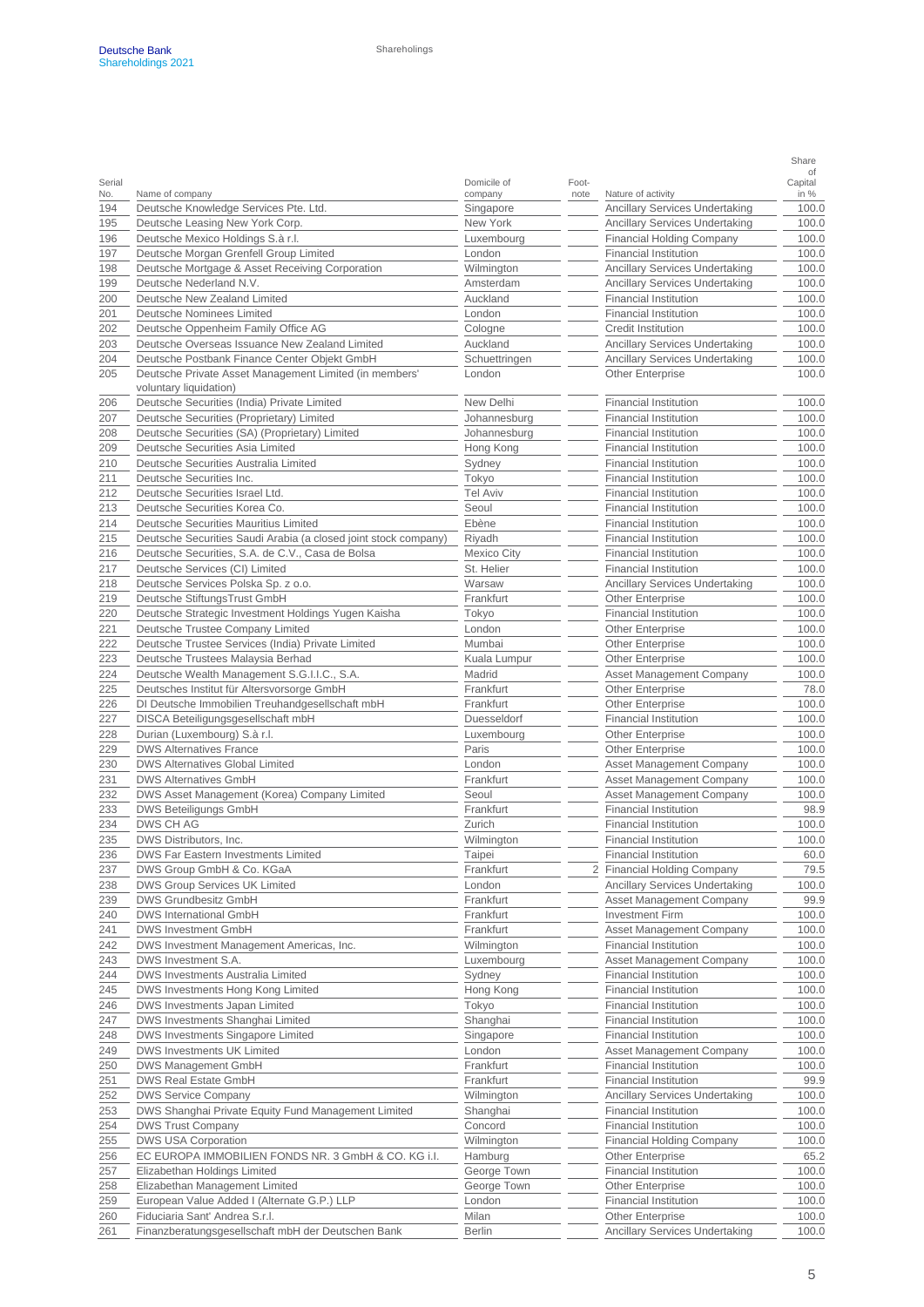| Serial     |                                                                                                                             | Domicile of                    | Foot- |                                                                       | Share<br>of<br>Capital |
|------------|-----------------------------------------------------------------------------------------------------------------------------|--------------------------------|-------|-----------------------------------------------------------------------|------------------------|
| No.        | Name of company                                                                                                             | company                        | note  | Nature of activity                                                    | in %                   |
| 262        | Franz Urbig- und Oscar Schlitter-Stiftung Gesellschaft mit<br>beschränkter Haftung                                          | Frankfurt                      |       | <b>Ancillary Services Undertaking</b>                                 | 100.0                  |
| 263        | Fünfte SAB Treuhand und Verwaltung GmbH & Co. Suhl<br>"Rimbachzentrum" KG                                                   | <b>Bad Homburg</b>             |       | <b>Other Enterprise</b>                                               | 74.9                   |
| 264        | G Finance Holding Corp.                                                                                                     | Wilmington                     |       | <b>Financial Institution</b>                                          | 100.0                  |
| 265        | German American Capital Corporation                                                                                         | Lutherville-                   |       | <b>Financial Institution</b>                                          | 100.0                  |
|            |                                                                                                                             | Timonium                       |       |                                                                       |                        |
| 266        | Greenwood Properties Corp.                                                                                                  | New York                       | 1.    | <b>Financial Institution</b><br>2 Other Enterprise                    | 0.0                    |
| 267<br>268 | Grundstücksgesellschaft Frankfurt Bockenheimer Landstraße GbR<br>Grundstücksgesellschaft Kerpen-Sindorf Vogelrutherfeld GbR | Troisdorf<br>Troisdorf         |       | 1, 2 Other Enterprise                                                 | 96.6<br>44.0           |
| 269        | Grundstücksgesellschaft Köln Oppenheimstraße GbR                                                                            | Troisdorf                      |       | 2 Ancillary Services Undertaking                                      | 68.8                   |
| 270        | Grundstücksgesellschaft Wiesbaden Luisenstraße/Kirchgasse<br>GbR                                                            | Troisdorf                      |       | 2 Other Enterprise                                                    | 71.2                   |
| 271        | Immobilienfonds Büro-Center Erfurt am Flughafen Bindersleben I                                                              | Troisdorf                      |       | 2 Other Enterprise                                                    | 65.0                   |
| 272        | GbR<br>Immobilienfonds Büro-Center Erfurt am Flughafen Bindersleben II                                                      | Troisdorf                      |       | 2 Other Enterprise                                                    | 99.0                   |
| 273        | GbR<br>Immobilienfonds Wohn- und Geschäftshaus Köln-Blumenberg V<br>GbR                                                     | Troisdorf                      |       | 2 Other Enterprise                                                    | 59.5                   |
| 274        | ISTRON Beteiligungs- und Verwaltungs-GmbH                                                                                   | Cologne                        |       | Ancillary Services Undertaking                                        | 100.0                  |
| 275        | IVAF I Manager, S.à r.l.                                                                                                    | Luxembourg                     |       | <b>Financial Institution</b>                                          | 100.0                  |
| 276        | J R Nominees (Pty) Ltd                                                                                                      | Johannesburg                   |       | Other Enterprise                                                      | 100.0                  |
| 277        | Joint Stock Company Deutsche Bank DBU                                                                                       | Kiev                           |       | <b>Credit Institution</b>                                             | 100.0                  |
| 278        | Jyogashima Godo Kaisha                                                                                                      | Tokyo                          |       | <b>Financial Institution</b>                                          | 100.0                  |
| 279        | KEBA Gesellschaft für interne Services mbH                                                                                  | Frankfurt                      |       | <b>Ancillary Services Undertaking</b>                                 | 100.0                  |
| 280        | Kidson Pte Ltd                                                                                                              | Singapore                      |       | <b>Financial Institution</b>                                          | 100.0                  |
| 281        | Konsul Inkasso GmbH                                                                                                         | Essen                          |       | <b>Ancillary Services Undertaking</b>                                 | 100.0                  |
| 282        | LA Water Holdings Limited                                                                                                   | George Town                    |       | Financial Institution                                                 | 75.0                   |
| 283        | LAWL Pte. Ltd.                                                                                                              | Singapore                      |       | Financial Institution                                                 | 100.0                  |
| 284        | Leasing Verwaltungsgesellschaft Waltersdorf mbH                                                                             | Schoenefeld                    |       | Financial Institution                                                 | 100.0                  |
| 285        | Leonardo III Initial GP Limited                                                                                             | London                         |       | Financial Institution                                                 | 100.0                  |
| 286        | Maher Terminals Holdings (Toronto) Limited                                                                                  | Vancouver                      |       | Financial Institution                                                 | 100.0                  |
| 287        | MEF I Manager, S. à r.l.                                                                                                    | Luxembourg                     |       | Financial Institution                                                 | 100.0                  |
| 288<br>289 | MIT Holdings, Inc.<br>MortgageIT Securities Corp.                                                                           | <b>Baltimore</b><br>Wilmington |       | Financial Institution<br>Ancillary Services Undertaking               | 100.0<br>100.0         |
| 290        | MortgageIT, Inc.                                                                                                            | New York                       |       | Financial Institution                                                 | 100.0                  |
| 291        | norisbank GmbH                                                                                                              | Bonn                           |       | <b>Credit Institution</b>                                             | 100.0                  |
| 292        | OOO "Deutsche Bank TechCentre"                                                                                              | Moscow                         |       | Ancillary Services Undertaking                                        | 100.0                  |
| 293        | OOO "Deutsche Bank"                                                                                                         | Moscow                         |       | <b>Credit Institution</b>                                             | 100.0                  |
| 294        | OPB Verwaltungs- und Treuhand GmbH                                                                                          | Cologne                        |       | Financial Institution                                                 | 100.0                  |
| 295        | OPB-Oktava GmbH                                                                                                             | Cologne                        |       | <b>Financial Institution</b>                                          | 100.0                  |
| 296        | OPB-Quarta GmbH                                                                                                             | Cologne                        |       | <b>Financial Institution</b>                                          | 100.0                  |
| 297        | OPPENHEIM Capital Advisory GmbH                                                                                             | Cologne                        |       | Financial Institution                                                 | 100.0                  |
| 298        | OPPENHEIM PRIVATE EQUITY Manager GmbH                                                                                       | Cologne                        |       | Financial Institution                                                 | 100.0                  |
| 299        | OPPENHEIM PRIVATE EQUITY Verwaltungsgesellschaft mbH                                                                        | Cologne                        |       | Financial Institution                                                 | 100.0                  |
| 300        | PADUS Grundstücks-Vermietungsgesellschaft mbH                                                                               | Duesseldorf                    |       | <b>Financial Institution</b>                                          | 100.0                  |
| 301        | Pan Australian Nominees Pty Ltd                                                                                             | Sydney                         |       | <b>Ancillary Services Undertaking</b>                                 | 100.0                  |
| 302<br>303 | PB Factoring GmbH<br>PB Spezial-Investmentaktiengesellschaft mit<br>Teilgesellschaftsvermögen                               | Bonn<br>Bonn                   |       | <b>Financial Institution</b><br><b>Ancillary Services Undertaking</b> | 100.0<br>100.0         |
| 304        | PCC Services GmbH der Deutschen Bank                                                                                        | Essen                          |       | Ancillary Services Undertaking                                        | 100.0                  |
| 305        | Plantation Bay, Inc.                                                                                                        | St. Thomas                     |       | <b>Other Enterprise</b>                                               | 100.0                  |
| 306        | Postbank Akademie und Service GmbH                                                                                          | Hameln                         |       | Other Enterprise                                                      | 100.0                  |
| 307        | Postbank Beteiligungen GmbH                                                                                                 | Bonn                           |       | <b>Financial Institution</b>                                          | 100.0                  |
| 308        | Postbank Direkt GmbH                                                                                                        | Bonn                           |       | Financial Institution                                                 | 100.0                  |
| 309        | Postbank Filialvertrieb AG                                                                                                  | Bonn                           |       | Financial Institution                                                 | 100.0                  |
| 310        | Postbank Finanzberatung AG                                                                                                  | Hameln                         |       | <b>Other Enterprise</b>                                               | 100.0                  |
| 311        | Postbank Immobilien GmbH                                                                                                    | Hameln                         |       | Other Enterprise                                                      | 100.0                  |
| 312        | Postbank Leasing GmbH                                                                                                       | Bonn                           |       | Financial Institution                                                 | 100.0                  |
| 313        | PT Deutsche Sekuritas Indonesia                                                                                             | Jakarta                        |       | Financial Institution                                                 | 99.0                   |
| 314        | R.B.M. Nominees Pty Ltd                                                                                                     | Sydney                         |       | Ancillary Services Undertaking                                        | 100.0                  |
| 315        | RoPro U.S. Holding, Inc.                                                                                                    | Wilmington                     |       | <b>Financial Institution</b>                                          | 100.0                  |
| 316        | Route 28 Receivables, LLC                                                                                                   | Wilmington                     |       | Financial Institution                                                 | 100.0                  |
| 317        | RREEF America L.L.C.                                                                                                        | Wilmington                     |       | <b>Financial Institution</b>                                          | 100.0                  |
| 318        | RREEF China REIT Management Limited                                                                                         | Hong Kong                      |       | Other Enterprise                                                      | 100.0                  |
| 319        | RREEF European Value Added I (G.P.) Limited                                                                                 | London                         |       | <b>Financial Institution</b>                                          | 100.0                  |
| 320        | RREEF Fund Holding Co.<br>RREEF India Advisors Private Limited                                                              | George Town                    |       | <b>Financial Institution</b>                                          | 100.0                  |
| 321<br>322 | RREEF Management L.L.C.                                                                                                     | Mumbai<br>Wilmington           |       | <b>Other Enterprise</b><br>Ancillary Services Undertaking             | 100.0<br>100.0         |
|            |                                                                                                                             |                                |       |                                                                       |                        |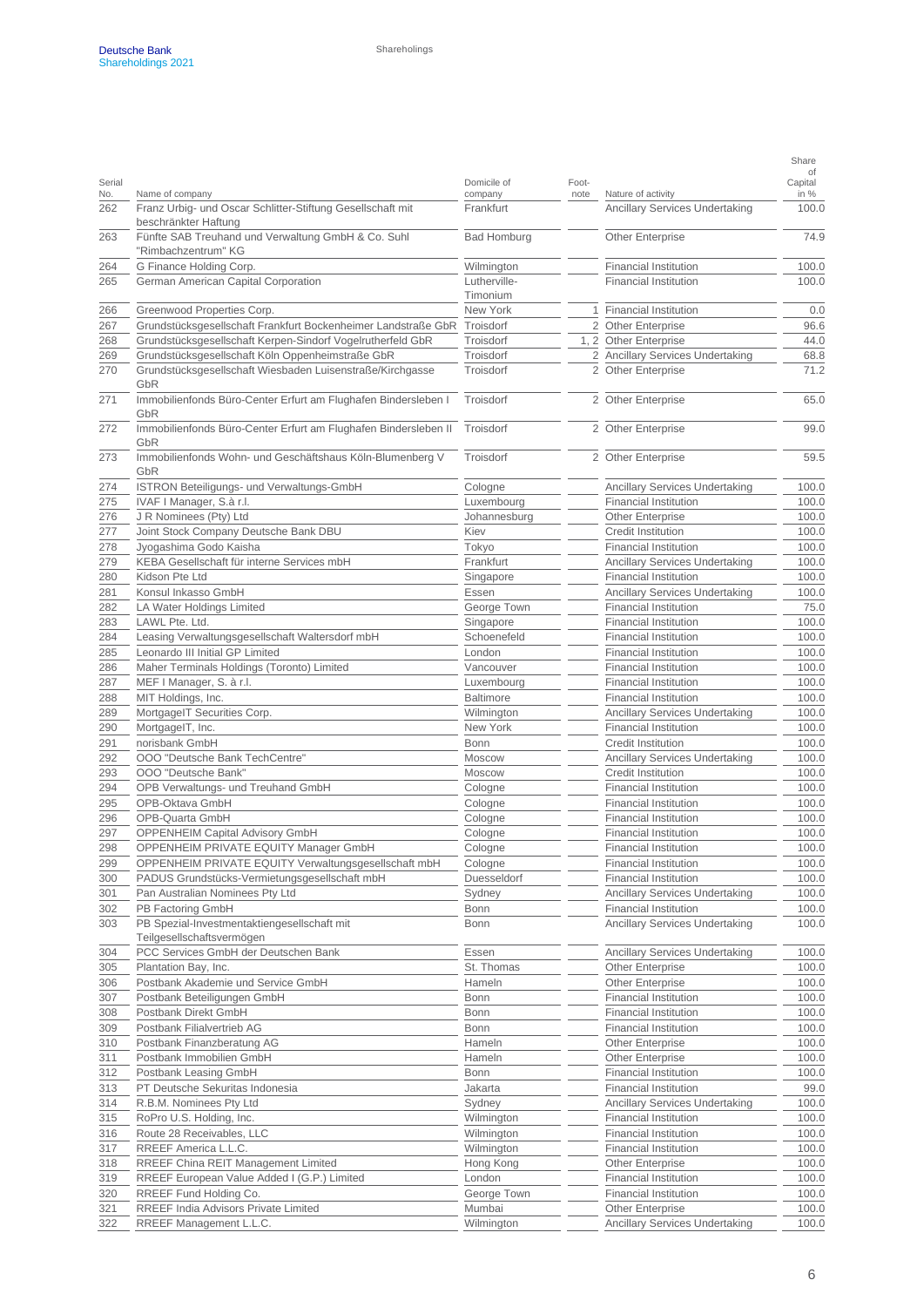|               |                                                                         |                        |               |                              | Share<br>nf       |
|---------------|-------------------------------------------------------------------------|------------------------|---------------|------------------------------|-------------------|
| Serial<br>No. | Name of company                                                         | Domicile of<br>company | Foot-<br>note | Nature of activity           | Capital<br>in $%$ |
| 323           | SAB Real Estate Verwaltungs GmbH                                        | Hameln                 |               | <b>Financial Institution</b> | 100.0             |
| 324           | SAGITA Grundstücks-Vermietungsgesellschaft mbH                          | Duesseldorf            |               | <b>Financial Institution</b> | 100.0             |
| 325           | Sal. Oppenheim jr. & Cie. Beteiligungs GmbH                             | Cologne                |               | <b>Financial Institution</b> | 100.0             |
| 326           | SAPIO Grundstücks-Vermietungsgesellschaft mbH                           | Duesseldorf            |               | <b>Financial Institution</b> | 100.0             |
| 327           | Sharps SP I LLC                                                         | Wilmington             |               | <b>Financial Institution</b> | 100.0             |
| 328           | Stelvio Immobiliare S.r.l.                                              | Bolzano                |               | Other Enterprise             | 100.0             |
| 329           | Süddeutsche Vermögensverwaltung Gesellschaft mit beschränkter Frankfurt |                        |               | <b>Financial Institution</b> | 100.0             |
| 330           | Haftung<br>TELO Beteiligungsgesellschaft mbH                            | Schoenefeld            |               | <b>Financial Institution</b> | 100.0             |
| 331           | <b>Tempurrite Leasing Limited</b>                                       | London                 |               | <b>Financial Institution</b> | 100.0             |
| 332           | Thai Asset Enforcement and Recovery Asset Management<br>Company Limited | Bangkok                |               | <b>Financial Institution</b> | 100.0             |
| 333           | Treuinvest Service GmbH                                                 | Frankfurt              |               | Other Enterprise             | 100.0             |
| 334           | <b>Triplereason Limited</b>                                             | London                 |               | <b>Financial Institution</b> | 100.0             |
| 335           | VÖB-ZVD Processing GmbH                                                 | <b>Bonn</b>            |               | Payment Institution          | 100.0             |
| 336           | Wealthspur Investment Ltd.                                              | Labuan                 |               | <b>Financial Institution</b> | 100.0             |
| 337           | WEPLA Beteiligungsgesellschaft mbH                                      | Frankfurt              |               | <b>Financial Institution</b> | 100.0             |
| 338           | World Trading (Delaware) Inc.                                           | Wilmington             |               | <b>Financial Institution</b> | 100.0             |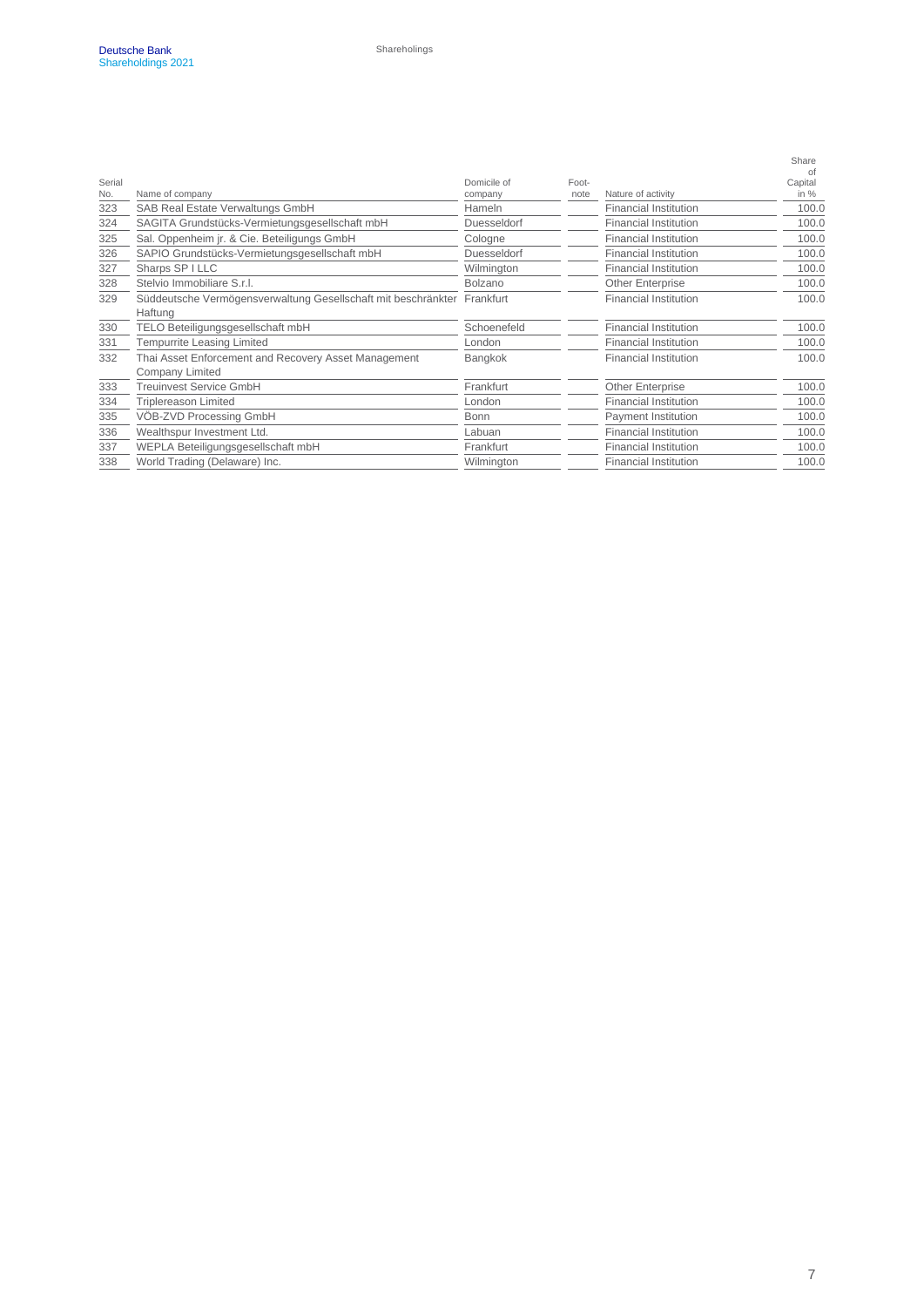### Consolidated structured entities

|               |                                                                                            |                           |                |                                                                         | Share                   |
|---------------|--------------------------------------------------------------------------------------------|---------------------------|----------------|-------------------------------------------------------------------------|-------------------------|
| Serial<br>No. | Name of company                                                                            | Domicile of<br>company    | Foot-<br>note  | Nature of activity                                                      | of<br>Capital<br>in $%$ |
| 339           | Alguer Inversiones Designated Activity Company                                             | Dublin                    |                | <b>Ancillary Services Undertaking</b>                                   |                         |
| 340           | Alixville Invest, S.L.                                                                     | Madrid                    |                | <b>Other Enterprise</b>                                                 |                         |
| 341           | Altersvorsorge Fonds Hamburg Alter Wall Dr. Juncker KG                                     | Frankfurt                 |                | <b>Other Enterprise</b>                                                 |                         |
| 342           | Amber Investments S.à r.l.                                                                 | Luxembourg                |                | <b>Ancillary Services Undertaking</b>                                   | 100.0                   |
| 343           | Asset Repackaging Trust Five B.V.                                                          | Amsterdam                 | $\overline{4}$ | Other Enterprise                                                        |                         |
| 344           | Atena SPV S.r.l. in liquidazione                                                           | Conegliano                |                | <b>Ancillary Services Undertaking</b>                                   | 60.0                    |
| 345           | Atlas Investment Company 1 S.à r.l.                                                        | Luxembourg                |                | <b>Financial Institution</b>                                            |                         |
| 346           | Atlas Investment Company 2 S.à r.l.                                                        | Luxembourg                |                | <b>Financial Institution</b>                                            |                         |
| 347           | Atlas Investment Company 3 S.à r.l.                                                        | Luxembourg                |                | <b>Financial Institution</b><br><b>Financial Institution</b>            |                         |
| 348<br>349    | Atlas Investment Company 4 S.à r.l.<br>Atlas Portfolio Select SPC                          | Luxembourg<br>George Town |                | <b>Financial Institution</b>                                            | 0.0                     |
| 350           | Atlas SICAV - FIS                                                                          | Luxembourg                |                | 4 Other Enterprise                                                      |                         |
| 351           | Australian Secured Personal Loans Trust                                                    | Melbourne                 |                | <b>Other Enterprise</b>                                                 | 100.0                   |
| 352           | Axia Insurance, Ltd.                                                                       | Hamilton                  | 4              | <b>Other Enterprise</b>                                                 |                         |
| 353           | Carpathian Investments Designated Activity Company                                         | Dublin                    |                | <b>Financial Institution</b>                                            | 100.0                   |
| 354           | Cathay Capital (Labuan) Company Limited                                                    | Labuan                    |                | <b>Other Enterprise</b>                                                 |                         |
| 355           | Cathay Capital Company Limited                                                             | Ebène                     |                | Financial Institution                                                   | 9.5                     |
| 356           | Cathay Strategic Investment Company Limited                                                | Hong Kong                 |                | Financial Institution                                                   |                         |
| 357           | Cathay Strategic Investment Company No. 2 Limited                                          | George Town               |                | <b>Financial Institution</b>                                            |                         |
| 358           | Cayman Reference Fund Holdings Limited                                                     | George Town               |                | <b>Ancillary Services Undertaking</b>                                   |                         |
| 359           | Ceto S.à r.l.                                                                              | Luxembourg                |                | <b>Financial Institution</b>                                            |                         |
| 360           | Charitable Luxembourg Four S.à r.l.                                                        | Luxembourg                |                | <b>Financial Institution</b>                                            |                         |
| 361           | Charitable Luxembourg Three S.à r.l.                                                       | Luxembourg                |                | <b>Financial Institution</b>                                            |                         |
| 362           | Charitable Luxembourg Two S.à r.l.                                                         | Luxembourg                |                | <b>Financial Institution</b>                                            |                         |
| 363           | City Leasing (Thameside) Limited                                                           | London                    |                | <b>Financial Institution</b>                                            | 100.0                   |
| 364           | <b>City Leasing Limited</b>                                                                | London                    | 4              | <b>Financial Institution</b>                                            | 100.0                   |
| 365<br>366    | <b>CLASS Limited</b><br>Collins Capital Low Volatility Performance II Special Investments, | St. Helier<br>Road Town   |                | <b>Other Enterprise</b><br><b>Financial Institution</b>                 |                         |
|               | Ltd.                                                                                       |                           |                |                                                                         |                         |
| 367           | Crofton Invest, S.L.                                                                       | Madrid                    |                | <b>Other Enterprise</b>                                                 |                         |
| 368           | Danube Properties S.à r.l., en faillite                                                    | Luxembourg                |                | Other Enterprise                                                        | 25.0                    |
| 369           | Dariconic Designated Activity Company                                                      | Dublin                    |                | <b>Ancillary Services Undertaking</b>                                   |                         |
| 370           | DB Asset Finance I S.à r.l.                                                                | Luxembourg                |                | <b>Financial Institution</b>                                            | 95.0                    |
| 371           | DB Asset Finance II S.à r.l.                                                               | Luxembourg                |                | <b>Financial Institution</b>                                            | 95.0                    |
| 372           | DB Aster II, LLC                                                                           | Wilmington                |                | <b>Ancillary Services Undertaking</b>                                   | 100.0                   |
| 373<br>374    | DB Aster III, LLC<br>DB Aster, Inc.                                                        | Wilmington<br>Wilmington  |                | <b>Ancillary Services Undertaking</b><br>Financial Institution          | 100.0<br>100.0          |
| 375           | DB Aster, LLC                                                                              | Wilmington                |                | Ancillary Services Undertaking                                          | 100.0                   |
| 376           | DB Covered Bond S.r.l.                                                                     | Conegliano                |                | Financial Institution                                                   | 90.0                    |
| 377           | DB Credit Investments S.à r.l.                                                             | Luxembourg                |                | <b>Financial Institution</b>                                            | 100.0                   |
| 378           | DB Finance International GmbH                                                              | Frankfurt                 |                | <b>Financial Institution</b>                                            | 100.0                   |
| 379           | DB Holding Fundo de Investimento Multimercado Investimento no<br>Exterior Crédito Privado  | Sao Paulo                 |                | <b>Financial Institution</b>                                            | 100.0                   |
| 380           | DB Immobilienfonds 1 Wieland KG                                                            | Frankfurt                 |                | <b>Other Enterprise</b>                                                 |                         |
| 381           | DB Immobilienfonds 2 KG i.L.                                                               | Frankfurt                 |                | <b>Financial Institution</b>                                            | 74.0                    |
| 382           | DB Impact Investment (GP) Limited                                                          | London                    |                | <b>Financial Institution</b>                                            | 100.0                   |
| 383           | <b>DB Litigation Fee LLC</b>                                                               | Wilmington                |                | Financial Institution                                                   | 100.0                   |
| 384           | DB Municipal Holdings LLC                                                                  | Wilmington                |                | <b>Ancillary Services Undertaking</b>                                   | 100.0                   |
| 385           | db PBC                                                                                     | Luxembourg                | $\overline{4}$ | <b>Other Enterprise</b>                                                 |                         |
| 386           | DB RC Holdings, LLC                                                                        | Wilmington                |                | <b>Financial Institution</b>                                            | 100.0                   |
| 387           | DB SPEARs/LIFERs, Series DB-8074 Trust                                                     | Wilmington                |                | <b>Ancillary Services Undertaking</b>                                   | 0.0                     |
| 388           | DB SPEARs/LIFERs, Series DB-8075 Trust                                                     | Wilmington                |                | Ancillary Services Undertaking                                          | 0.1                     |
| 389           | DB SPEARs/LIFERs, Series DB-8076 Trust                                                     | Wilmington                |                | <b>Ancillary Services Undertaking</b>                                   | 0.0                     |
| 390           | DB SPEARs/LIFERs, Series DB-8077 Trust                                                     | Wilmington                |                | <b>Ancillary Services Undertaking</b>                                   | 0.0                     |
| 391           | DB SPEARs/LIFERs, Series DB-8080 Trust                                                     | Wilmington                |                | <b>Ancillary Services Undertaking</b>                                   | 0.0                     |
| 392<br>393    | DB SPEARs/LIFERs, Series DBE-8052 Trust<br>DB SPEARs/LIFERs, Series DBE-8054 Trust         | Wilmington<br>Wilmington  |                | <b>Ancillary Services Undertaking</b><br>Ancillary Services Undertaking | 0.0<br>0.0              |
| 394           | DB SPEARs/LIFERs, Series DBE-8055 Trust                                                    | Wilmington                |                | Ancillary Services Undertaking                                          | 0.0                     |
| 395           | DB SPEARs/LIFERs, Series DBE-8056 Trust                                                    | Wilmington                |                | <b>Ancillary Services Undertaking</b>                                   | 0.0                     |
| 396           | DB SPEARs/LIFERs, Series DBE-8057 Trust                                                    | Wilmington                |                | Ancillary Services Undertaking                                          | 0.0                     |
| 397           | DB SPEARs/LIFERs, Series DBE-8059 Trust                                                    | Wilmington                |                | <b>Ancillary Services Undertaking</b>                                   | 0.0                     |
| 398           | DB SPEARs/LIFERs, Series DBE-8060 Trust                                                    | Wilmington                |                | <b>Ancillary Services Undertaking</b>                                   | 0.0                     |
| 399           | DB SPEARs/LIFERs, Series DBE-8061 Trust                                                    | Wilmington                |                | <b>Ancillary Services Undertaking</b>                                   | 0.0                     |
| 400           | DB SPEARs/LIFERs, Series DBE-8062 Trust                                                    | Wilmington                |                | <b>Ancillary Services Undertaking</b>                                   | 0.0                     |
| 401           | DB SPEARs/LIFERs, Series DBE-8063 Trust                                                    | Wilmington                |                | <b>Ancillary Services Undertaking</b>                                   | 0.0                     |
| 402           | DB SPEARs/LIFERs, Series DBE-8064 Trust                                                    | Wilmington                |                | Ancillary Services Undertaking                                          | 0.0                     |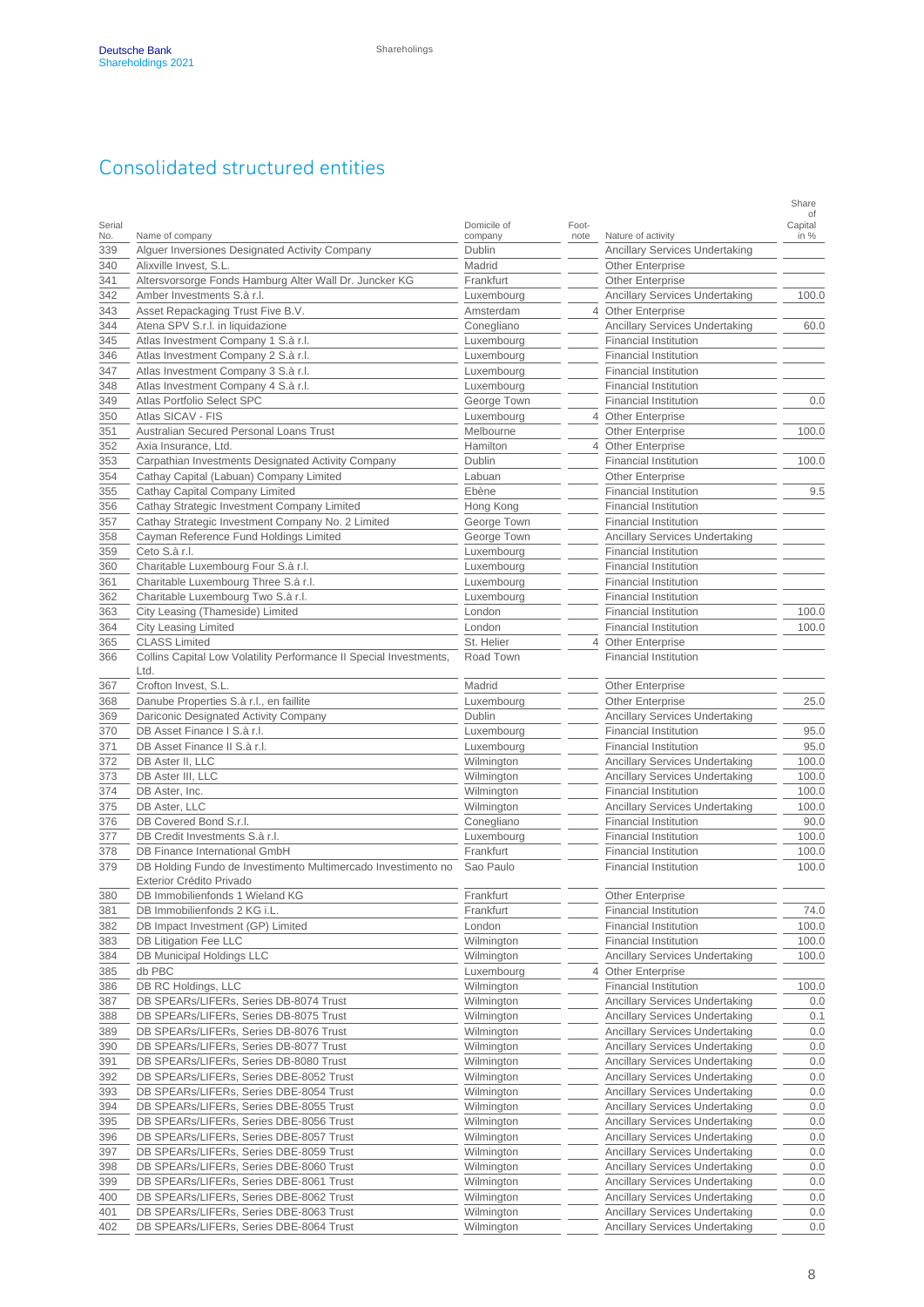|            |                                                                                    |                          |                |                                                                                | Share         |
|------------|------------------------------------------------------------------------------------|--------------------------|----------------|--------------------------------------------------------------------------------|---------------|
| Serial     |                                                                                    | Domicile of              | Foot-          |                                                                                | οf<br>Capital |
| No.        | Name of company                                                                    | company                  | note           | Nature of activity                                                             | in %          |
| 403        | DB SPEARs/LIFERs, Series DBE-8065 Trust                                            | Wilmington               |                | <b>Ancillary Services Undertaking</b>                                          | 0.0           |
| 404<br>405 | DB SPEARs/LIFERs, Series DBE-8066 Trust<br>DB SPEARs/LIFERs, Series DBE-8067 Trust | Wilmington<br>Wilmington |                | <b>Ancillary Services Undertaking</b><br><b>Ancillary Services Undertaking</b> | 0.0<br>0.0    |
| 406        | DB SPEARs/LIFERs, Series DBE-8068 Trust                                            | Wilmington               |                | <b>Ancillary Services Undertaking</b>                                          | 0.0           |
| 407        | DB SPEARs/LIFERs, Series DBE-8069 Trust                                            | Wilmington               |                | <b>Ancillary Services Undertaking</b>                                          | 0.0           |
| 408        | DB SPEARs/LIFERs, Series DBE-8070 Trust                                            | Wilmington               |                | <b>Ancillary Services Undertaking</b>                                          | 0.0           |
| 409        | DB SPEARs/LIFERs, Series DBE-8071 Trust                                            | Wilmington               |                | <b>Ancillary Services Undertaking</b>                                          | 0.0           |
| 410        | DB SPEARs/LIFERs, Series DBE-8073 Trust                                            | Wilmington               |                | <b>Ancillary Services Undertaking</b>                                          | 0.0           |
|            | DB SPEARs/LIFERs, Series DBE-8081 Trust                                            | Wilmington               |                | <b>Ancillary Services Undertaking</b>                                          | 0.0           |
| 411<br>412 | DB SPEARs/LIFERs, Series DBE-8082 Trust                                            | Wilmington               |                | <b>Ancillary Services Undertaking</b>                                          | 0.0           |
|            |                                                                                    |                          |                |                                                                                | 0.0           |
| 413<br>414 | DB SPEARs/LIFERs, Series DBE-8083 Trust<br>DB SPEARs/LIFERs, Series DBE-8084 Trust | Wilmington               |                | Ancillary Services Undertaking<br><b>Ancillary Services Undertaking</b>        | 0.5           |
| 415        | DB SPEARs/LIFERs, Series DBE-8901 Trust                                            | Wilmington<br>Wilmington |                |                                                                                | 5.0           |
|            | DB Structured Holdings Luxembourg S.à r.l.                                         |                          |                | Ancillary Services Undertaking<br><b>Financial Institution</b>                 | 100.0         |
| 416        | DBRE Global Real Estate Management US IB, L.L.C.                                   | Luxembourg               |                | <b>Financial Institution</b>                                                   | 100.0         |
| 417        |                                                                                    | Wilmington               |                |                                                                                |               |
| 418        | <b>DBX ETF Trust</b>                                                               | Wilmington               | $\overline{4}$ | <b>Other Enterprise</b>                                                        |               |
| 419        | De Heng Asset Management Company Limited                                           | Beijing                  |                | <b>Financial Institution</b>                                                   |               |
| 420        | Deloraine Spain, S.L.<br>Deutsche Bank Luxembourg S.A. - Fiduciary Deposits        | Madrid                   |                | <b>Ancillary Services Undertaking</b>                                          |               |
| 421        |                                                                                    | Luxembourg               | 4              | <b>Other Enterprise</b>                                                        |               |
| 422        | Deutsche Bank Luxembourg S.A. - Fiduciary Note Programme                           | Luxembourg               | $\overline{4}$ | <b>Other Enterprise</b>                                                        |               |
| 423        | Deutsche Bank SPEARs/LIFERs, Series DBE-8011 Trust                                 | Wilmington               |                | <b>Ancillary Services Undertaking</b>                                          | 0.0           |
| 424        | Deutsche Colombia S.A.S.                                                           | Bogotá                   |                | <b>Financial Institution</b>                                                   | 100.0         |
| 425        | Deutsche Postbank Funding LLC I                                                    | Wilmington               |                | <b>Financial Institution</b>                                                   | 100.0         |
| 426        | Deutsche Postbank Funding LLC II                                                   | Wilmington               |                | <b>Financial Institution</b>                                                   | 100.0         |
| 427        | Deutsche Postbank Funding LLC III                                                  | Wilmington               |                | <b>Financial Institution</b>                                                   | 100.0         |
| 428        | Deutsche Postbank Funding Trust I                                                  | Wilmington               | 1              | <b>Financial Institution</b>                                                   | 0.0           |
| 429        | Deutsche Postbank Funding Trust II                                                 | Wilmington               |                | <b>Financial Institution</b>                                                   | 100.0         |
| 430        | Deutsche Postbank Funding Trust III                                                | Wilmington               | 1              | <b>Financial Institution</b>                                                   | 0.0           |
| 431        | DWS Access S.A.                                                                    | Luxembourg               | $\overline{4}$ | <b>Other Enterprise</b>                                                        |               |
| 432        | DWS Alternatives (IE) ICAV                                                         | Dublin                   |                | <b>Other Enterprise</b>                                                        |               |
| 433        | <b>DWS Funds</b>                                                                   | Luxembourg               | $\overline{4}$ | <b>Other Enterprise</b>                                                        |               |
| 434        | <b>DWS Garant</b>                                                                  | Luxembourg               | 4              | <b>Other Enterprise</b>                                                        |               |
| 435        | DWS Invest (IE) ICAV                                                               | Dublin                   |                | <b>Other Enterprise</b>                                                        |               |
| 436        | DWS Noor Islamic Funds Public Limited Company (in liquidation)                     | Dublin                   |                | <b>Other Enterprise</b>                                                        | 100.0         |
| 437        | <b>DWS Zeitwert Protect</b>                                                        | Luxembourg               |                | <b>Other Enterprise</b>                                                        |               |
| 438        | DWS-Fonds Treasury Liquidity (EUR)                                                 | Frankfurt                |                | <b>Other Enterprise</b>                                                        | 100.0         |
| 439        | Dynamic Infrastructure Securities Fund LP                                          | Wilmington               |                | <b>Financial Institution</b>                                                   |               |
| 440        | Earls Four Limited                                                                 | George Town              | $\overline{4}$ | <b>Other Enterprise</b>                                                        |               |
| 441        | <b>EARLS Trading Limited</b>                                                       | George Town              |                | <b>Financial Institution</b>                                                   |               |
| 442        | Einkaufszentrum "HVD Dresden" S.à.r.I & Co. KG i.I.                                | Cologne                  |                | <b>Other Enterprise</b>                                                        |               |
| 443        | Eirles Three Designated Activity Company                                           | Dublin                   | 4              | <b>Other Enterprise</b>                                                        |               |
| 444        | Eirles Two Designated Activity Company                                             | Dublin                   | $\overline{4}$ | Other Enterprise                                                               |               |
| 445        | Emerald Asset Repackaging Designated Activity Company                              | Dublin                   |                | <b>Financial Institution</b>                                                   | 100.0         |
| 446        | Emerging Markets Capital Protected Investments Limited                             | George Town              |                | 4 Other Enterprise                                                             |               |
| 447        | Emeris                                                                             | George Town              |                | <b>Financial Institution</b>                                                   |               |
| 448        | Encina Property Finance Designated Activity Company                                | Dublin                   |                | <b>Financial Institution</b>                                                   |               |
| 449        | Epicuro SPV S.r.l.                                                                 | Conegliano               |                | <b>Ancillary Services Undertaking</b>                                          |               |
| 450        | Erste Frankfurter Hoist GmbH                                                       | Frankfurt                |                | <b>Financial Institution</b>                                                   | 100.0         |
| 451        | Fondo Privado de Titulizacion Activos Reales 1 B.V.                                | Amsterdam                |                | <b>Other Enterprise</b>                                                        |               |
| 452        | Fondo Privado de Titulización PYMES I Designated Activity<br>Company               | Dublin                   |                | <b>Ancillary Services Undertaking</b>                                          |               |
| 453        | Freddie Mac Class A Taxable Multifamily M Certificates Series M-<br>037            | McLean                   |                | <b>Ancillary Services Undertaking</b>                                          | 100.0         |
| 454        | Freddie Mac Class A Taxable Multifamily M Certificates Series M-<br>039            | McLean                   |                | <b>Ancillary Services Undertaking</b>                                          | 100.0         |
| 455        | Freddie Mac Class A Taxable Multifamily M Certificates Series M-<br>040            | McLean                   |                | <b>Ancillary Services Undertaking</b>                                          | 100.0         |
| 456        | Freddie Mac Class A Taxable Multifamily M Certificates Series M-<br>041            | McLean                   |                | <b>Ancillary Services Undertaking</b>                                          | 100.0         |
| 457        | Freddie Mac Class A Taxable Multifamily M Certificates Series M-<br>043            | McLean                   |                | <b>Ancillary Services Undertaking</b>                                          | 100.0         |
| 458        | Freddie Mac Class A Taxable Multifamily M Certificates Series M-<br>044            | McLean                   |                | <b>Ancillary Services Undertaking</b>                                          | 100.0         |
| 459        | Freddie Mac Class A Taxable Multifamily M Certificates Series M-<br>047            | McLean                   |                | Ancillary Services Undertaking                                                 | 100.0         |
| 460        | G.O. IB-US Management, L.L.C.                                                      | Wilmington               |                | <b>Financial Institution</b>                                                   | 100.0         |
| 461        | GAC-HEL, Inc.                                                                      | Wilmington               |                | <b>Ancillary Services Undertaking</b>                                          | 100.0         |
| 462        | Galene S.à r.l.                                                                    | Luxembourg               |                | Other Enterprise                                                               |               |
|            |                                                                                    |                          |                |                                                                                |               |

463 Gladyr Spain, S.L. **Gladyr Spain, S.L.** Madrid **Ancillary Services Undertaking**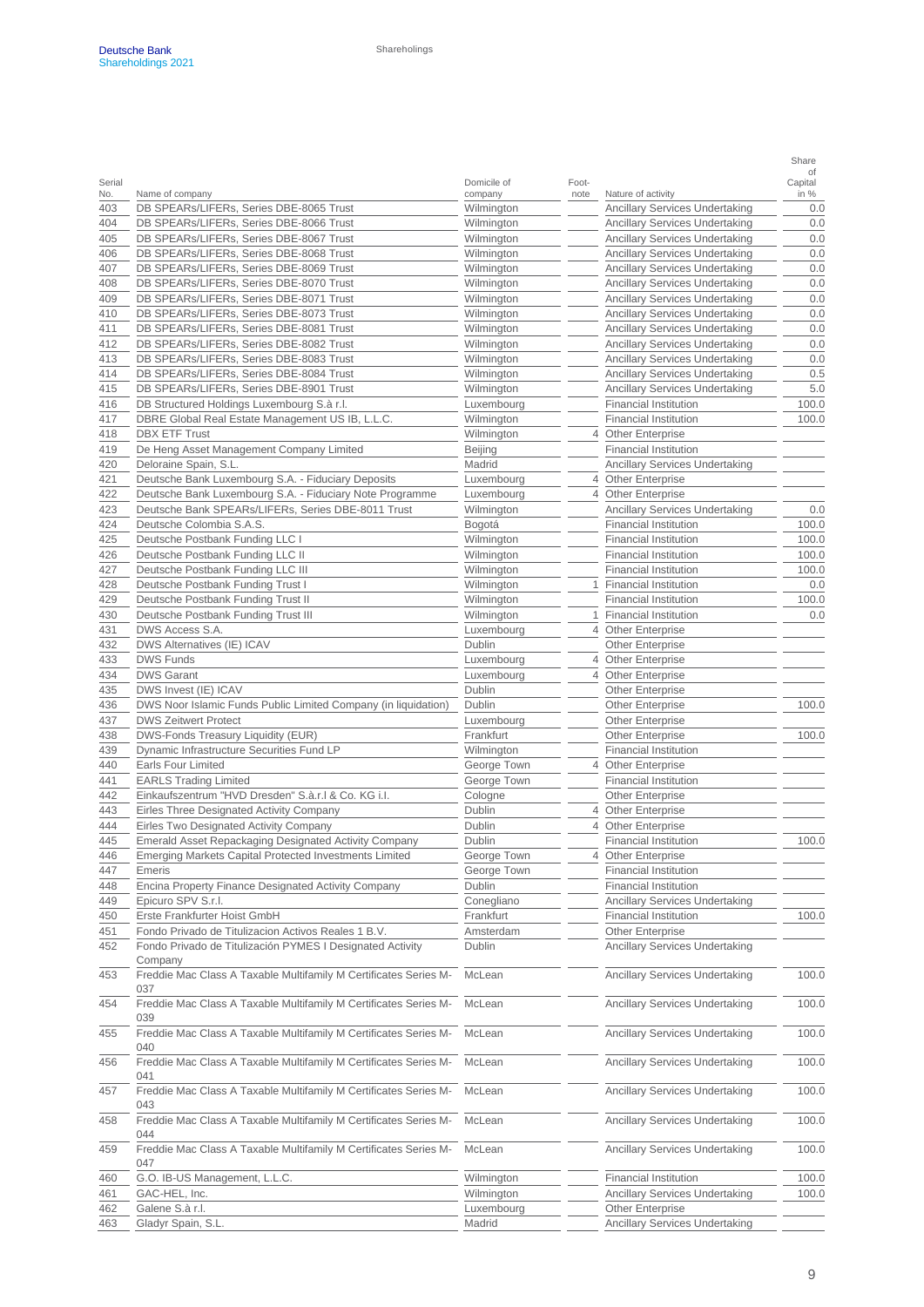| Serial<br>No. | Name of company                                                          | Domicile of<br>company | Foot-<br>note  | Nature of activity                    | οf<br>Capital<br>in % |
|---------------|--------------------------------------------------------------------------|------------------------|----------------|---------------------------------------|-----------------------|
| 464           | Global Opportunities Co-Investment Feeder, LLC                           | Wilmington             |                | <b>Financial Institution</b>          |                       |
| 465           | Global Opportunities Co-Investment, LLC                                  | George Town            |                | Financial Institution                 |                       |
| 466           | Groton Invest, S.L.                                                      | Madrid                 |                | <b>Financial Institution</b>          |                       |
| 467           | GWC-GAC Corp.                                                            | Wilmington             |                | <b>Ancillary Services Undertaking</b> | 100.0                 |
| 468           | Hamildak Designated Activity Company                                     | Dublin                 |                | <b>Ancillary Services Undertaking</b> |                       |
| 469           | Havbell Designated Activity Company                                      | Dublin                 |                | <b>Ancillary Services Undertaking</b> |                       |
| 470           | Histria Inversiones Designated Activity Company                          | Dublin                 |                | <b>Financial Institution</b>          |                       |
| 471           | Iberia Inversiones Designated Activity Company (in liquidation)          | Dublin                 |                | <b>Other Enterprise</b>               |                       |
| 472           | Iberia Inversiones II Designated Activity Company                        | Dublin                 |                | <b>Ancillary Services Undertaking</b> |                       |
| 473           | Infrastructure Debt Fund S.C.Sp. SICAV-RAIF                              | Luxembourg             |                | <b>Other Enterprise</b>               |                       |
| 474           | Infrastructure Holdings (Cayman) SPC                                     | George Town            |                | <b>Financial Institution</b>          |                       |
| 475           | Inn Properties S.à r.l., en faillite                                     | Luxembourg             |                | <b>Other Enterprise</b>               | 25.0                  |
| 476           | <b>Investor Solutions Limited</b>                                        | St. Helier             | $\overline{4}$ | Other Enterprise                      |                       |
| 477           | Isar Properties S.à r.l., en faillite                                    | Luxembourg             |                | <b>Other Enterprise</b>               | 25.0                  |
| 478           | IVAF (Jersey) Limited                                                    | St. Helier             |                | <b>Ancillary Services Undertaking</b> |                       |
| 479           | Kelona Invest, S.L.                                                      | Madrid                 |                | <b>Other Enterprise</b>               |                       |
| 480           | <b>Kelsey Street LLC</b>                                                 | Wilmington             |                | Ancillary Services Undertaking        | 100.0                 |
| 481           | KH Kitty Hall Holdings Limited                                           | Galway                 |                | <b>Financial Institution</b>          |                       |
| 482           | Kratus Inversiones Designated Activity Company                           | Dublin                 |                | <b>Financial Institution</b>          |                       |
| 483           | Ledyard, S.L.                                                            | Madrid                 |                | <b>Other Enterprise</b>               |                       |
| 484           | 87 Leonard Development LLC                                               | Wilmington             |                | <b>Ancillary Services Undertaking</b> | 100.0                 |
| 485           | Leonardo Charitable 1 Limited                                            | George Town            |                | Ancillary Services Undertaking        |                       |
| 486           | Lerma Investments 2018, Sociedad Limitada                                | Madrid                 |                | <b>Financial Institution</b>          |                       |
| 487           | Life Mortgage S.r.l.                                                     | Conegliano             |                | <b>Ancillary Services Undertaking</b> |                       |
| 488           | <b>Lindsell Finance Limited</b>                                          | St. Julian's           |                | <b>Ancillary Services Undertaking</b> | 100.0                 |
| 489           | Lockwood Invest, S.L.                                                    | Madrid                 |                | <b>Financial Institution</b>          |                       |
| 490           | London Industrial Leasing Limited                                        | London                 |                | <b>Financial Institution</b>          | 100.0                 |
| 491           | Lunashadow Limited                                                       | Dublin                 |                | Financial Institution                 |                       |
| 492           | 2755 LVB I LLC                                                           | Wilmington             |                | <b>Other Enterprise</b>               | 100.0                 |
| 493           | Malabo Holdings Designated Activity Company                              | Dublin                 |                | <b>Financial Institution</b>          |                       |
| 494           | Merlin XI                                                                | George Town            |                | <b>Financial Institution</b>          |                       |
| 495           | Meseta Inversiones Designated Activity Company                           | Dublin                 |                | <b>Ancillary Services Undertaking</b> |                       |
| 496           | Micro-E Finance S.r.l. in liquidazione                                   | Rome                   |                | <b>Ancillary Services Undertaking</b> |                       |
| 497           | Motion Picture Productions One GmbH & Co. KG                             | Frankfurt              |                | 2 Financial Institution               | 100.0                 |
| 498           | MPP Beteiligungsgesellschaft mbH                                         | Frankfurt              |                | <b>Financial Institution</b>          | 100.0                 |
| 499           | Navegator - SGFTC, S.A.                                                  | Lisbon                 |                | <b>Ancillary Services Undertaking</b> | 100.0                 |
| 500           | NCW Holding Inc.                                                         | Vancouver              |                | <b>Financial Institution</b>          | 100.0                 |
| 501           | New 87 Leonard, LLC                                                      | Wilmington             |                | <b>Financial Institution</b>          | 100.0                 |
| 502           | Oasis Securitisation S.r.l.                                              | Conegliano             |                | 1 Ancillary Services Undertaking      | 0.0                   |
| 503           | Oder Properties S.à r.l., en faillite                                    | Luxembourg             |                | Other Enterprise                      | 25.0                  |
| 504           | OPAL, en liquidation volontaire                                          | Luxembourg             |                | 4 Other Enterprise                    |                       |
| 505           | Opus Niestandaryzowany Sekurytyzacyjny Fundusz Inwestycyjny<br>Zamkniety | Warsaw                 |                | Ancillary Services Undertaking        |                       |
| 506           | OTTAM Mexican Capital Trust Designated Activity Company                  | Dublin                 |                | 4 Other Enterprise                    |                       |
| 507           | Palladium Global Investments S.A.                                        | Luxembourg             | 4              | <b>Other Enterprise</b>               |                       |
| 508           | Palladium Securities 1 S.A.                                              | Luxembourg             | 4              | <b>Other Enterprise</b>               |                       |
| 509           | PanAsia Funds Investments Ltd.                                           | George Town            | $\overline{4}$ | <b>Financial Institution</b>          |                       |
| 510           | PARTS Funding, LLC                                                       | Wilmington             |                | <b>Financial Institution</b>          | 100.0                 |
| 511           | PEIF II SLP Feeder, L.P.                                                 | Edinburgh              |                | <b>Financial Institution</b>          | 0.7                   |
| 512           | PEIF III SLP Feeder GP, S.à r.l.                                         | Senningerberg          |                | <b>Financial Institution</b>          |                       |
| 513           | PEIF III SLP Feeder, SCSp                                                | Senningerberg          | $\overline{2}$ | <b>Other Enterprise</b>               | 55.1                  |
| 514           | Peruda Leasing Limited                                                   | London                 |                | <b>Financial Institution</b>          | 100.0                 |
| 515           | PERUS 1 S.à r.l., en liquidation volontaire                              | Luxembourg             |                | Financial Institution                 |                       |
| 516           | PES Carry and Employee Co-Investment Feeder SCSp                         | Luxembourg             |                | <b>Financial Institution</b>          | 1.1                   |
| 517           | PES Carry and Employee Co-Investment GP S.à r.l.                         | Luxembourg             |                | <b>Financial Institution</b>          |                       |
| 518           | Philippine Opportunities for Growth and Income (SPV-AMC), INC.           | Makati City            |                | <b>Financial Institution</b>          | 95.0                  |
| 519           | Property Debt Fund S.C.Sp. SICAV-RAIF                                    | Luxembourg             |                | <b>Other Enterprise</b>               |                       |
| 520           | QR Tower 2, LLC                                                          | Wilmington             |                | <b>Ancillary Services Undertaking</b> | 100.0                 |
| 521           | Quartz No. 1 S.A.                                                        | Luxembourg             |                | <b>Ancillary Services Undertaking</b> |                       |
| 522           | Radical Properties Unlimited Company                                     | Dublin                 |                | <b>Financial Institution</b>          |                       |
| 523           | Reference Capital Investments Limited (in members' voluntary             | London                 |                | <b>Financial Institution</b>          | 100.0                 |
|               | liquidation)                                                             |                        |                |                                       |                       |
| 524           | REO Properties Corporation II                                            | Wilmington             |                | Ancillary Services Undertaking        | 0.0                   |
| 525           | Residential Mortgage Funding Trust                                       | Toronto                |                | <b>Financial Institution</b>          |                       |
| 526           | Rhine Properties S.à r.l., en faillite                                   | Luxembourg             |                | <b>Other Enterprise</b>               | 25.0                  |
| 527           | <b>Riviera Real Estate</b>                                               | Paris                  |                | <b>Other Enterprise</b>               | 100.0                 |
| 528           | ROCKY 2021-1 SPV S.r.l.                                                  | Conegliano             |                | Ancillary Services Undertaking        |                       |
| 529           | Romareda Holdings Designated Activity Company                            | Dublin                 |                | <b>Financial Institution</b>          |                       |
| 530           | RREEF DCH, L.L.C.                                                        | Wilmington             |                | <b>Financial Institution</b>          | 100.0                 |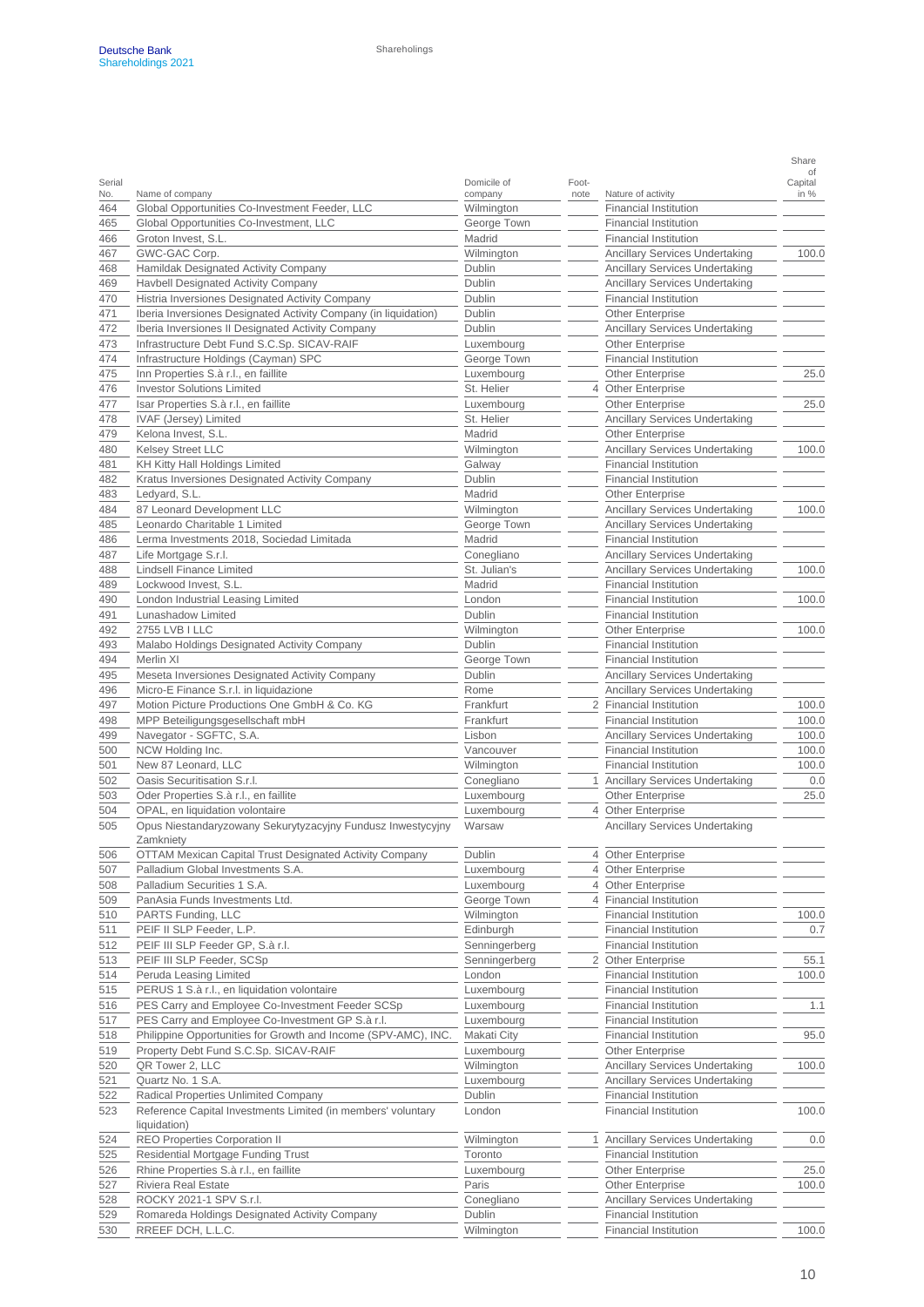|        |                                                                          |             |       |                                       | Share         |
|--------|--------------------------------------------------------------------------|-------------|-------|---------------------------------------|---------------|
| Serial |                                                                          | Domicile of | Foot- |                                       | of<br>Capital |
| No.    | Name of company                                                          | company     | note  | Nature of activity                    | in %          |
| 531    | Samburg Invest, S.L.                                                     | Madrid      |       | <b>Other Enterprise</b>               |               |
| 532    | Sanne Trust Company Limited Japan (Trust Account Project<br>Narita 7303) | Tokyo       |       | <b>Other Enterprise</b>               |               |
| 533    | SCB Alpspitze UG (haftungsbeschränkt)                                    | Frankfurt   |       | <b>Financial Institution</b>          |               |
| 534    | Seaconview Designated Activity Company                                   | Dublin      |       | <b>Ancillary Services Undertaking</b> |               |
| 535    | Singer Island Tower Suite LLC                                            | Wilmington  |       | <b>Ancillary Services Undertaking</b> | 100.0         |
| 536    | SOLIDO Grundstücks-Vermietungsgesellschaft mbH i.L.                      | Duesseldorf |       | <b>Financial Institution</b>          | 100.0         |
| 537    | Somkid Immobiliare S.r.l.                                                | Conegliano  |       | <b>Other Enterprise</b>               | 100.0         |
| 538    | SP Mortgage Trust                                                        | Wilmington  |       | <b>Other Enterprise</b>               | 100.0         |
| 539    | SPV I Sociedad Anónima Cerrada                                           | Lima        |       | <b>Financial Institution</b>          | 99.9          |
| 540    | SPV II Sociedad Anónima Cerrada                                          | Lima        |       | <b>Ancillary Services Undertaking</b> | 99.8          |
| 541    | <b>Style City Limited</b>                                                | Dublin      |       | <b>Financial Institution</b>          |               |
| 542    | Swabia 1 Designated Activity Company                                     | Dublin      |       | <b>Ancillary Services Undertaking</b> |               |
| 543    | Swabia 1. Vermögensbesitz-GmbH                                           | Frankfurt   |       | <b>Financial Institution</b>          | 100.0         |
| 544    | Tagus - Sociedade de Titularização de Creditos, S.A.                     | Lisbon      |       | <b>Ancillary Services Undertaking</b> | 100.0         |
| 545    | Tasman NZ Residential Mortgage Trust                                     | Auckland    |       | <b>Other Enterprise</b>               |               |
| 546    | Tender Option Bond Series 2019-BAML3502AB Trust                          | Wilmington  |       | <b>Ancillary Services Undertaking</b> | 15.0          |
| 547    | Tender Option Bond Series 2019-BAML3503AB Trust                          | Wilmington  |       | <b>Ancillary Services Undertaking</b> | 15.0          |
| 548    | Trave Properties S.à r.l., en faillite                                   | Luxembourg  |       | <b>Other Enterprise</b>               | 25.0          |
| 549    | <b>TRS Aria LLC</b>                                                      | Wilmington  |       | <b>Financial Institution</b>          | 100.0         |
| 550    | <b>TRS Leda LLC</b>                                                      | Wilmington  |       | <b>Financial Institution</b>          | 100.0         |
| 551    | TRS Oak II LTD                                                           | George Town |       | <b>Financial Institution</b>          | 100.0         |
| 552    | <b>TRS Scorpio LLC</b>                                                   | Wilmington  |       | <b>Financial Institution</b>          | 100.0         |
| 553    | TRS SVCO LLC                                                             | Wilmington  |       | <b>Financial Institution</b>          | 100.0         |
| 554    | <b>TRS Venor LLC</b>                                                     | Wilmington  |       | <b>Financial Institution</b>          | 100.0         |
| 555    | VCJ Lease S.à r.l.                                                       | Luxembourg  |       | <b>Other Enterprise</b>               | 100.0         |
| 556    | Vermögensfondmandat Flexible (80% teilgeschützt)                         | Luxembourg  |       | <b>Other Enterprise</b>               |               |
| 557    | <b>Waltzfire Limited</b>                                                 | Dublin      |       | <b>Financial Institution</b>          |               |
| 558    | Wedverville Spain, S.L.                                                  | Madrid      |       | Other Enterprise                      |               |
| 559    | Wendelstein 2017-1 UG (haftungsbeschränkt)                               | Frankfurt   |       | <b>Ancillary Services Undertaking</b> |               |
| 560    | 5353 WHMR LLC                                                            | Wilmington  |       | <b>Other Enterprise</b>               | 100.0         |
| 561    | Xtrackers (IE) Public Limited Company                                    | Dublin      |       | 4 Other Enterprise                    | 0.0           |
| 562    | Xtrackers ETC Public Limited Company                                     | Dublin      |       | <b>Other Enterprise</b>               |               |
| 563    | Zumirez Drive LLC                                                        | Wilmington  |       | <b>Ancillary Services Undertaking</b> | 100.0         |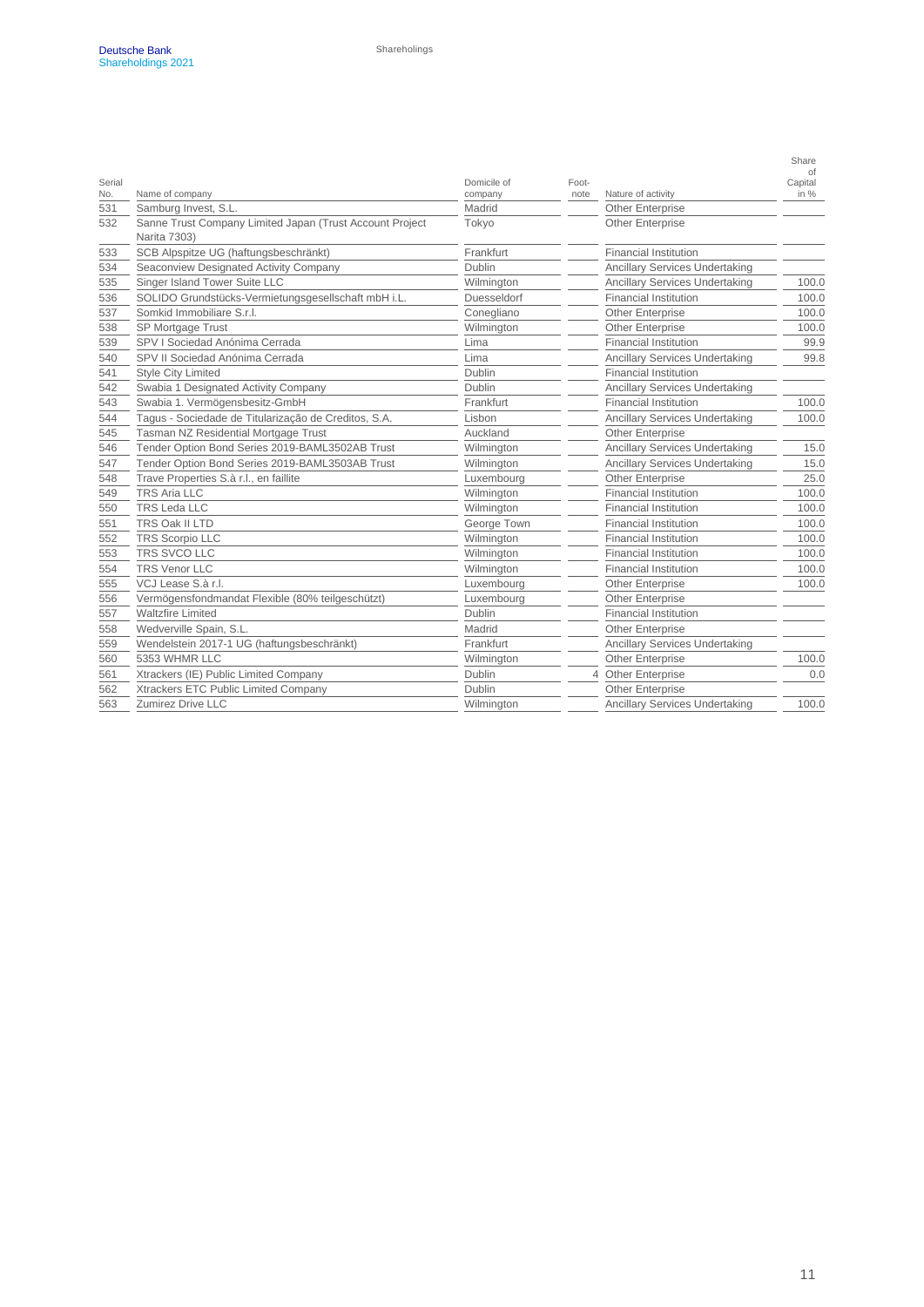## Companies accounted for at equity

|            |                                                                                                                  |                               |       |                                                              | Share         |
|------------|------------------------------------------------------------------------------------------------------------------|-------------------------------|-------|--------------------------------------------------------------|---------------|
| Serial     |                                                                                                                  | Domicile of                   | Foot- |                                                              | οf<br>Capital |
| No.        | Name of company                                                                                                  | company                       | note  | Nature of activity                                           | in %          |
| 564        | A.C.N. 603 303 126 Pty Ltd                                                                                       | Melbourne                     |       | <b>Financial Institution</b>                                 | 19.4          |
| 565        | AKA Ausfuhrkredit-Gesellschaft mit beschränkter Haftung                                                          | Frankfurt                     |       | <b>Credit Institution</b>                                    | 26.9          |
| 566        | Arabesque AI Ltd                                                                                                 | London                        |       | <b>Financial Institution</b>                                 | 24.9          |
| 567        | BANKPOWER GmbH Personaldienstleistungen                                                                          | Frankfurt                     |       | <b>Other Enterprise</b>                                      | 30.0          |
| 568        | Bestra Gesellschaft für Vermögensverwaltung mit beschränkter                                                     | Duesseldorf                   |       | <b>Financial Institution</b>                                 | 49.0          |
|            | Haftung                                                                                                          |                               |       |                                                              |               |
| 569        | Cyber Defence Alliance Limited                                                                                   | London                        | 5,6   | <b>Other Enterprise</b>                                      | 0.0           |
| 570        | DBG Eastern Europe II L.P.                                                                                       | St. Helier                    |       | <b>Financial Institution</b>                                 | 25.9          |
| 571        | Deutsche Börse Commodities GmbH                                                                                  | Eschborn                      |       | <b>Other Enterprise</b>                                      | 16.2          |
| 572        | Deutsche Gulf Finance                                                                                            | Riyadh                        |       | 5 Financial Institution                                      | 29.1          |
| 573        | Deutsche Zurich Pensiones Entidad Gestora de Fondos de                                                           | Barcelona                     |       | <b>Other Enterprise</b>                                      | 50.0          |
|            | Pensiones, S.A.                                                                                                  |                               |       |                                                              |               |
| 574        | Deutscher Pensionsfonds Aktiengesellschaft                                                                       | Cologne                       |       | <b>Other Enterprise</b>                                      | 25.1          |
| 575        | DIL Internationale Leasinggesellschaft mbH                                                                       | Duesseldorf                   |       | <b>Financial Institution</b>                                 | 50.0          |
| 576        | Domus Beteiligungsgesellschaft der Privaten Bausparkassen mbH                                                    | <b>Berlin</b>                 |       | <b>Financial Holding Company</b>                             | 21.1          |
| 577        | dwins GmbH                                                                                                       | Frankfurt                     |       | <b>Other Enterprise</b>                                      | 18.7          |
| 578        | Elbe Properties S.à r.l., en faillite clôturée                                                                   | Luxembourg                    |       | <b>Other Enterprise</b>                                      | 25.0          |
| 579        | Evroenergeiaki Anonymi Etaireia                                                                                  | Athens                        |       | 5 Other Enterprise                                           | 40.0          |
| 580        | Fünfte SAB Treuhand und Verwaltung GmbH & Co. "Leipzig-                                                          | <b>Bad Homburg</b>            |       | <b>Other Enterprise</b>                                      | 41.2          |
|            | Magdeburg" KG                                                                                                    |                               |       |                                                              |               |
| 581        | Fünfte SAB Treuhand und Verwaltung GmbH & Co. Dresden<br>"Louisenstraße" KG                                      | <b>Bad Homburg</b>            |       | <b>Other Enterprise</b>                                      | 30.6          |
| 582        | G.O. IB-SIV Feeder, L.L.C.                                                                                       | Wilmington                    |       | <b>Financial Institution</b>                                 | 15.7          |
| 583        | German Public Sector Finance B.V.                                                                                | Amsterdam                     |       | <b>Financial Institution</b>                                 | 50.0          |
| 584        | Gesellschaft für Kreditsicherung mit beschränkter Haftung                                                        | Berlin                        |       | <b>Other Enterprise</b>                                      | 36.7          |
| 585        | gixyz Abwicklungs GmbH i.L.                                                                                      | Frankfurt                     |       | Other Enterprise                                             | 33.3          |
| 586        | Grundstücksgesellschaft Bürohäuser Köln Rheinhallen GbR                                                          | Troisdorf                     | 2     | <b>Other Enterprise</b>                                      | 36.6          |
| 587        | Grundstücksgesellschaft Karlsruhe Kaiserstraße GbR                                                               | Troisdorf                     |       | 2 Other Enterprise                                           | 22.9          |
| 588        | Grundstücksgesellschaft Köln-Merheim Winterberger Straße GbR                                                     | Troisdorf                     |       | 2 Other Enterprise                                           | 20.8          |
| 589        | Grundstücksgesellschaft Leipzig Petersstraße GbR                                                                 | Troisdorf                     |       | 2 Other Enterprise                                           | 49.9          |
| 590        | Grundstücksgesellschaft Mietwohnhäuser Leipzig-Gohlis GbR                                                        | Troisdorf                     |       | 6 Other Enterprise                                           | 0.0           |
|            |                                                                                                                  | Troisdorf                     | 2     | <b>Other Enterprise</b>                                      | 16.2          |
| 591        | Grundstücksgesellschaft München Synagogenplatz GbR<br>Harvest Fund Management Co., Ltd.                          |                               |       | <b>Financial Institution</b>                                 | 30.0          |
| 592        |                                                                                                                  | Shanghai                      |       |                                                              | 40.7          |
| 593<br>594 | Huarong Rongde Asset Management Company Limited<br>ILV Immobilien-Leasing Verwaltungsgesellschaft Düsseldorf mbH | <b>Beijing</b><br>Duesseldorf | 5     | <b>Financial Institution</b><br><b>Financial Institution</b> | 50.0          |
| 595        | Immobilienfonds Büro Center Erfurt am Flughafen Bindersleben III                                                 | Chemnitz                      |       | 2 Other Enterprise                                           | 11.4          |
|            | GbR                                                                                                              |                               |       |                                                              |               |
| 596        | Immobilienfonds Bürohaus Düsseldorf Grafenberg GbR                                                               | Troisdorf                     |       | 2 Other Enterprise                                           | 28.5          |
| 597        | Immobilienfonds Bürohaus Düsseldorf Parsevalstraße GbR                                                           | Cologne                       |       | 2 Other Enterprise                                           | 20.5          |
| 598        | Immobilienfonds Köln-Deutz Arena und Mantelbebauung GbR                                                          | Troisdorf                     | 2     | <b>Other Enterprise</b>                                      | 21.4          |
| 599        | Immobilienfonds Köln-Ossendorf II GbR                                                                            | Troisdorf                     | 2     | <b>Other Enterprise</b>                                      | 20.1          |
| 600        | Ingrid S.à r.l.                                                                                                  | Munsbach                      | 5     | Other Enterprise                                             | 23.8          |
| 601        | iSwap Limited                                                                                                    | London                        |       | <b>Financial Institution</b>                                 | 14.0          |
| 602        | IZI Düsseldorf Informations-Zentrum Immobilien Gesellschaft mit<br>beschränkter Haftung                          | Duesseldorf                   |       | <b>Financial Institution</b>                                 | 22.9          |
| 603        | IZI Düsseldorf Informations-Zentrum Immobilien GmbH & Co.<br>Kommanditgesellschaft                               | Duesseldorf                   |       | <b>Other Enterprise</b>                                      | 22.9          |
| 604        | Krockow Esch GbR                                                                                                 | Troisdorf                     |       | 6 Other Enterprise                                           | 0.0           |
| 605        | KVD Singapore Pte. Ltd.                                                                                          | Singapore                     |       | <b>Financial Institution</b>                                 | 25.6          |
| 606        | Lion Residential Holdings S.à r.l., en liquidation volontaire                                                    | Luxembourg                    |       | <b>Financial Institution</b>                                 | 17.4          |
| 607        | North Coast Wind Energy Corp.                                                                                    | Vancouver                     | 5, 7  | Other Enterprise                                             | 96.7          |
| 608        | P.F.A.B. Passage Frankfurter Allee Betriebsgesellschaft mbH                                                      | Berlin                        |       | <b>Other Enterprise</b>                                      | 22.2          |
| 609        | PERILLA Beteiligungsgesellschaft mbH                                                                             | Duesseldorf                   |       | <b>Financial Institution</b>                                 | 50.0          |
|            |                                                                                                                  | Udine                         |       | 5 Financial Institution                                      | 40.0          |
| 610<br>611 | Prestipay S.p.A.<br>REDUS DTHG, LLC                                                                              |                               |       | Other Enterprise                                             | 49.9          |
| 612        | Relax Holding S.à r.l.                                                                                           | Wilmington<br>Luxembourg      |       | Other Enterprise                                             | 20.0          |
|            |                                                                                                                  |                               |       |                                                              |               |
| 613        | Robuterra AG in Liquidation                                                                                      | Zurich                        |       | 6 Other Enterprise                                           | 0.0           |
| 614        | SRC Security Research & Consulting GmbH                                                                          | Bonn                          |       | Other Enterprise                                             | 22.5          |
| 615        | Starpool Finanz GmbH                                                                                             | <b>Berlin</b>                 |       | Other Enterprise                                             | 49.9          |
| 616        | Teesside Gas Transportation Limited (in members' voluntary<br>liquidation)                                       | London                        |       | <b>Other Enterprise</b>                                      | 48.0          |
| 617        | Trade Information Network Limited                                                                                | London                        | 5     | Other Enterprise                                             | 16.7          |
| 618        | <b>TRAXPAY GmbH</b>                                                                                              | Frankfurt                     |       | <b>Other Enterprise</b>                                      | 2.4           |
| 619        | Triton Beteiligungs GmbH i.L.                                                                                    | Frankfurt                     |       | Other Enterprise                                             | 33.1          |
| 620        | U.S.A. ITCF XCI L.P.                                                                                             | New York                      | 7     | <b>Other Enterprise</b>                                      | 99.9          |
| 621        | UKEM Motoryacht Medici Mangusta GbR                                                                              | Troisdorf                     |       | 6 Other Enterprise                                           | 0.0           |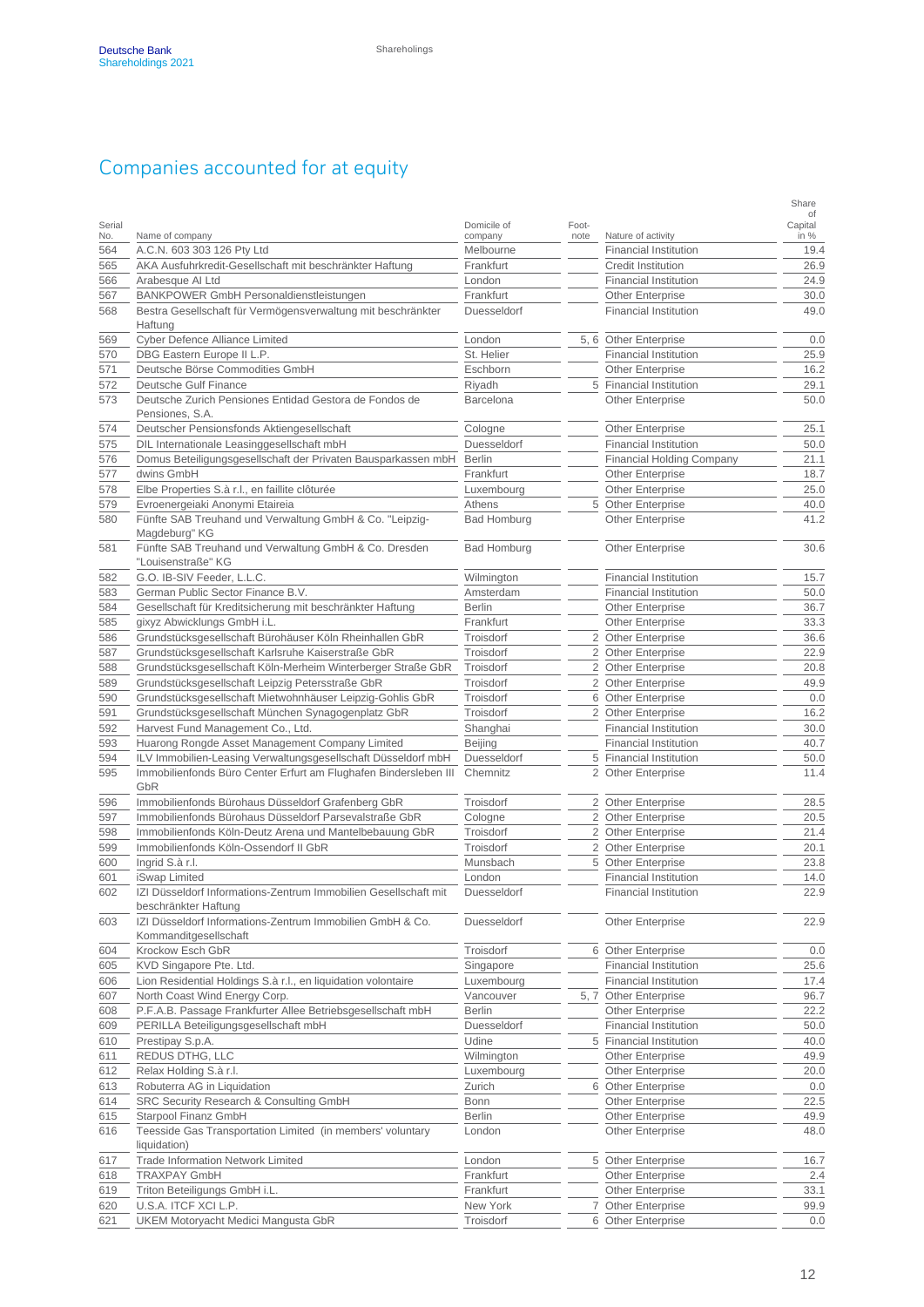| Name of company                                                        | Domicile of<br>company | Foot-<br>note | Nature of activity           | Share<br>0t<br>Capital<br>in $%$                                                           |
|------------------------------------------------------------------------|------------------------|---------------|------------------------------|--------------------------------------------------------------------------------------------|
| Ullmann Krockow Esch GbR                                               | Troisdorf              |               |                              | 0. <sub>C</sub>                                                                            |
| Ullmann, Krockow, Esch Luftverkehrsgesellschaft bürgerlichen<br>Rechts | Troisdorf              |               |                              | 0. <sub>C</sub>                                                                            |
| Volbroker.com Limited                                                  | London                 |               | <b>Financial Institution</b> | 22.5                                                                                       |
| Weser Properties S.à r.l., en faillite clôturée                        | Luxembourg             |               | <b>Other Enterprise</b>      | 25.0                                                                                       |
| WIS JV LLC                                                             | Wilmington             |               |                              | 50 <sub>0</sub>                                                                            |
| Wood NewCo S.à r.l.                                                    | Luxembourg             |               |                              | 52.1                                                                                       |
| zeitinvest-Service GmbH                                                | Eschborn               |               | Other Enterprise             | 25.0                                                                                       |
| Zhong De Securities Co., Ltd.                                          | <b>Beijing</b>         |               | <b>Financial Institution</b> | 33.3                                                                                       |
| ZINDUS Beteiligungsgesellschaft mbH i.L.                               | Duesseldorf            |               | <b>Financial Institution</b> | 50 <sub>0</sub>                                                                            |
| ZYRUS Beteiligungsgesellschaft mbH                                     | Schoenefeld            |               | <b>Financial Institution</b> | 25.0                                                                                       |
| ZYRUS Beteiligungsgesellschaft mbH & Co. Patente I KG i.L.             | Schoenefeld            |               | <b>Other Enterprise</b>      | 20.4                                                                                       |
|                                                                        |                        |               |                              | 6 Other Enterprise<br>6 Other Enterprise<br>5 Other Enterprise<br>7 Other Enterprise<br>5. |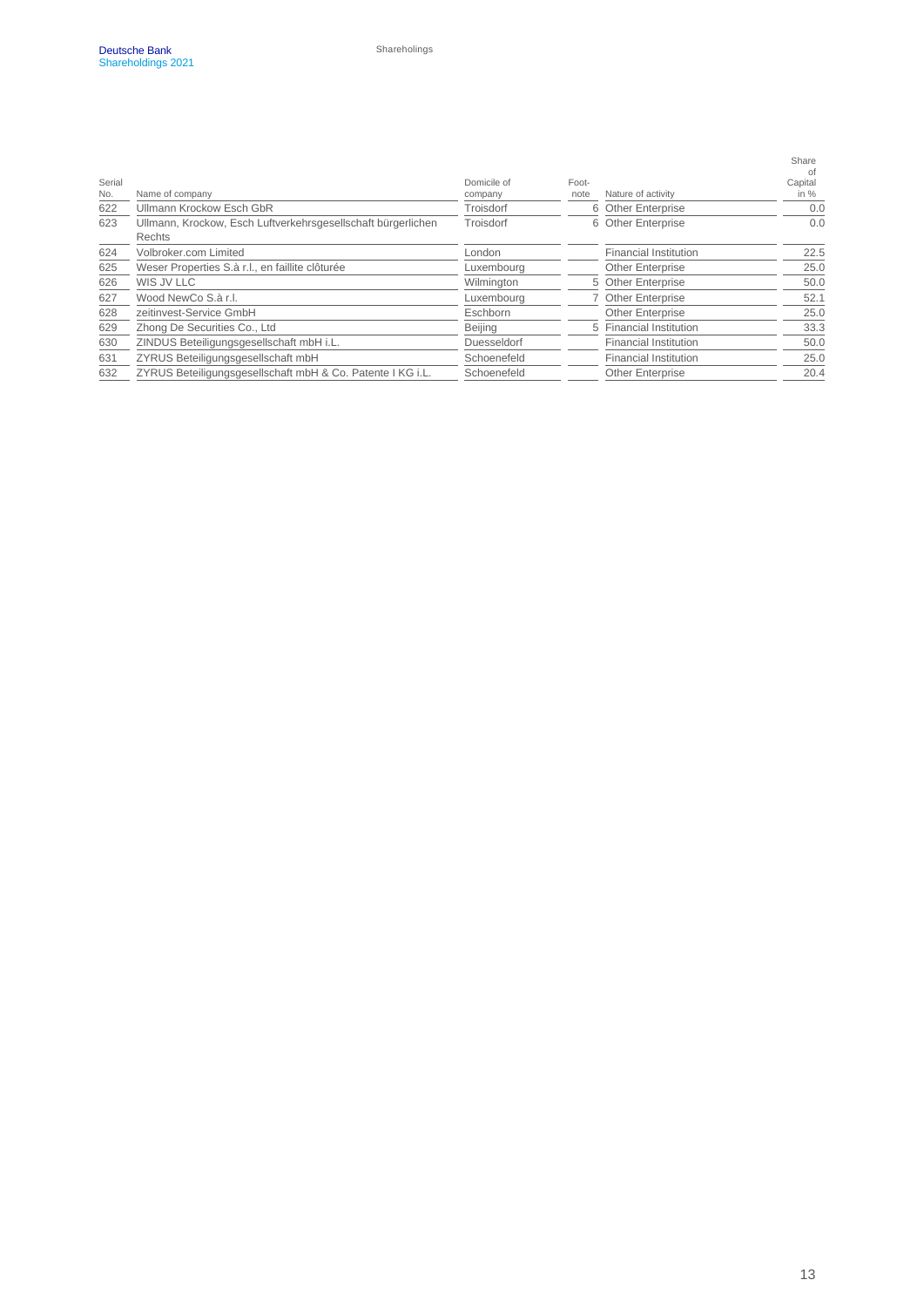## Other companies, where the holding exceeds 20 %

|            |                                                                                                      |                            |       |                                                    | Share         |
|------------|------------------------------------------------------------------------------------------------------|----------------------------|-------|----------------------------------------------------|---------------|
| Serial     |                                                                                                      | Domicile of                | Foot- |                                                    | of<br>Capital |
| No.        | Name of company                                                                                      | company                    | note  | Nature of activity                                 | in %          |
| 633        | ABATE Grundstücks-Vermietungsgesellschaft mbH                                                        | Duesseldorf                |       | 8 Financial Institution                            | 50.0          |
| 634        | ABRI Beteiligungsgesellschaft mbH                                                                    | Duesseldorf                | 8     | <b>Financial Institution</b>                       | 50.0          |
| 635        | ACHTE PAXAS Treuhand- und Beteiligungsgesellschaft mbH                                               | Duesseldorf                | 8     | <b>Other Enterprise</b>                            | 50.0          |
| 636        | ACHTUNDZWANZIGSTE PAXAS Treuhand- und Beteiligungsgesellschaft<br>mbH i.L.                           | Duesseldorf                |       | 8 Other Enterprise                                 | 50.0          |
| 637        | ACHTZEHNTE PAXAS Treuhand- und Beteiligungsgesellschaft mbH                                          | Duesseldorf                | 8     | <b>Other Enterprise</b>                            | 50.0          |
| 638        | ACIS Beteiligungsgesellschaft mbH                                                                    | Duesseldorf                | 8     | <b>Financial Institution</b>                       | 50.0          |
| 639        | ACTIO Grundstücks-Vermietungsgesellschaft mbH                                                        | Duesseldorf                | 8     | <b>Financial Institution</b>                       | 50.0          |
| 640        | ADEO Beteiligungsgesellschaft mbH                                                                    | Duesseldorf                | 8     | <b>Financial Institution</b>                       | 50.0          |
| 641        | ADLAT Beteiligungsgesellschaft mbH                                                                   | Duesseldorf                | 8     | <b>Financial Institution</b>                       | 50.0          |
| 642        | ADMANU Beteiligungsgesellschaft mbH                                                                  | Duesseldorf                | 8     | <b>Financial Institution</b>                       | 50.0          |
| 643        | AGLOM Beteiligungsgesellschaft mbH i.L.                                                              | Duesseldorf                | 8     | <b>Financial Institution</b>                       | 50.0          |
| 644        | AGUM Beteiligungsgesellschaft mbH                                                                    | Duesseldorf                | 8     | <b>Financial Institution</b>                       | 50.0          |
| 645        | ALANUM Beteiligungsgesellschaft mbH                                                                  | Duesseldorf                | 8     | <b>Financial Institution</b>                       | 50.0          |
| 646        | ALMO Beteiligungsgesellschaft mbH i.L.                                                               | Duesseldorf                | 8     | <b>Financial Institution</b>                       | 50.0          |
| 647        | ALTA Beteiligungsgesellschaft mbH                                                                    | Duesseldorf                | 8     | <b>Financial Institution</b>                       | 50.0          |
| 648        | ANDOT Grundstücks-Vermietungsgesellschaft mbH                                                        | Duesseldorf                | 8     | <b>Financial Institution</b>                       | 50.0          |
| 649        | APUR Beteiligungsgesellschaft mbH i.L.                                                               | Duesseldorf                | 8     | <b>Financial Institution</b>                       | 50.0          |
| 650        | ATAUT Beteiligungsgesellschaft mbH i.L.                                                              | Duesseldorf                | 8     | <b>Financial Institution</b>                       | 50.0          |
| 651        | AVOC Beteiligungsgesellschaft mbH                                                                    | Duesseldorf                | 8     | <b>Financial Institution</b>                       | 50.0          |
| 652        | BAKTU Beteiligungsgesellschaft mbH i.L.                                                              | Schoenefeld                | 8     | <b>Financial Institution</b>                       | 50.0          |
| 653        | <b>BALIT</b> Beteiligungsgesellschaft mbH                                                            | Schoenefeld                | 8     | <b>Financial Institution</b>                       | 50.0          |
| 654        | Banks Island General Partner Inc.                                                                    | Toronto                    | 8     | <b>Financial Institution</b>                       | 50.0          |
| 655        | <b>Benefit Trust GmbH</b>                                                                            | Luetzen                    | 9, 10 | <b>Financial Institution</b>                       | 100.0         |
| 656        | BIMES Beteiligungsgesellschaft mbH                                                                   | Schoenefeld                | 8     | <b>Financial Institution</b>                       | 50.0          |
| 657        | BLI Beteiligungsgesellschaft für Leasinginvestitionen mbH                                            | Duesseldorf                | 8     | <b>Financial Institution</b>                       | 33.2          |
| 658        | BLI Internationale Beteiligungsgesellschaft mbH                                                      | Duesseldorf                | 8     | <b>Financial Institution</b>                       | 32.0          |
| 659        | <b>DB Advisors SICAV</b>                                                                             | Luxembourg                 | 9, 11 | <b>Other Enterprise</b>                            | 95.3          |
| 660        | DB Fund (Mauritius) Limited                                                                          | Ebène                      | 9     | Other Enterprise                                   | 100.0         |
|            |                                                                                                      | CyberCity                  |       |                                                    |               |
| 661        | DB Placement, LLC                                                                                    | Wilmington                 | 7, 9  | <b>Other Enterprise</b>                            | 100.0         |
| 662        | DB RC Investments II, LLC                                                                            | Wilmington                 | 7, 9  | <b>Other Enterprise</b>                            | 99.9          |
| 663        | DB Real Estate Global Opportunities IB (Offshore), L.P.                                              | Camana Bay                 |       | 8 Financial Institution                            | 33.6          |
| 664        | Deutsche River Investment Management Company S.à r.l., en faillite clôturée                          | Luxembourg                 | 8     | <b>Financial Institution</b>                       | 49.0          |
| 665        | DONARUM Holding GmbH                                                                                 | Duesseldorf                | 8     | <b>Financial Institution</b>                       | 50.0          |
| 666        | DREIUNDZWANZIGSTE PAXAS Treuhand- und Beteiligungsgesellschaft<br>mbH i.L.                           | Duesseldorf                | 8     | Other Enterprise                                   | 50.0          |
|            | DREIZEHNTE PAXAS Treuhand- und Beteiligungsgesellschaft mbH                                          | Duesseldorf                | 8     | <b>Other Enterprise</b>                            | 50.0          |
| 667<br>668 |                                                                                                      | Duesseldorf                |       | 8 Financial Institution                            | 50.0          |
|            | DRITTE Fonds-Beteiligungsgesellschaft mbH<br>DRITTE PAXAS Treuhand- und Beteiligungsgesellschaft mbH | Duesseldorf                | 8     |                                                    | 50.0          |
| 669        | DWS Offshore Infrastructure Debt Opportunities Feeder LP                                             |                            | 8     | <b>Other Enterprise</b>                            |               |
| 670        | EINUNDZWANZIGSTE PAXAS Treuhand- und Beteiligungsgesellschaft mbH                                    | George Town                | 8     | <b>Financial Institution</b>                       | 26.3          |
| 671<br>672 | Eisler Capital (TA) Ltd                                                                              | Duesseldorf<br>London      |       | <b>Other Enterprise</b><br>12 Other Enterprise     | 50.0<br>34.7  |
|            | ELC Logistik-Centrum Verwaltungs-GmbH                                                                | Erfurt                     |       | 8 Financial Institution                            | 50.0          |
| 673<br>674 | ELFTE PAXAS Treuhand- und Beteiligungsgesellschaft mbH                                               |                            |       | 8 Other Enterprise                                 | 50.0          |
| 675        | FUNFTE PAXAS Treuhand- und Beteiligungsgesellschaft mbH                                              | Duesseldorf<br>Duesseldorf |       |                                                    | 50.0          |
|            |                                                                                                      | Duesseldorf                | 8     | <b>Other Enterprise</b><br>8 Other Enterprise      | 50.0          |
| 676        | FUNFZEHNTE PAXAS Treuhand- und Beteiligungsgesellschaft mbH<br>Glor Music Production GmbH & Co. KG   | Rottach-Egern              |       |                                                    | 29.0          |
| 677        | GLOR Music Production II GmbH & Co. KG                                                               |                            | 12    | <b>Other Enterprise</b>                            |               |
| 678        |                                                                                                      | Rottach-Egern              | 12    | <b>Other Enterprise</b>                            | 28.2          |
| 679<br>680 | HR "Simone" GmbH & Co. KG i.l.<br>Immobilien-Vermietungsgesellschaft Schumacher GmbH & Co. Objekt    | Jork<br><b>Berlin</b>      | 12    | <b>Other Enterprise</b><br>8 Financial Institution | 24.3<br>20.5  |
|            | Rolandufer KG i.L.                                                                                   |                            |       |                                                    |               |
| 681        | Intermodal Finance I Ltd.                                                                            | George Town                | 8     | <b>Other Enterprise</b>                            | 49.0          |
| 682        | IOG Denali Upton, LLC                                                                                | Dover                      |       | 12 Other Enterprise                                | 23.0          |
| 683        | IOG NOD I, LLC                                                                                       | Dover                      | 12    | Other Enterprise                                   | 22.5          |
| 684        | Isaac Newton S.A.                                                                                    | Capellen                   | 7, 9  | <b>Other Enterprise</b>                            | 95.0          |
| 685        | Kinneil Leasing Company                                                                              | London                     | 8     | <b>Financial Institution</b>                       | 35.0          |
| 686        | KOMPASS 3 Beteiligungsgesellschaft mbH i.L.                                                          | Duesseldorf                | 8     | <b>Financial Institution</b>                       | 50.0          |
| 687        | M Cap Finance Mittelstandsfonds GmbH & Co. KG                                                        | Frankfurt                  |       | 7, 12, Financial Institution                       | 77.1          |
|            |                                                                                                      |                            | 13    |                                                    |               |
| 688        | M Cap Finance Mittelstandsfonds III GmbH & Co. KG                                                    | Frankfurt                  | 12    | Financial Institution                              | 35.7          |
| 689        | MCT Südafrika 3 GmbH & Co. KG i.l.                                                                   | Hamburg                    |       | 12 Other Enterprise                                | 37.9          |
| 690        | Metro plus Grundstücks-Vermietungsgesellschaft mbH i.L.                                              | Duesseldorf                | 8     | <b>Financial Institution</b>                       | 40.0          |
| 691        | MT "CAPE BEALE" Tankschiffahrts GmbH & Co. KG i.l.                                                   | Hamburg                    | 12    | <b>Other Enterprise</b>                            | 34.0          |
| 692        | MT "KING DANIEL" Tankschiffahrts UG (haftungsbeschränkt) & Co. KG i.L.                               | Hamburg                    |       | 12 Other Enterprise                                | 32.8          |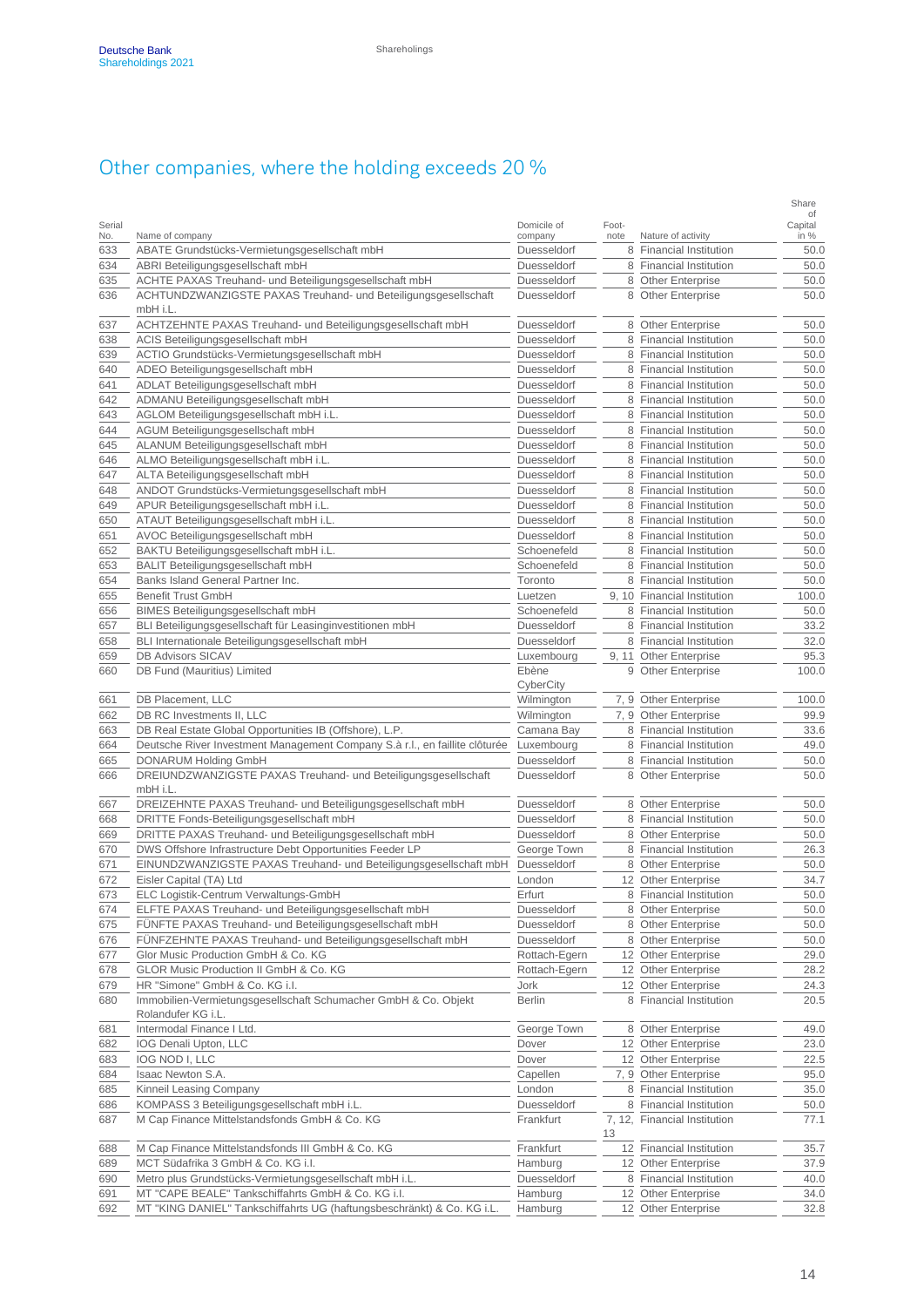| Serial<br>No. | Name of company                                                                                      | Domicile of<br>company     | Foot-<br>note | Nature of activity                                           | of<br>Capital<br>in $%$ |
|---------------|------------------------------------------------------------------------------------------------------|----------------------------|---------------|--------------------------------------------------------------|-------------------------|
| 693           | MT "KING DOUGLAS" Tankschiffahrts UG (haftungsbeschränkt) & Co. KG                                   | Hamburg                    |               | 12 Other Enterprise                                          | 33.0                    |
| 694           | i.L.<br>MT "KING EDWARD" Tankschiffahrts GmbH & Co. KG                                               | Hamburg                    | 12            | <b>Other Enterprise</b>                                      | 35.3                    |
| 695           | MT "KING ERIC" Tankschiffahrts GmbH & Co. KG i.l.                                                    | Hamburg                    | 12            | <b>Other Enterprise</b>                                      | 34.5                    |
| 696           | NBG Grundstücks-Vermietungsgesellschaft mbH                                                          | Duesseldorf                | 8             | <b>Financial Institution</b>                                 | 50 <sub>c</sub>         |
| 697           | NEUNTE PAXAS Treuhand- und Beteiligungsgesellschaft mbH                                              | Duesseldorf                | 8             | Other Enterprise                                             | 50.0                    |
| 698           | NEUNZEHNTE PAXAS Treuhand- und Beteiligungsgesellschaft mbH                                          | Duesseldorf                | 8             | <b>Other Enterprise</b>                                      | 50.0                    |
| 699           | Nexus Infrastruktur Beteiligungsgesellschaft mbH                                                     | Duesseldorf                | 8             | <b>Financial Institution</b>                                 | 50 <sub>c</sub>         |
| 700           | NOFA Grundstücks-Vermietungsgesellschaft mbH                                                         | Duesseldorf                | 8             | <b>Financial Institution</b>                                 | 50.0                    |
| 701           | OPPENHEIM Buy Out GmbH & Co. KG i.L.                                                                 | Cologne                    | 1, 2, 8       | <b>Financial Institution</b>                                 | 27.7                    |
| 702           | PADEM Grundstücks-Vermietungsgesellschaft mbH                                                        | Duesseldorf                | 8             | <b>Financial Institution</b>                                 | 50.0                    |
| 703<br>704    | PAGUS Beteiligungsgesellschaft mbH i.L.                                                              | Duesseldorf                | 8<br>8        | <b>Financial Institution</b><br><b>Financial Institution</b> | 50.0<br>50.0            |
| 705           | PALDO Grundstücks-Vermietungsgesellschaft mbH<br>PANTUR Grundstücks-Vermietungsgesellschaft mbH i.L. | Duesseldorf<br>Duesseldorf | 8             | <b>Financial Institution</b>                                 | 50.0                    |
| 706           | PAXAS Treuhand- und Beteiligungsgesellschaft mbH                                                     | Duesseldorf                | 8             | <b>Other Enterprise</b>                                      | 50.0                    |
| 707           | PEDIS Grundstücks-Vermietungsgesellschaft mbH i.L.                                                   | Duesseldorf                | 8             | <b>Financial Institution</b>                                 | 50.0                    |
| 708           | PEDUM Beteiligungsgesellschaft mbH i.L.                                                              | Duesseldorf                | 8             | <b>Financial Institution</b>                                 | 50.0                    |
| 709           | PENDIS Grundstücks-Vermietungsgesellschaft mbH                                                       | Duesseldorf                | 8             | <b>Financial Institution</b>                                 | 50 <sub>c</sub>         |
| 710           | PENTUM Beteiligungsgesellschaft mbH                                                                  | Duesseldorf                | 8             | <b>Financial Institution</b>                                 | 50.0                    |
| 711           | PERGOS Beteiligungsgesellschaft mbH i.L.                                                             | Duesseldorf                | 8             | <b>Financial Institution</b>                                 | 50.0                    |
| 712           | PERGUM Grundstücks-Vermietungsgesellschaft mbH                                                       | Duesseldorf                | 8             | <b>Financial Institution</b>                                 | 50 <sub>c</sub>         |
| 713           | PERLIT Mobilien-Vermietungsgesellschaft mbH                                                          | Duesseldorf                | 8             | <b>Financial Institution</b>                                 | 50.0                    |
| 714           | PERLU Grundstücks-Vermietungsgesellschaft mbH                                                        | Duesseldorf                | 8             | <b>Financial Institution</b>                                 | 50.0                    |
| 715           | PERNIO Grundstücks-Vermietungsgesellschaft mbH                                                       | Duesseldorf                | 8             | <b>Financial Institution</b>                                 | 50.0                    |
| 716           | PERXIS Beteiligungsgesellschaft mbH                                                                  | Duesseldorf                | 8             | <b>Financial Institution</b>                                 | 50.0                    |
| 717           | PETA Grundstücks-Vermietungsgesellschaft mbH                                                         | Duesseldorf                | 8             | <b>Financial Institution</b>                                 | 50 <sub>c</sub>         |
| 718           | PONTUS Grundstücks-Vermietungsgesellschaft mbH                                                       | Duesseldorf                | 8             | <b>Financial Institution</b>                                 | 50.0                    |
| 719           | PRADUM Beteiligungsgesellschaft mbH                                                                  | Duesseldorf                | 8             | <b>Financial Institution</b>                                 | 50.0                    |
| 720           | PRASEM Beteiligungsgesellschaft mbH                                                                  | Duesseldorf                | 8             | <b>Financial Institution</b>                                 | 50.0                    |
| 721           | PRATES Grundstücks-Vermietungsgesellschaft mbH i.L.                                                  | Schoenefeld                | 8             | <b>Financial Institution</b>                                 | 50.0                    |
| 722           | PRISON Grundstücks-Vermietungsgesellschaft mbH                                                       | Schoenefeld                | 8             | <b>Financial Institution</b>                                 | 50.0                    |
| 723           | Private Equity Invest Beteiligungs GmbH                                                              | Duesseldorf                | 8             | <b>Financial Institution</b>                                 | 50.0                    |
| 724           | Private Equity Life Sciences Beteiligungsgesellschaft mbH                                            | Duesseldorf                | 8             | <b>Financial Institution</b>                                 | 50.0                    |
| 725           | PUDU Grundstücks-Vermietungsgesellschaft mbH                                                         | Duesseldorf                | 8             | <b>Financial Institution</b>                                 | 50.0                    |
| 726<br>727    | PURIM Grundstücks-Vermietungsgesellschaft mbH<br>QUANTIS Grundstücks-Vermietungsgesellschaft mbH     | Duesseldorf<br>Schoenefeld | 8<br>8        | <b>Financial Institution</b><br><b>Financial Institution</b> | 50.0<br>50.0            |
| 728           | QUELLUM Grundstücks-Vermietungsgesellschaft mbH                                                      | Duesseldorf                | 8             | <b>Financial Institution</b>                                 | 50.0                    |
| 729           | QUOTAS Grundstücks-Vermietungsgesellschaft mbH                                                       | Duesseldorf                | 8             | <b>Financial Institution</b>                                 | 50.0                    |
| 730           | SABIS Grundstücks-Vermietungsgesellschaft mbH                                                        | Duesseldorf                | 8             | <b>Financial Institution</b>                                 | 50 <sub>c</sub>         |
| 731           | SALIX Grundstücks-Vermietungsgesellschaft mbH                                                        | Duesseldorf                | 8             | <b>Financial Institution</b>                                 | 50.0                    |
| 732           | SALUS Grundstücks-Vermietungsgesellschaft mbH                                                        | Duesseldorf                |               | 8 Financial Institution                                      | 50.0                    |
| 733           | SALUS Grundstücks-Vermietungsgesellschaft mbH & Co. Objekt Dresden<br>KG i.L.                        | Duesseldorf                |               | 9 Financial Institution                                      | 58.5                    |
| 734           | SANCTOR Grundstücks-Vermietungsgesellschaft mbH                                                      | Duesseldorf                | 8             | <b>Financial Institution</b>                                 | 50.0                    |
| 735           | SANDIX Grundstucks-Vermietungsgesellschaft mbH                                                       | Duesseldorf                | ୪             | <b>Financial Institution</b>                                 | 50.0                    |
| 736           | SANO Grundstücks-Vermietungsgesellschaft mbH i.L.                                                    | Duesseldorf                | 8             | <b>Financial Institution</b>                                 | 50.0                    |
| 737           | SARIO Grundstücks-Vermietungsgesellschaft mbH                                                        | Duesseldorf                | 8             | <b>Financial Institution</b>                                 | 50.C                    |
| 738           | SATINA Mobilien-Vermietungsgesellschaft mbH i.L.                                                     | Duesseldorf                | 8             | <b>Financial Institution</b>                                 | 50.0                    |
| 739           | SCANDO Grundstücks-Vermietungsgesellschaft mbH                                                       | Duesseldorf                | 8             | <b>Financial Institution</b>                                 | 50.0                    |
| 740           | Schumacher Beteiligungsgesellschaft mbH                                                              | Duesseldorf                | 8             | <b>Financial Institution</b>                                 | 33.2                    |
| 741           | SCITOR Grundstücks-Vermietungsgesellschaft mbH                                                       | Duesseldorf                | 8             | <b>Financial Institution</b>                                 | 50.C                    |
| 742           | SCITOR Grundstücks-Vermietungsgesellschaft mbH & Co. Objekt<br>Heiligenstadt KG i.L.                 | Duesseldorf                |               | 9 Financial Institution                                      | 71.1                    |
| 743           | SCUDO Grundstücks-Vermietungsgesellschaft mbH i.L.                                                   | Duesseldorf                | 9             | <b>Financial Institution</b>                                 | 100.0                   |
| 744           | SECHSTE Fonds-Beteiligungsgesellschaft mbH                                                           | Duesseldorf                | 8             | Financial Institution                                        | 50.0                    |
| 745           | SECHSTE PAXAS Treuhand- und Beteiligungsgesellschaft mbH                                             | Duesseldorf                | 8             | <b>Other Enterprise</b>                                      | 50.0                    |
| 746           | SECHZEHNTE PAXAS Treuhand- und Beteiligungsgesellschaft mbH                                          | Duesseldorf                | 8             | <b>Other Enterprise</b>                                      | 50.C                    |
| 747           | SEDO Grundstücks-Vermietungsgesellschaft mbH i.L.                                                    | Duesseldorf                | 9             | <b>Financial Institution</b>                                 | 100.C                   |
| 748           | SEGES Grundstücks-Vermietungsgesellschaft mbH                                                        | Duesseldorf                | 8             | <b>Financial Institution</b>                                 | 50.0                    |
| 749           | SEGU Grundstücks-Vermietungsgesellschaft mbH                                                         | Duesseldorf                | 8             | <b>Financial Institution</b>                                 | 50.C                    |
| 750           | SELEKTA Grundstücksverwaltungsgesellschaft mbH                                                       | Duesseldorf                | 8             | <b>Financial Institution</b>                                 | 50.0                    |
| 751           | SENA Grundstücks-Vermietungsgesellschaft mbH                                                         | Duesseldorf                | 8             | <b>Financial Institution</b>                                 | 50.0                    |
| 752           | SENA Grundstücks-Vermietungsgesellschaft mbH & Co. Objekt Kamenz KG                                  | Duesseldorf                | 7, 9          | <b>Financial Institution</b>                                 | 100.C                   |
| 753           | SERICA Grundstücks-Vermietungsgesellschaft mbH                                                       | Duesseldorf                | 8             | <b>Financial Institution</b>                                 | 50.0                    |
| 754           | SIDA Grundstücks-Vermietungsgesellschaft mbH                                                         | Duesseldorf                | 8             | <b>Financial Institution</b>                                 | 50.0                    |
| 755           | SIEBTE PAXAS Treuhand- und Beteiligungsgesellschaft mbH                                              | Duesseldorf                | 8             | <b>Other Enterprise</b>                                      | 50.0                    |
| 756           | SIEBZEHNTE PAXAS Treuhand- und Beteiligungsgesellschaft mbH                                          | Duesseldorf                | 8             | <b>Other Enterprise</b>                                      | 50.0                    |
| 757           | SIFA Grundstücks-Vermietungsgesellschaft mbH                                                         | Duesseldorf                | 9             | <b>Financial Institution</b>                                 | 100.0                   |
| 758           | SILANUS Grundstücks-Vermietungsgesellschaft mbH i.L                                                  | Duesseldorf                |               | 8 Financial Institution                                      | 50.0                    |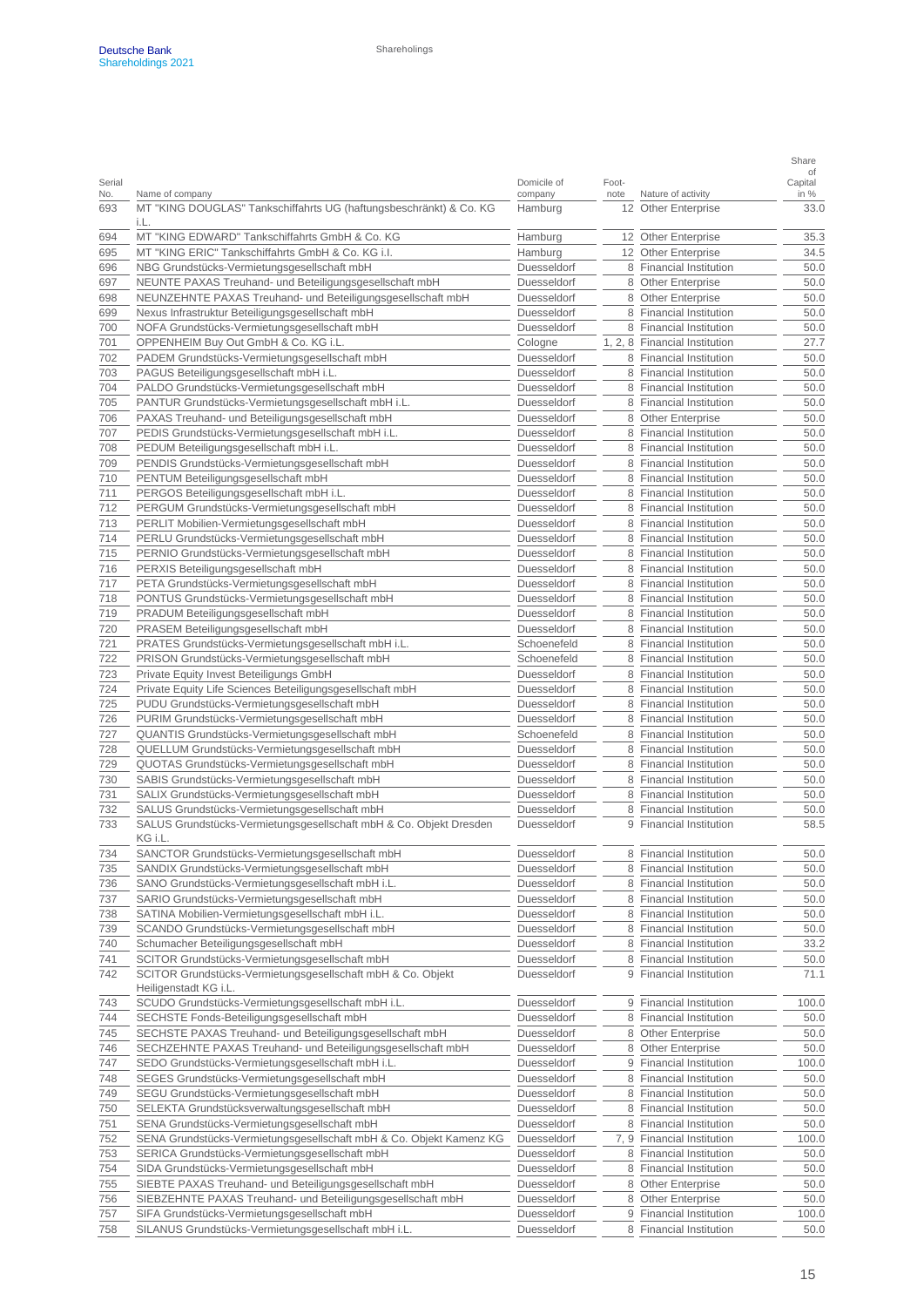| Serial     |                                                                                                      | Domicile of                | Foot-      |                                                              | οf<br>Capital |
|------------|------------------------------------------------------------------------------------------------------|----------------------------|------------|--------------------------------------------------------------|---------------|
| No.<br>759 | Name of company<br>SILEX Grundstücks-Vermietungsgesellschaft mbH                                     | company<br>Duesseldorf     | note<br>8  | Nature of activity<br><b>Financial Institution</b>           | in %<br>50.0  |
| 760        | SILIGO Mobilien-Vermietungsgesellschaft mbH i.L.                                                     | Duesseldorf                | 8          | <b>Financial Institution</b>                                 | 50.0          |
| 761        | SILUR Grundstücks-Vermietungsgesellschaft mbH                                                        | Duesseldorf                | 8          | <b>Financial Institution</b>                                 | 50.0          |
| 762        | SIMILA Grundstücks-Vermietungsgesellschaft mbH i.L.                                                  | Duesseldorf                | 8          | <b>Financial Institution</b>                                 | 50.0          |
| 763        | SOLATOR Grundstücks-Vermietungsgesellschaft mbH                                                      | Duesseldorf                | 8          | <b>Financial Institution</b>                                 | 50.0          |
| 764        | SOLON Grundstücks-Vermietungsgesellschaft mbH                                                        | Schoenefeld                | 8          | <b>Financial Institution</b>                                 | 50.0          |
| 765        | SOLUM Grundstücks-Vermietungsgesellschaft mbH                                                        | Duesseldorf                | 8          | <b>Financial Institution</b>                                 | 50.0          |
| 766        | SOMA Grundstücks-Vermietungsgesellschaft mbH                                                         | Duesseldorf                | 8          | <b>Financial Institution</b>                                 | 50.0          |
| 767        | SOREX Grundstücks-Vermietungsgesellschaft mbH                                                        | Duesseldorf                | 8          | <b>Financial Institution</b>                                 | 50.0          |
| 768        | SOSPITA Grundstücks-Vermietungsgesellschaft mbH                                                      | Duesseldorf                | 8          | <b>Financial Institution</b>                                 | 50.0          |
| 769        | SPINO Grundstücks-Vermietungsgesellschaft mbH i.L                                                    | Duesseldorf                | $\hbox{9}$ | <b>Financial Institution</b>                                 | 100.0         |
| 770        | SPLENDOR Grundstücks-Vermietungsgesellschaft mbH                                                     | Schoenefeld                | 8          | <b>Financial Institution</b>                                 | 50.0          |
| 771        | STAGIRA Grundstücks-Vermietungsgesellschaft mbH                                                      | Duesseldorf                | 8          | <b>Financial Institution</b>                                 | 50.0          |
| 772        | STATOR Heizkraftwerk Frankfurt (Oder) Beteiligungsgesellschaft mbH i.L                               | Schoenefeld                | $\hbox{9}$ | <b>Financial Institution</b>                                 | 100.0         |
| 773        | SUBLICA Grundstücks-Vermietungsgesellschaft mbH i.L.                                                 | Duesseldorf                | 8          | <b>Financial Institution</b>                                 | 50.0          |
| 774        | SUBU Mobilien-Vermietungsgesellschaft mbH i.L.                                                       | Duesseldorf                | 8          | <b>Financial Institution</b>                                 | 50.0          |
| 775        | SULPUR Grundstücks-Vermietungsgesellschaft mbH i.L.                                                  | Schoenefeld                | 8          | <b>Financial Institution</b>                                 | 50.0          |
| 776        | SUPERA Grundstücks-Vermietungsgesellschaft mbH                                                       | Duesseldorf                | 8          | <b>Financial Institution</b>                                 | 50.0          |
| 777        | SUPLION Beteiligungsgesellschaft mbH                                                                 | Duesseldorf                | 8          | <b>Financial Institution</b>                                 | 50.0          |
| 778        | SUSA Mobilien-Vermietungsgesellschaft mbH i.L.<br>SUSIK Grundstücks-Vermietungsgesellschaft mbH i.L. | Duesseldorf                | 8<br>8     | <b>Financial Institution</b>                                 | 50.0          |
| 779<br>780 | TABA Grundstücks-Vermietungsgesellschaft mbH                                                         | Duesseldorf<br>Schoenefeld | 8          | <b>Financial Institution</b><br><b>Financial Institution</b> | 50.0<br>50.0  |
| 781        | TACET Grundstücks-Vermietungsgesellschaft mbH                                                        | Duesseldorf                | 8          | <b>Financial Institution</b>                                 | 50.0          |
| 782        | TAGO Grundstücks-Vermietungsgesellschaft mbH                                                         | Duesseldorf                | 8          | <b>Financial Institution</b>                                 | 50.0          |
| 783        | TAGUS Beteiligungsgesellschaft mbH                                                                   | Duesseldorf                | 8          | <b>Financial Institution</b>                                 | 50.0          |
| 784        | TAKIR Grundstücks-Vermietungsgesellschaft mbH                                                        | Duesseldorf                | $\hbox{9}$ | <b>Financial Institution</b>                                 | 100.0         |
| 785        | TEBOR Grundstücks-Vermietungsgesellschaft mbH i.L.                                                   | Duesseldorf                | 8          | <b>Financial Institution</b>                                 | 50.0          |
| 786        | TEMATIS Grundstücks-Vermietungsgesellschaft mbH i.L.                                                 | Duesseldorf                | $\hbox{9}$ | <b>Financial Institution</b>                                 | 100.0         |
| 787        | TERRUS Grundstücks-Vermietungsgesellschaft mbH i.L.                                                  | Duesseldorf                | 9          | <b>Financial Institution</b>                                 | 100.0         |
| 788        | TESATUR Beteiligungsgesellschaft mbH                                                                 | Duesseldorf                | 8          | <b>Financial Institution</b>                                 | 50.0          |
| 789        | TESATUR Beteiligungsgesellschaft mbH & Co. Objekt Halle I KG i.L.                                    | Duesseldorf                | $\hbox{9}$ | <b>Financial Institution</b>                                 | 100.0         |
| 790        | TESATUR Beteiligungsgesellschaft mbH & Co. Objekt Nordhausen I KG i.L.                               | Duesseldorf                | $\hbox{9}$ | <b>Financial Institution</b>                                 | 100.0         |
| 791        | TIEDO Grundstücks-Vermietungsgesellschaft mbH                                                        | Duesseldorf                | 8          | <b>Financial Institution</b>                                 | 50.0          |
| 792        | TIEDO Grundstücks-Vermietungsgesellschaft mbH & Co. Objekt Lager Nord                                | Duesseldorf                |            | 8 Financial Institution                                      | 25.0          |
|            | KG i.L.                                                                                              |                            |            |                                                              |               |
| 793        | TOSSA Grundstücks-Vermietungsgesellschaft mbH                                                        | Duesseldorf                | $\hbox{9}$ | <b>Financial Institution</b>                                 | 100.0         |
| 794        | TRAGO Grundstücks-Vermietungsgesellschaft mbH                                                        | Duesseldorf                | 8          | <b>Financial Institution</b>                                 | 50.0          |
| 795        | TREMA Grundstücks-Vermietungsgesellschaft mbH                                                        | <b>Berlin</b>              | 8          | <b>Financial Institution</b>                                 | 50.0          |
| 796        | TRENTO Grundstücks-Vermietungsgesellschaft mbH                                                       | Duesseldorf                | 8          | <b>Financial Institution</b>                                 | 50.0          |
| 797        | TRINTO Beteiligungsgesellschaft mbH i.L.                                                             | Schoenefeld                | 8          | <b>Financial Institution</b>                                 | 50.0          |
| 798        | TRIPLA Grundstücks-Vermietungsgesellschaft mbH                                                       | Duesseldorf                | $\hbox{9}$ | <b>Financial Institution</b>                                 | 100.0         |
| 799        | TUDO Grundstücks-Vermietungsgesellschaft mbH i.L.                                                    | Duesseldorf                | 8          | <b>Financial Institution</b>                                 | 50.0          |
| 800        | TUGA Grundstücks-Vermietungsgesellschaft mbH i.L.                                                    | Duesseldorf                | 8          | <b>Financial Institution</b>                                 | 50.0          |
| 801        | TYRAS Beteiligungsgesellschaft mbH                                                                   | Duesseldorf                | 8          | <b>Financial Institution</b>                                 | 50.0          |
| 802        | VARIS Beteiligungsgesellschaft mbH i.L.                                                              | Duesseldorf                | 8          | <b>Financial Institution</b>                                 | 50.0          |
| 803        | VIERTE Fonds-Beteiligungsgesellschaft mbH                                                            | Duesseldorf                |            | 8 Financial Institution                                      | 50.0          |
| 804        | VIERTE PAXAS Treuhand- und Beteiligungsgesellschaft mbH                                              | Duesseldorf                | 8          | <b>Other Enterprise</b>                                      | 50.0          |
| 805        | VIERUNDZWANZIGSTE PAXAS Treuhand- und Beteiligungsgesellschaft                                       | Duesseldorf                | 8          | Other Enterprise                                             | 50.0          |
|            | mbH<br>VIERZEHNTE PAXAS Treuhand- und Beteiligungsgesellschaft mbH                                   | Duesseldorf                | 8          | <b>Other Enterprise</b>                                      | 50.0          |
| 806        | Wohnungs-Verwaltungsgesellschaft Moers mbH i.L.                                                      | Duesseldorf                | 8          | <b>Financial Institution</b>                                 | 50.0          |
| 807<br>808 | XARUS Grundstücks-Vermietungsgesellschaft mbH i.L.                                                   | Schoenefeld                | 8          | <b>Financial Institution</b>                                 | 50.0          |
| 809        | XELLUM Grundstücks-Vermietungsgesellschaft mbH                                                       | Duesseldorf                | 8          | <b>Financial Institution</b>                                 | 50.0          |
| 810        | XENTIS Grundstücks-Vermietungsgesellschaft mbH                                                       | Duesseldorf                | 8          | <b>Financial Institution</b>                                 | 50.0          |
| 811        | XERA Grundstücks-Vermietungsgesellschaft mbH                                                         | Duesseldorf                | 8          | Financial Institution                                        | 50.0          |
| 812        | ZABATUS Grundstücks-Vermietungsgesellschaft mbH                                                      | Duesseldorf                | 8          | <b>Financial Institution</b>                                 | 50.0          |
| 813        | ZAKATUR Grundstücks-Vermietungsgesellschaft mbH i.L.                                                 | Duesseldorf                | 8          | Financial Institution                                        | 50.0          |
| 814        | ZALLUS Beteiligungsgesellschaft mbH i.L.                                                             | Duesseldorf                | 8          | Financial Institution                                        | 50.0          |
| 815        | ZARAT Beteiligungsgesellschaft mbH i.L.                                                              | Duesseldorf                | 8          | <b>Financial Institution</b>                                 | 50.0          |
| 816        | ZARGUS Grundstücks-Vermietungsgesellschaft mbH                                                       | Duesseldorf                | 8          | <b>Financial Institution</b>                                 | 50.0          |
| 817        | ZEA Beteiligungsgesellschaft mbH                                                                     | Schoenefeld                | 8          | <b>Financial Institution</b>                                 | 25.0          |
| 818        | ZEHNTE PAXAS Treuhand- und Beteiligungsgesellschaft mbH                                              | Duesseldorf                | 8          | Other Enterprise                                             | 50.0          |
| 819        | ZELAS Beteiligungsgesellschaft mbH i.L                                                               | Duesseldorf                | 8          | <b>Financial Institution</b>                                 | 50.0          |
| 820        | ZENO Grundstücks-Vermietungsgesellschaft mbH                                                         | Duesseldorf                | 8          | <b>Financial Institution</b>                                 | 50.0          |
| 821        | ZEREVIS Grundstücks-Vermietungsgesellschaft mbH                                                      | Duesseldorf                | 8          | <b>Financial Institution</b>                                 | 50.0          |
| 822        | ZERGUM Grundstücks-Vermietungsgesellschaft mbH                                                       | Duesseldorf                | 8          | Financial Institution                                        | 50.0          |
| 823        | ZIDES Grundstücks-Vermietungsgesellschaft mbH                                                        | Schoenefeld                | 8          | <b>Financial Institution</b>                                 | 50.0          |
| 824        | ZIMBEL Grundstücks-Vermietungsgesellschaft mbH                                                       | Schoenefeld                | 8          | <b>Financial Institution</b>                                 | 50.0          |
| 825        | ZINUS Grundstücks-Vermietungsgesellschaft mbH                                                        | Schoenefeld                |            | 8 Financial Institution                                      | 50.0          |